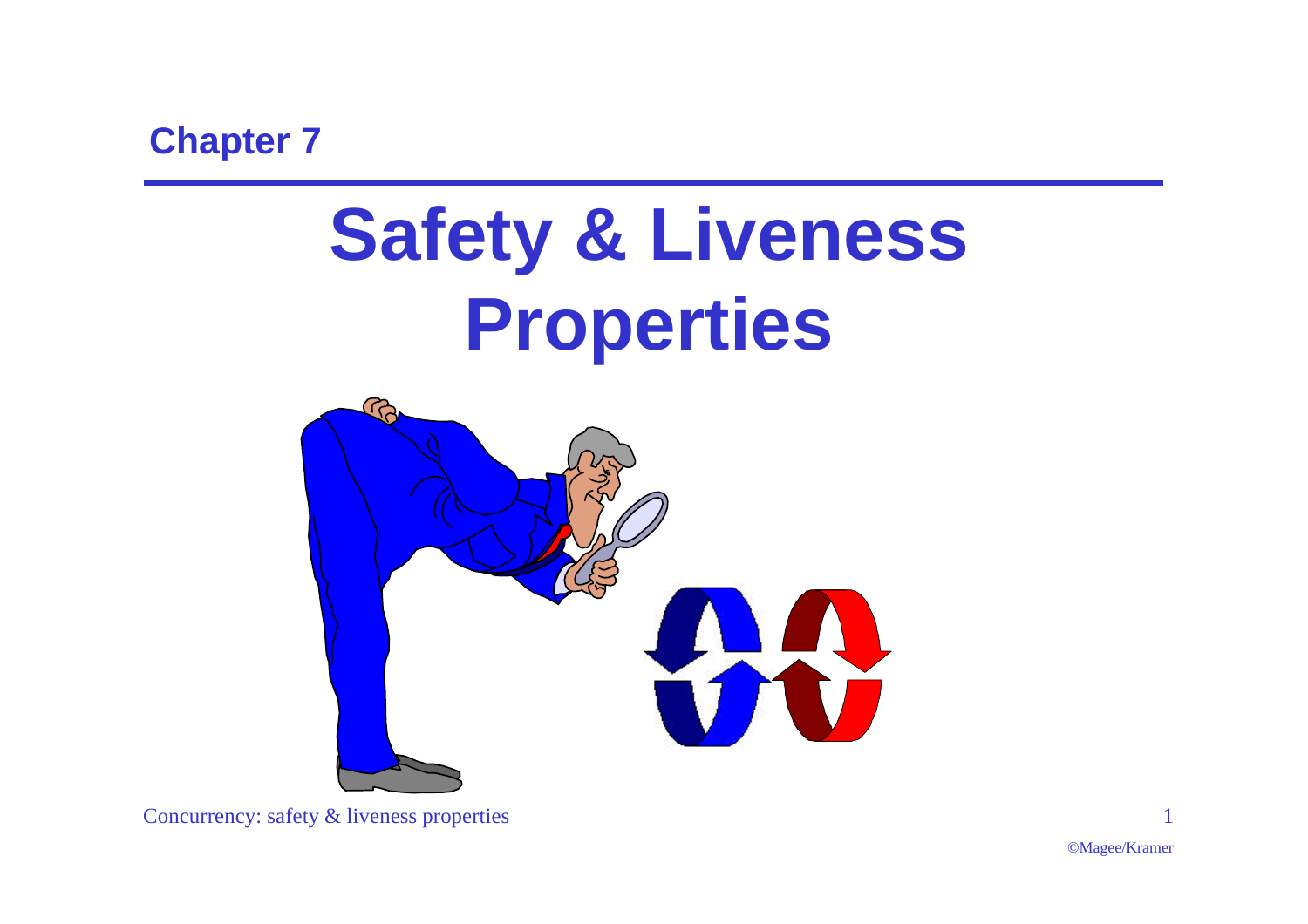## **safety & liveness properties**

Concepts: properties: true for every possible execution safety: nothing bad happens liveness: something good *eventually* happens

Models: safety: no reachable ERROR/STOP state progress: an action is *eventually* executed fair choice and action priority

Practice: threads and monitors

Aim: property satisfaction.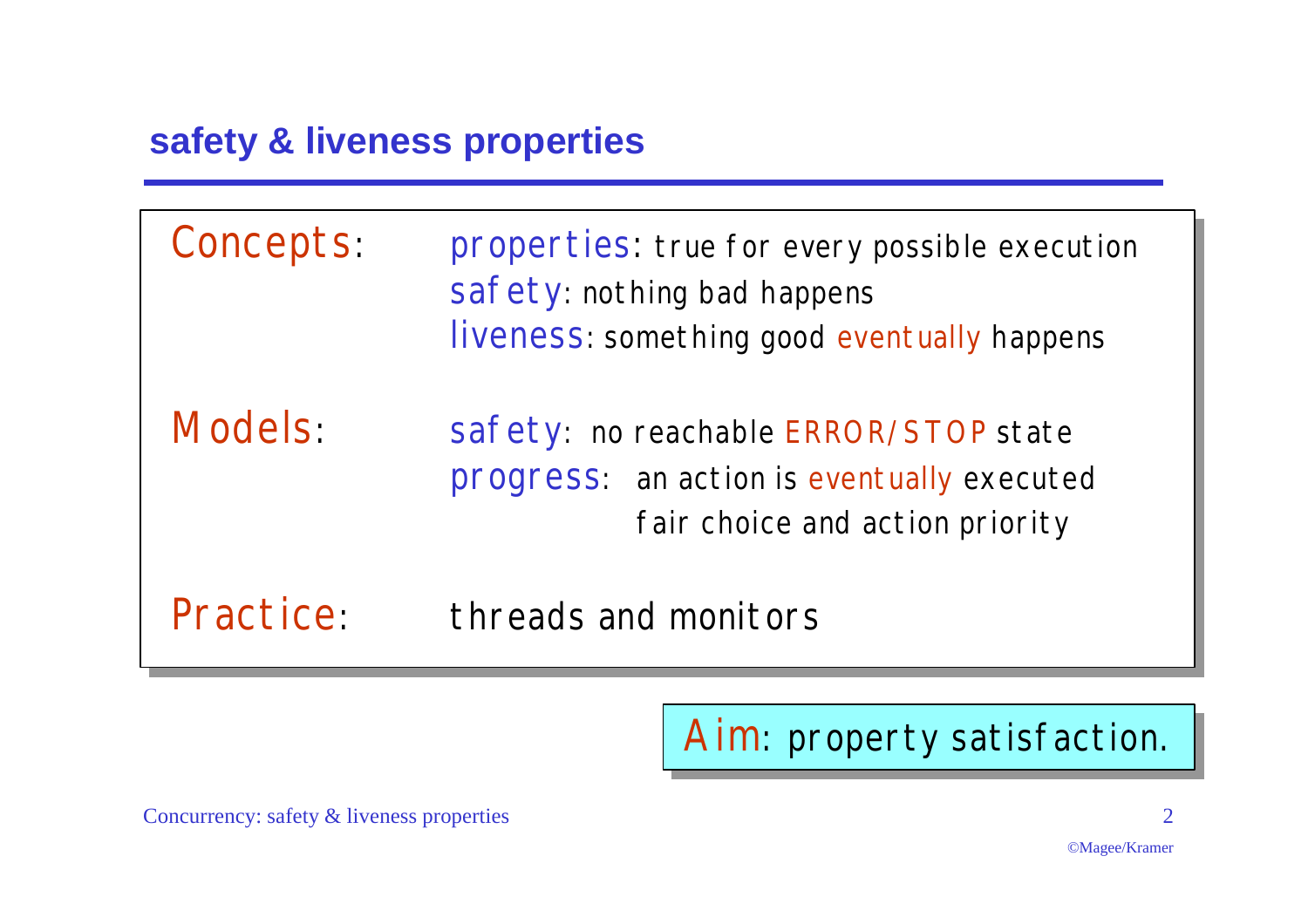# **7.1 Safety**

A **safety** property asserts that nothing bad happens.

- ♦ **STOP** or deadlocked state (no outgoing transitions)
- **ERROR** process (-1) to detect erroneous behaviour

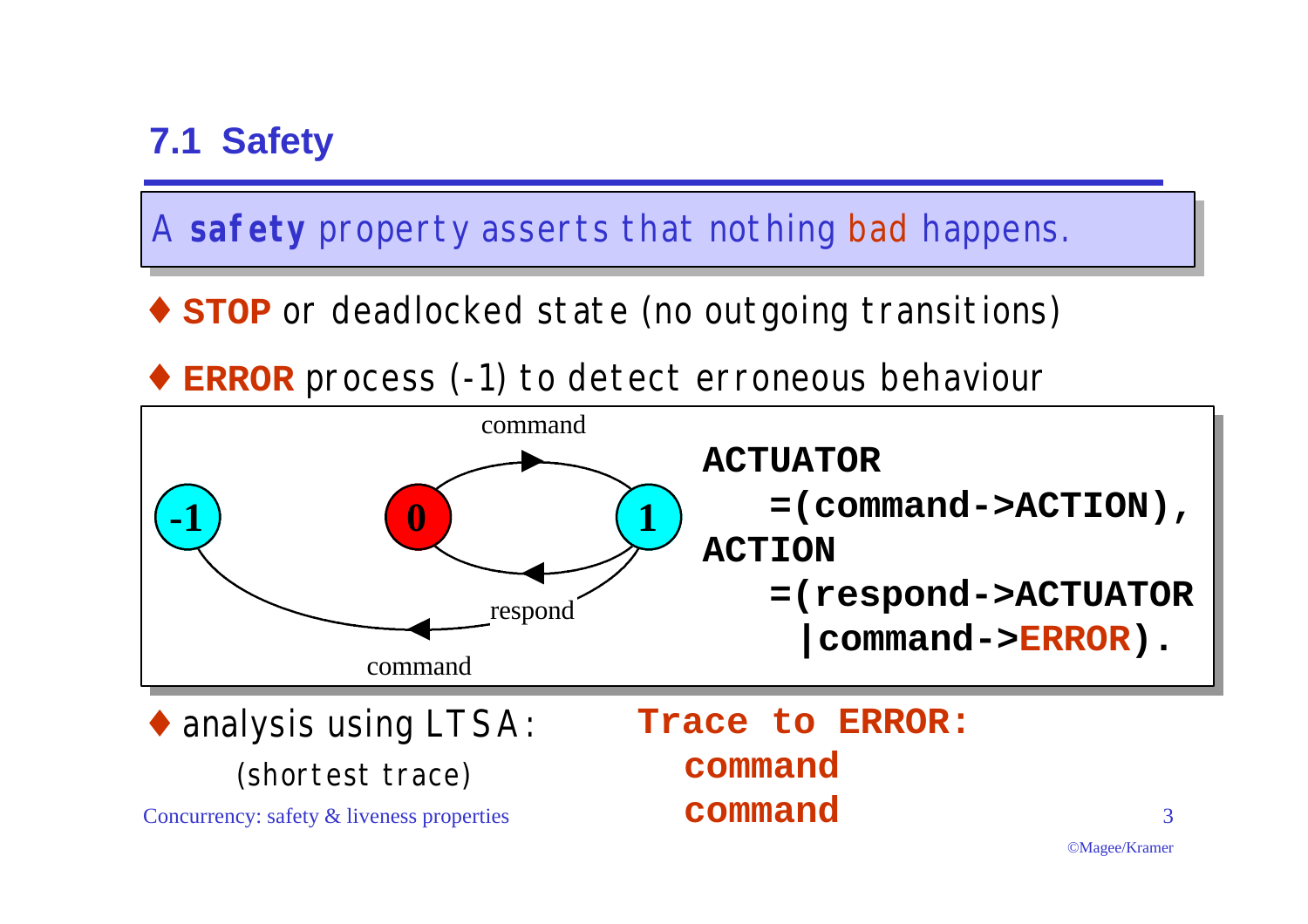# **Safety - property specification**

♦**ERROR** conditions state what is **not** required (cf. exceptions).

♦ in complex systems, it is usually better to specify safety **properties** by stating directly what **is** required.



# ◆ analysis using *LTSA* as before.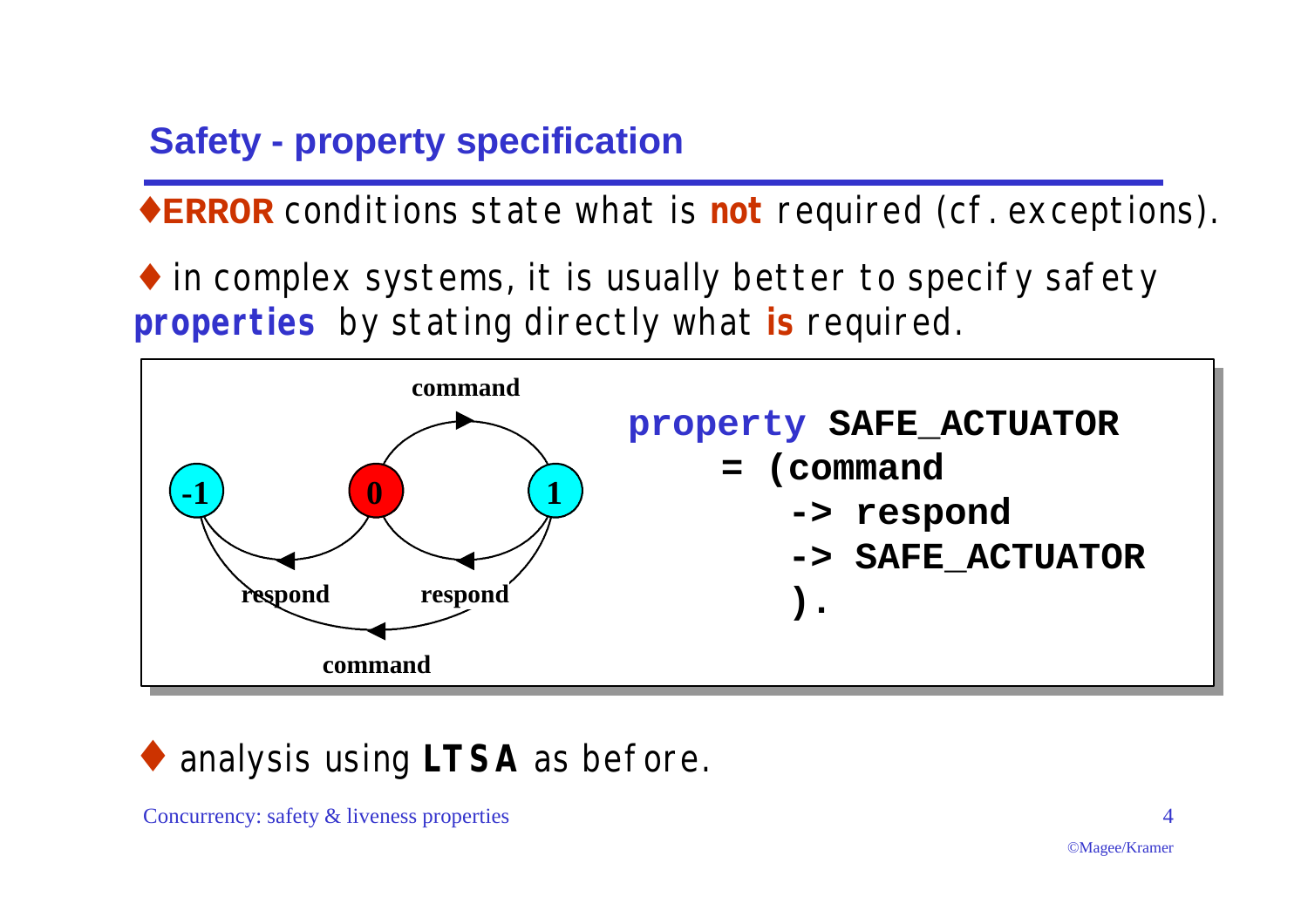# **Safety properties**

Property that it is polite to knock before entering a room.

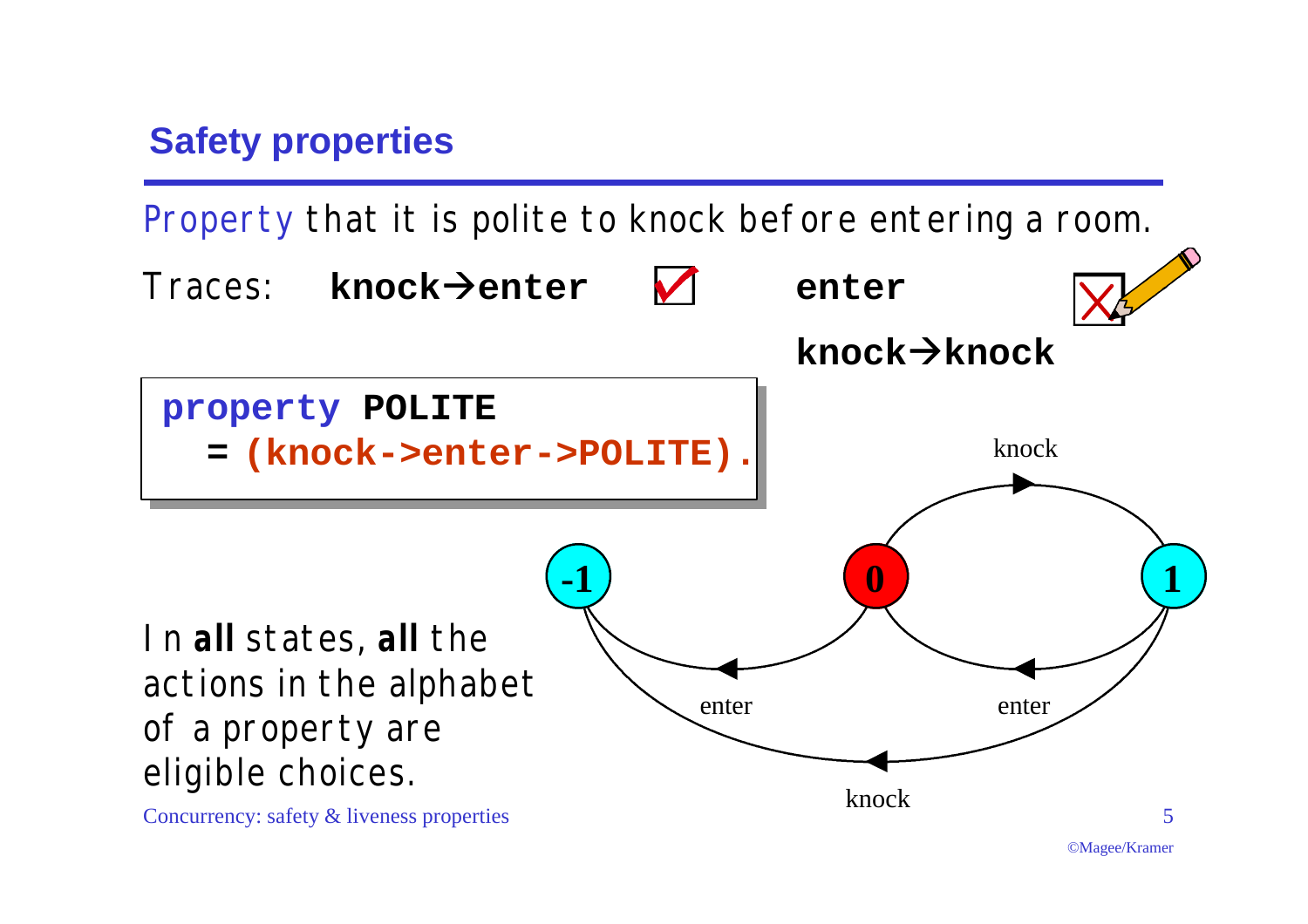# **Safety properties**

Safety **property P** defines a deterministic process that asserts that any trace including actions in the alphabet of **P,** is accepted by **P**.

Thus, if **P** is composed with **S**, then traces of actions in the alphabet of **S** ∩ alphabet of **P** must also be valid traces of **P**, otherwise **ERROR** is reachable.

## *Transparency of safety properties:*

*Since all actions in the alphabet of a property are eligible choices, composing a property with a set of processes does not affect their correct behavior. However, if a behavior can occur which violates the safety property, then ERROR is reachable. Properties must be deterministic to be transparent.*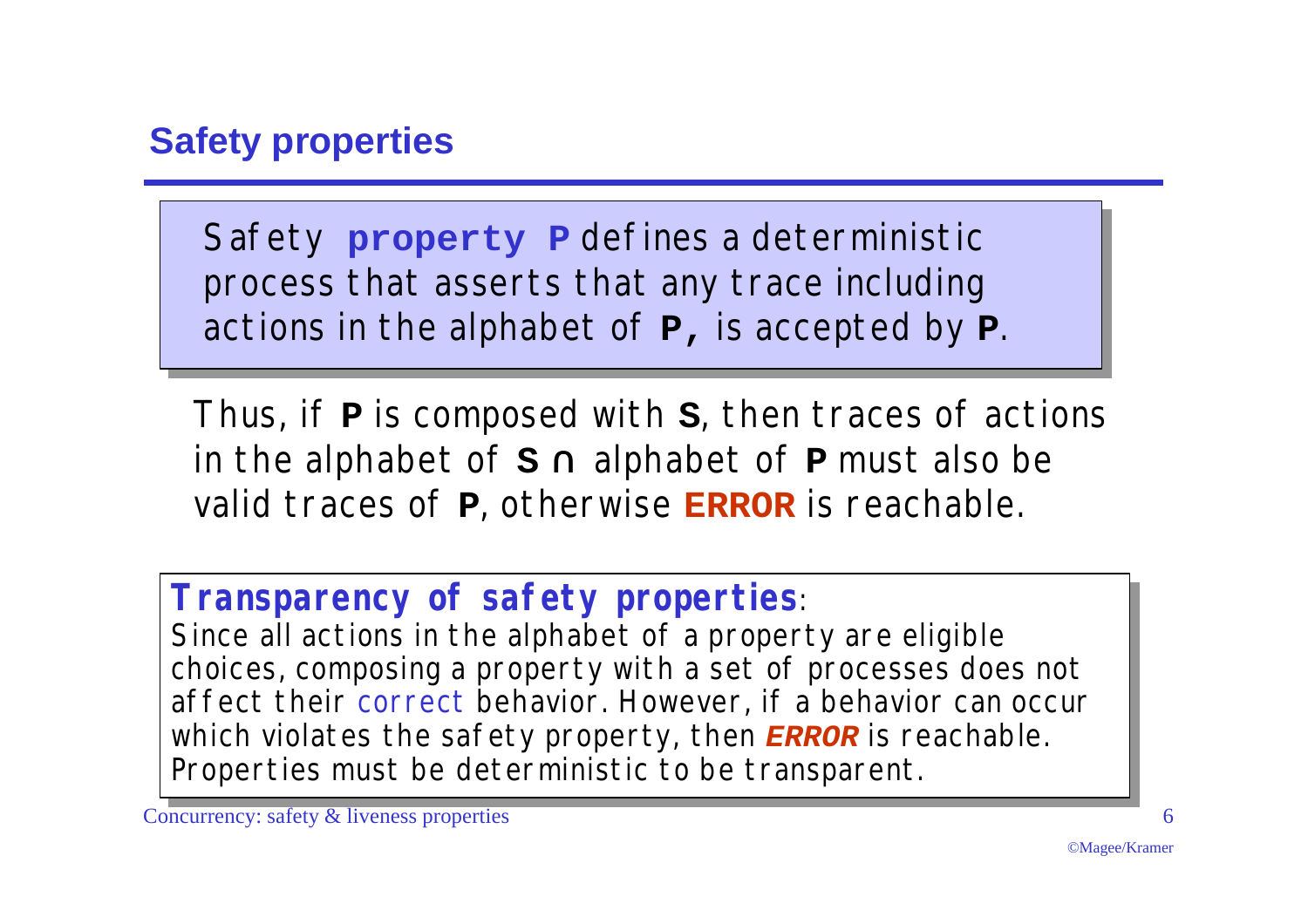# **Safety properties**

♦ How can we specify that some action, **disaster**, never occurs?



A safety property must be specified so as to include all the acceptable, valid behaviors in its alphabet.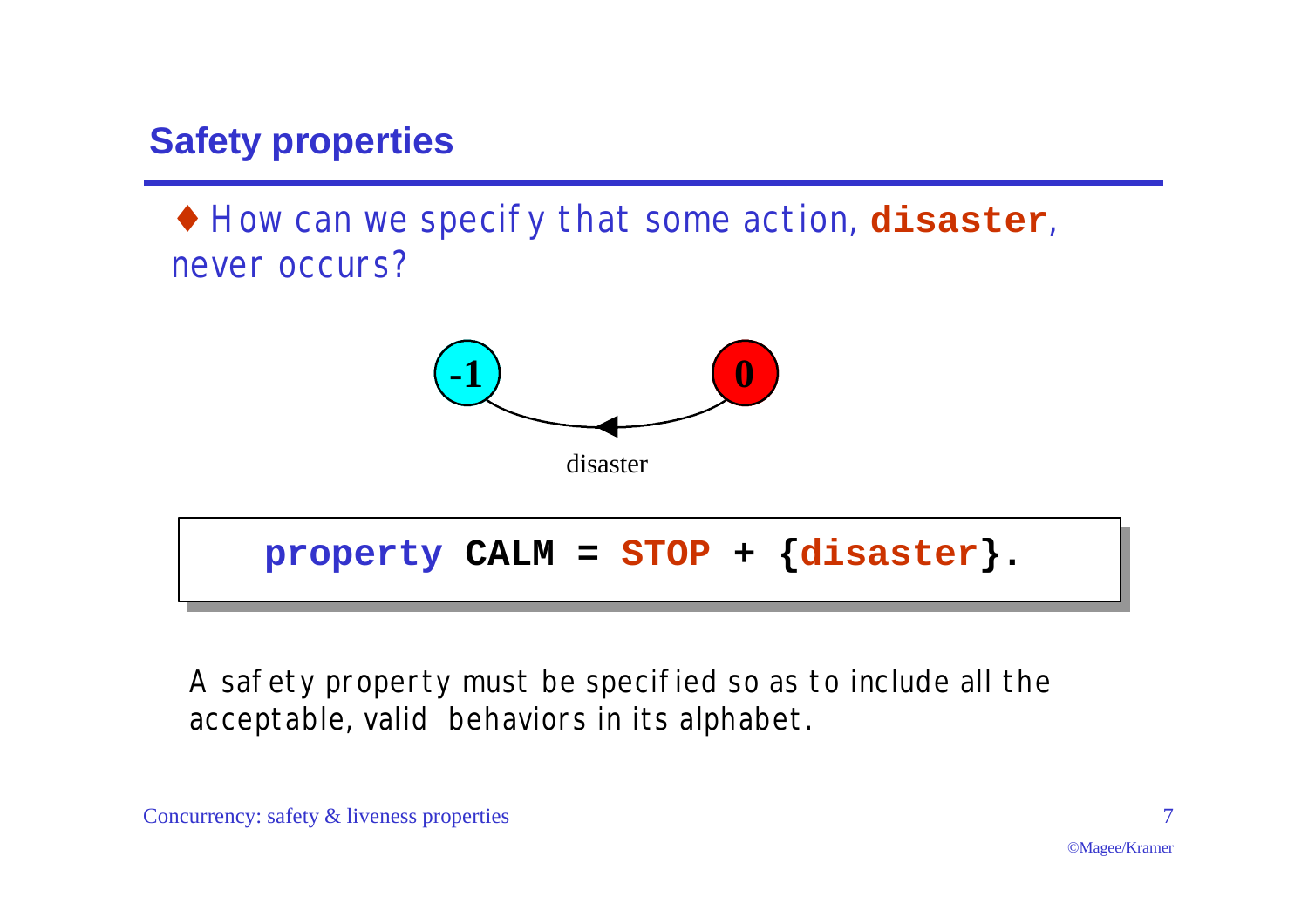#### **Safety - mutual exclusion**

$$
\text{LOOP} = (\text{mutes-down} \rightarrow \text{enter} \rightarrow \text{exit} \rightarrow \text{mutes.up} \rightarrow \text{LOOP}).
$$
\n
$$
|\text{SEMADEMO} = (p[1..3]:\text{LOOP} \times \text{FWAPHORE}(1)).
$$

How do we check that this does indeed ensure mutual exclusion in the critical section?

| property MUTEX = $(p[i:13] . enter$       |
|-------------------------------------------|
| $\rightarrow$ p[i].exit                   |
| $\rightarrow$ MUTEX ).                    |
| $\vert$ CHECK = (SEMADEMO $\vert$ MUTEX). |

*Check safety using LTSA.*

*What happens if semaphore is initialized to 2?*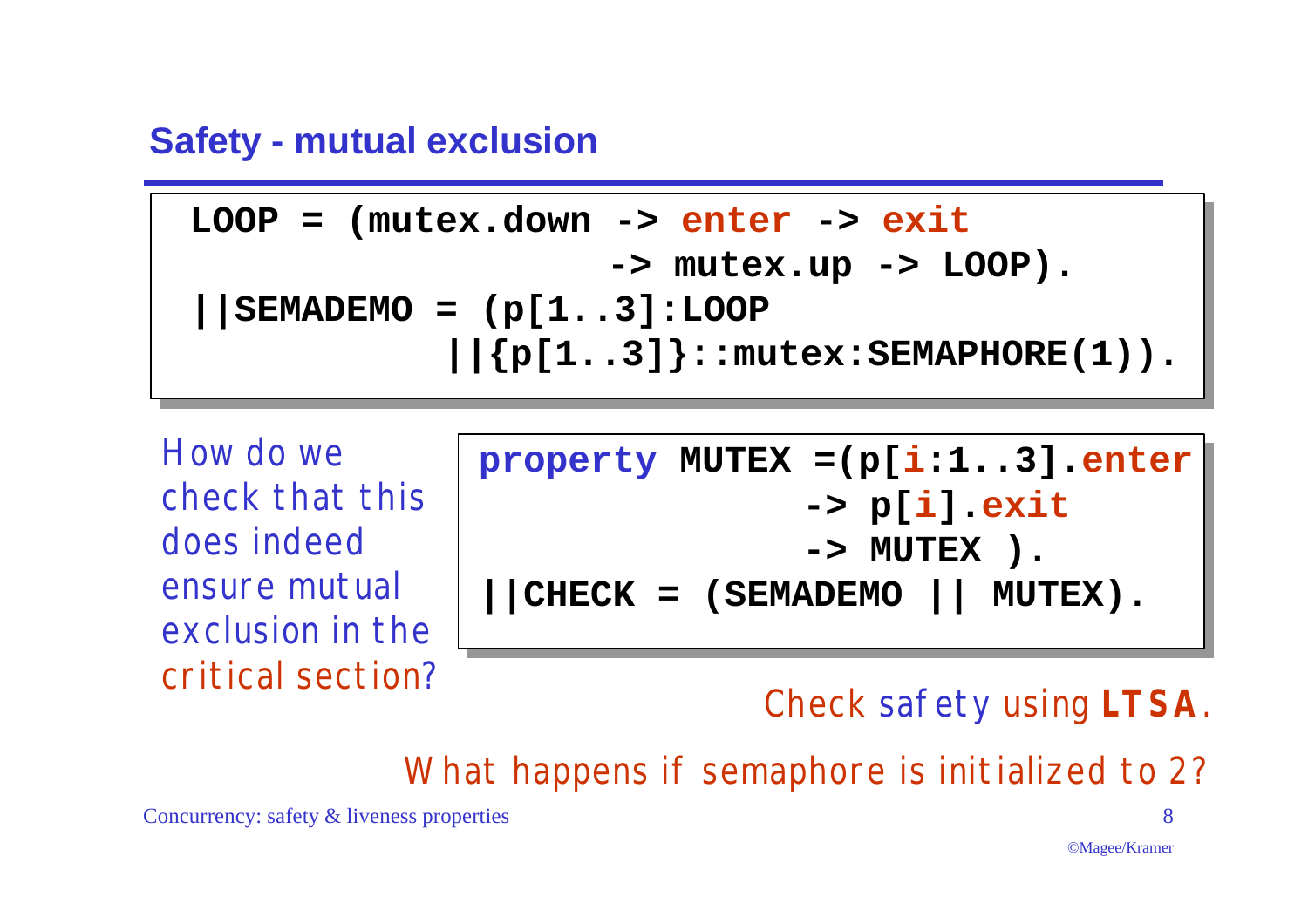# **7.2 Single Lane Bridge problem**



A bridge over a river is only wide enough to permit a single lane of traffic. Consequently, cars can only move concurrently if they are moving in the same direction. A safety violation occurs if two cars moving in different directions enter the bridge at the same time.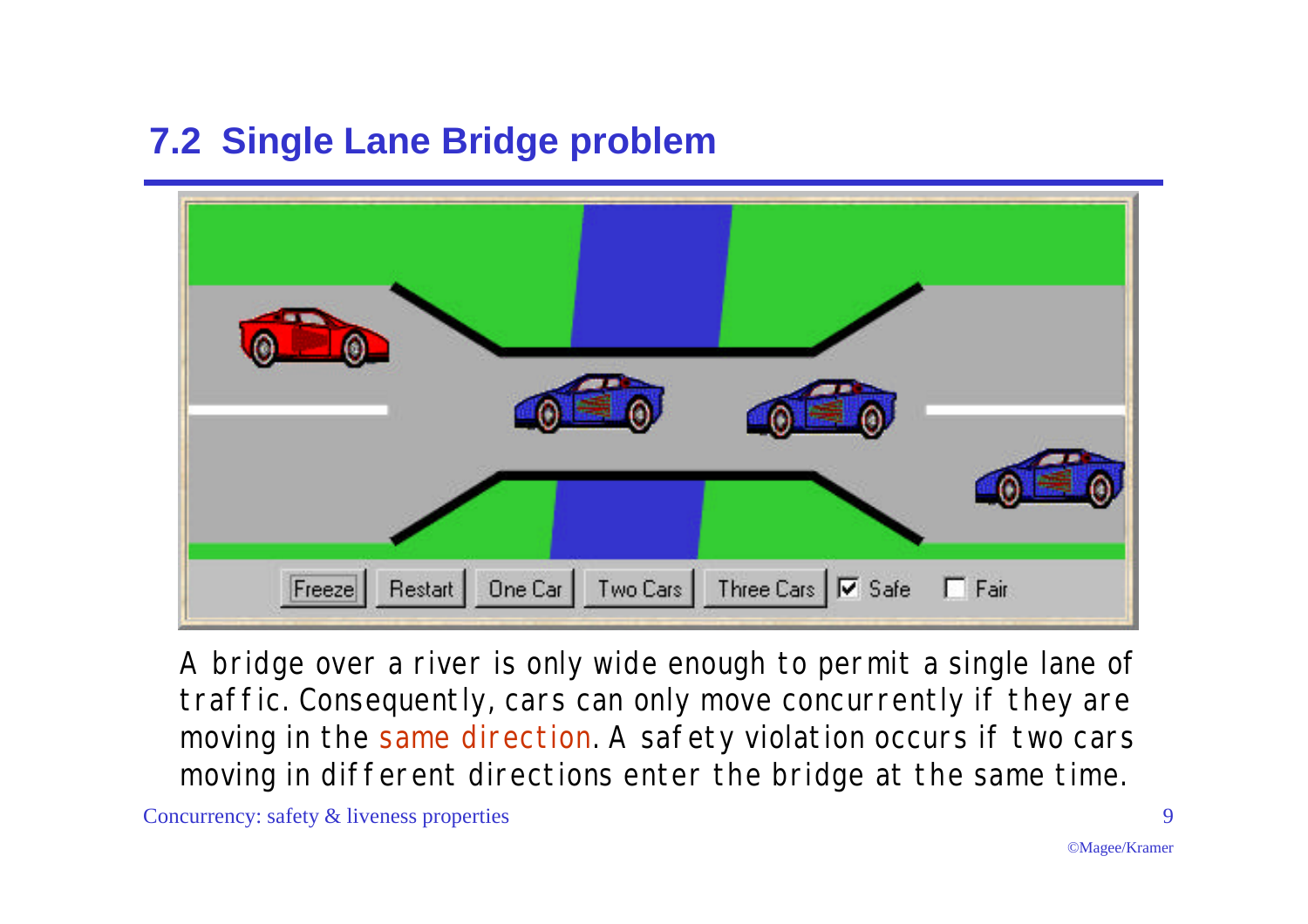# **Single Lane Bridge - model**

- ♦ Events or actions of interest? enter and exit
- ♦ Identify processes. cars and bridge ♦ Identify properties.
- oneway ◆Define each process and interactions (structure).

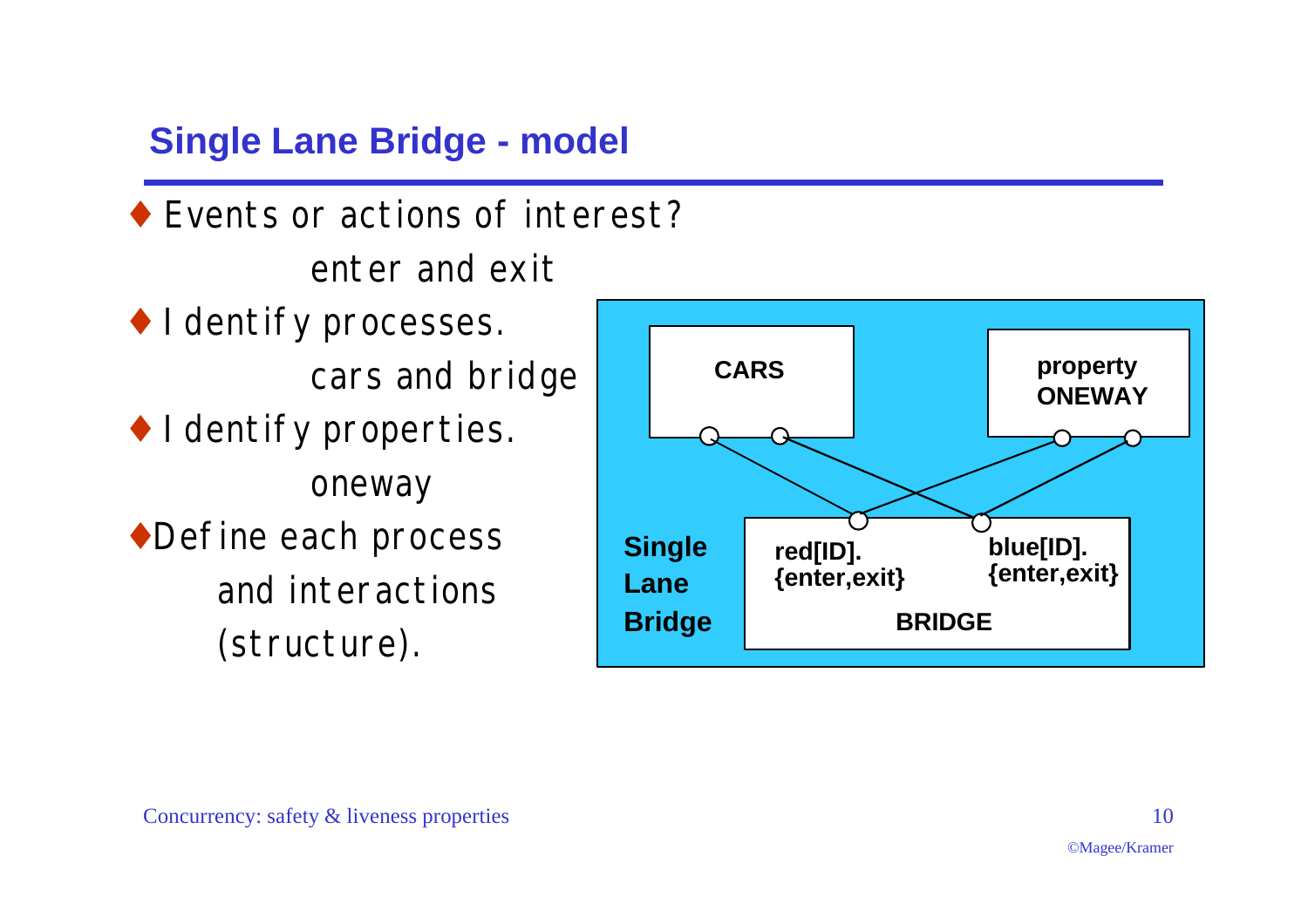## **Single Lane Bridge - CARS model**

```
const N = 3 // number of each type of car
range T = 0..N // type of car count
range ID= 1..N // car identities
```

```
CAR = (enter->exit->CAR).
```
To model the fact that cars cannot pass each other on the bridge, we model a **CONVOY** of cars in the same direction. We will have a red and a blue convoy of up to N cars for each direction:

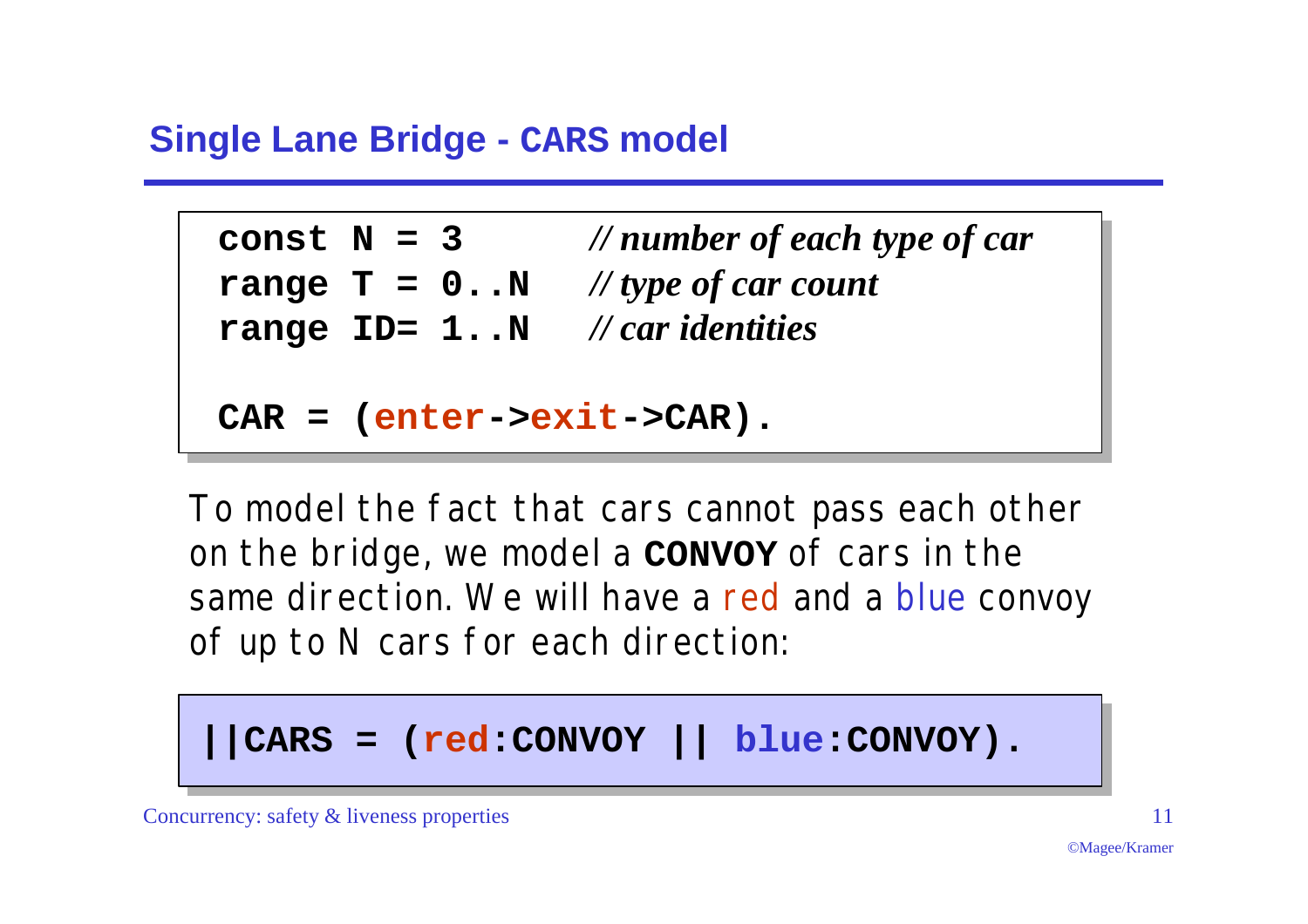#### **Single Lane Bridge - CONVOY model**

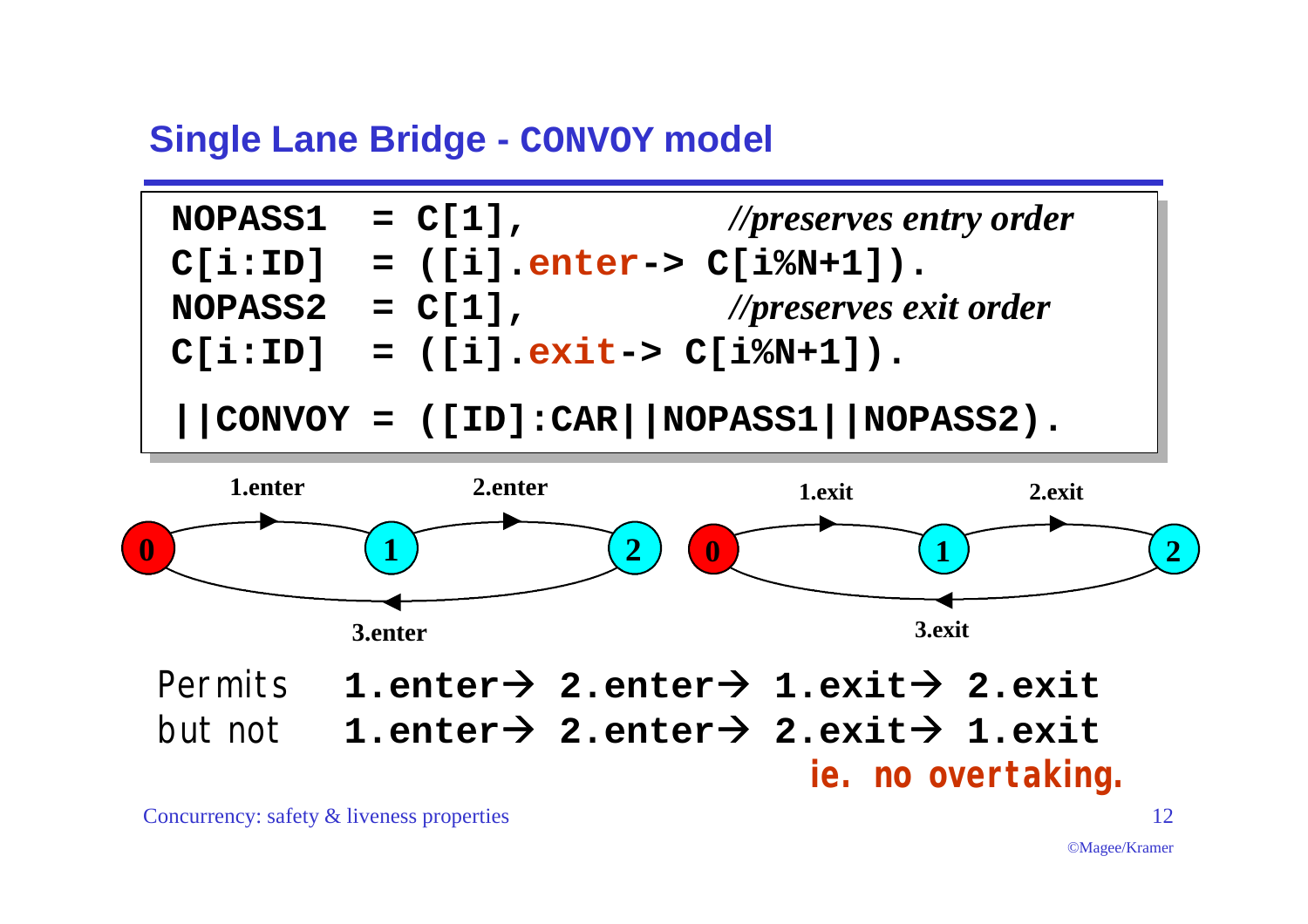# **Single Lane Bridge - BRIDGE model**

Cars can move concurrently on the bridge only if in the same direction. The bridge maintains counts of blue and red cars on the bridge. Red cars are only allowed to enter when the red count is zero and vice-versa.

```
Concurrency: safety & liveness properties 13 maps these undefined states to ERROR. 13
BRIDGE = BRIDGE[0][0], // initially empty
BRIDGE[nr: T][nb:T] = //nr is the red count, nb the blue
     (when(nb==0)
           red[ID].enter -> BRIDGE[nr+1][nb] //nb==0
           | red[ID].exit -> BRIDGE[nr-1][nb]
        |when (nr==0)
           blue[ID].enter-> BRIDGE[nr][nb+1] //nr==0
           | blue[ID].exit -> BRIDGE[nr][nb-1]
     ).
                          Even when 0, exit actions permit the
                          car counts to be decremented. LTSA
```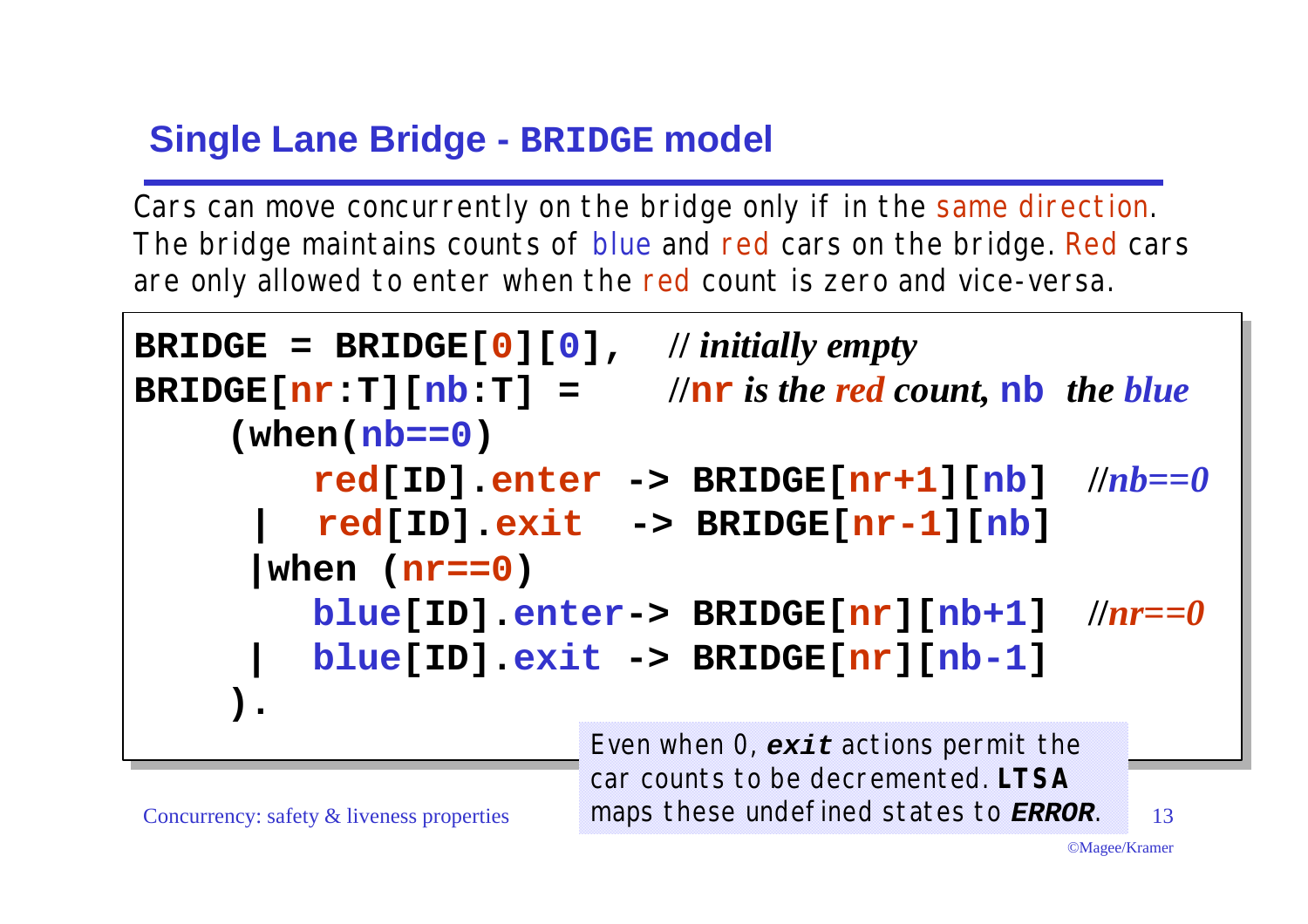#### **Single Lane Bridge - safety property ONEWAY**

We now specify a **safety** property to check that cars do not collide! While red cars are on the bridge only red cars can enter; similarly for blue cars. When the bridge is empty, either a red or a blue car may enter.

| property ONEWAY = $red[ID] . enter$ -> RED $[1]$ |                                                           |  |  |
|--------------------------------------------------|-----------------------------------------------------------|--|--|
|                                                  | blue. [ID].enter -> BLUE[1]                               |  |  |
|                                                  |                                                           |  |  |
| $RED[i:ID] = (red[ID].enter -> RED[i+1]$         |                                                           |  |  |
|                                                  | $\vert$ when(i==1)red[ID].exit -> ONEWAY                  |  |  |
|                                                  | $\vert$ when(i>1) red[ID].exit -> RED[i-1]                |  |  |
|                                                  | $\int$ $\int$ $\int$ is a count of red cars on the bridge |  |  |
| BLUE[i:ID]= (blue[ID].enter-> BLUE[i+1]          |                                                           |  |  |
|                                                  | $\vert$ when(i==1)blue[ID].exit -> ONEWAY                 |  |  |
|                                                  | $\vert$ when( i>1)blue[ID].exit -> BLUE[i-1]              |  |  |
|                                                  | $\frac{1}{i}$ is a count of blue cars on the bridge       |  |  |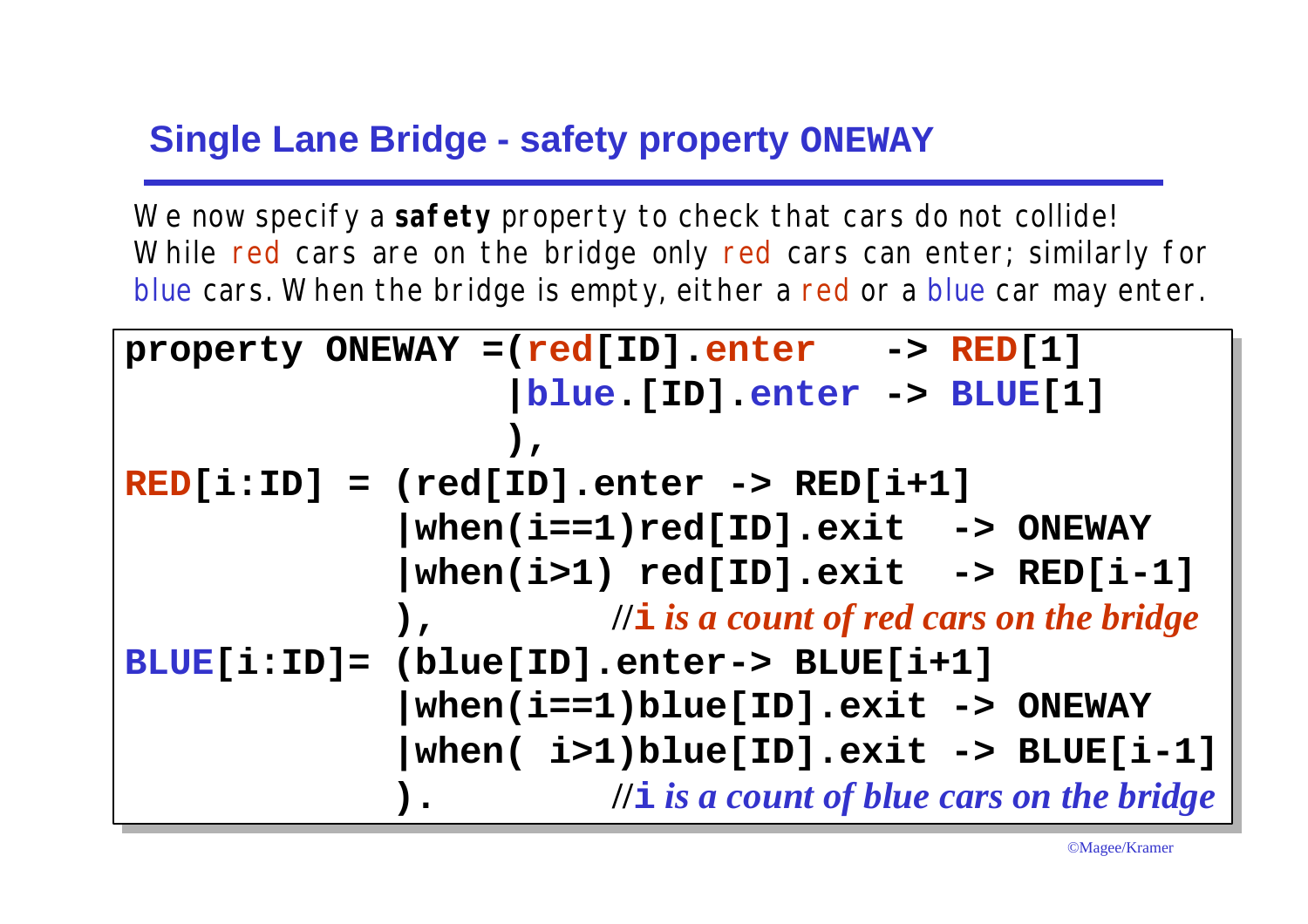# **Single Lane Bridge - model analysis**

```
||SingleLaneBridge = (CARS|| BRIDGE||ONEWAY).
```
*Is the safety property* **ONEWAY** *violated?*

**No deadlocks/errors**

**||SingleLaneBridge = (CARS||ONEWAY).**

*Without the* **BRIDGE** *contraints, is the safety property* **ONEWAY** *violated?*

**Trace to property violation in ONEWAY: red.1.enter blue.1.enter**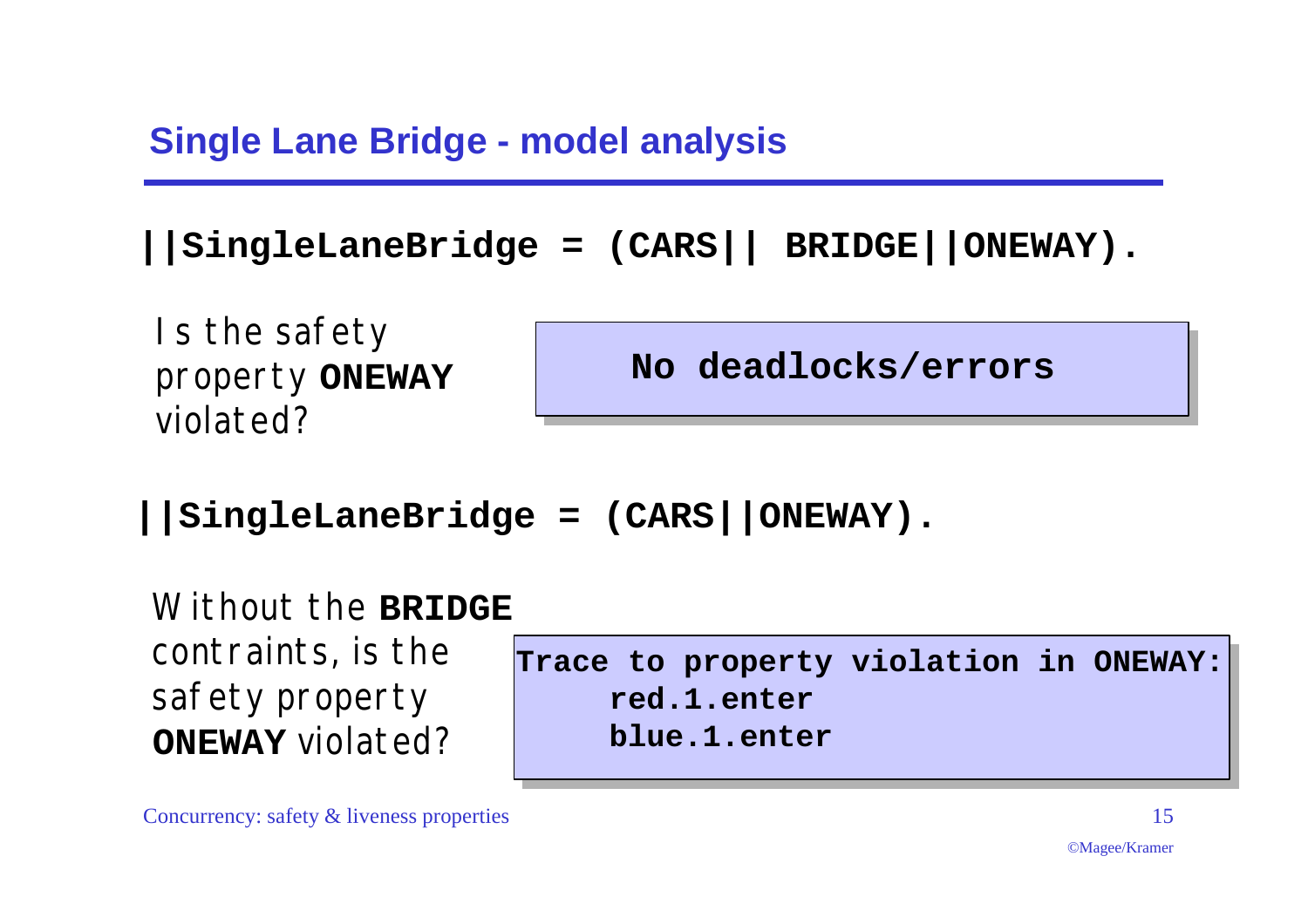# **Single Lane Bridge - implementation in Java**

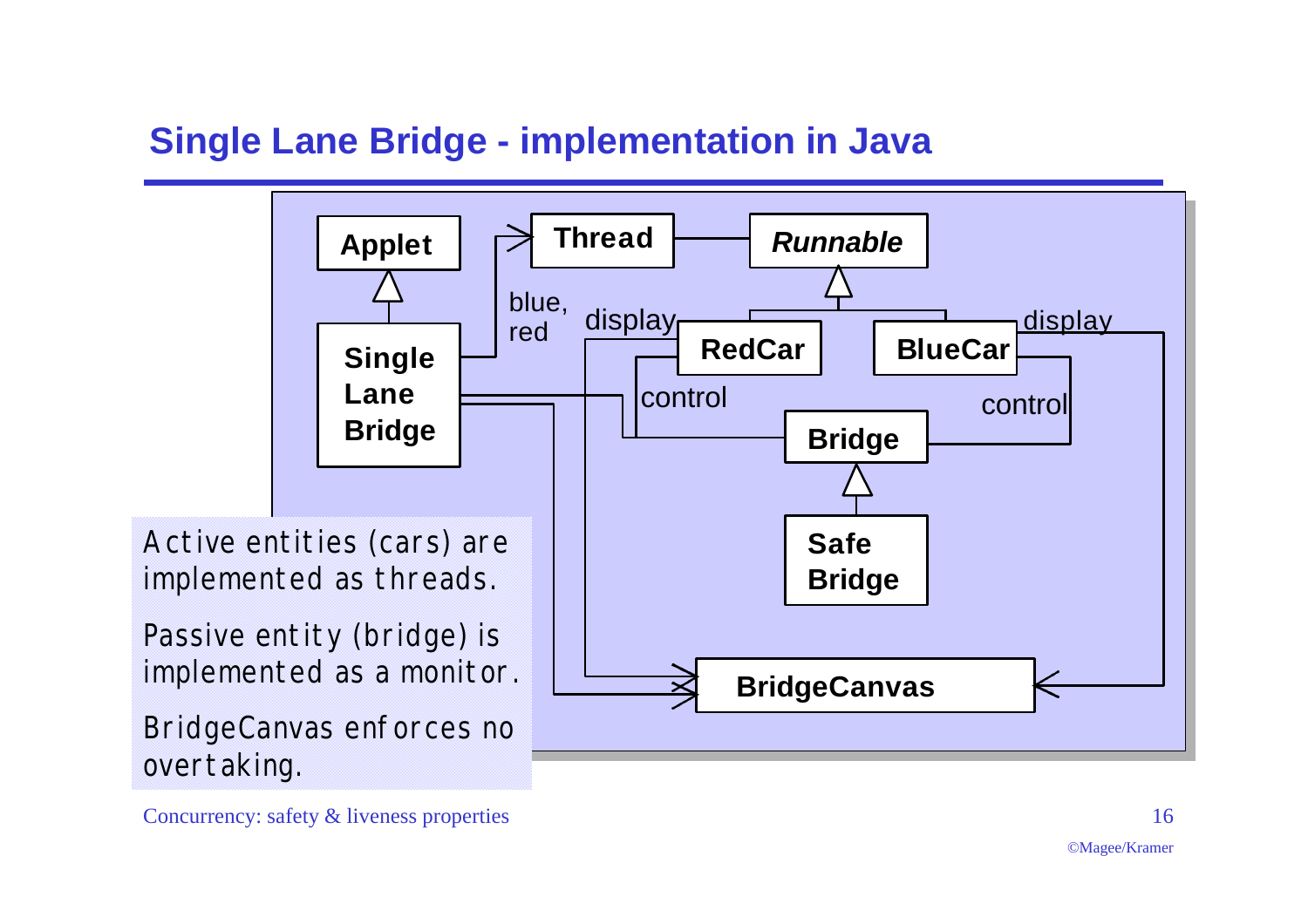# **Single Lane Bridge - BridgeCanvas**

An instance of **BridgeCanvas** class is created by SingleLaneBridge applet - ref is passed to each newly created RedCar and BlueCar object.

```
class BridgeCanvas extends Canvas {
   public void init(int ncars) {…} //set number of cars
   //move red car with the identity i a step
   //returns true for the period from just before,until just after car on bridge
   public boolean moveRed(int i)
            throws InterruptedException{…}
   //move blue car with the identity i a step
   //returns true for the period from just before,until just after car on bridge
   public boolean moveBlue(int i)
            throws InterruptedException{…}
   public synchronized void freeze(){…}// freeze display
   public synchronized void thaw(){…} //unfreeze display
}
```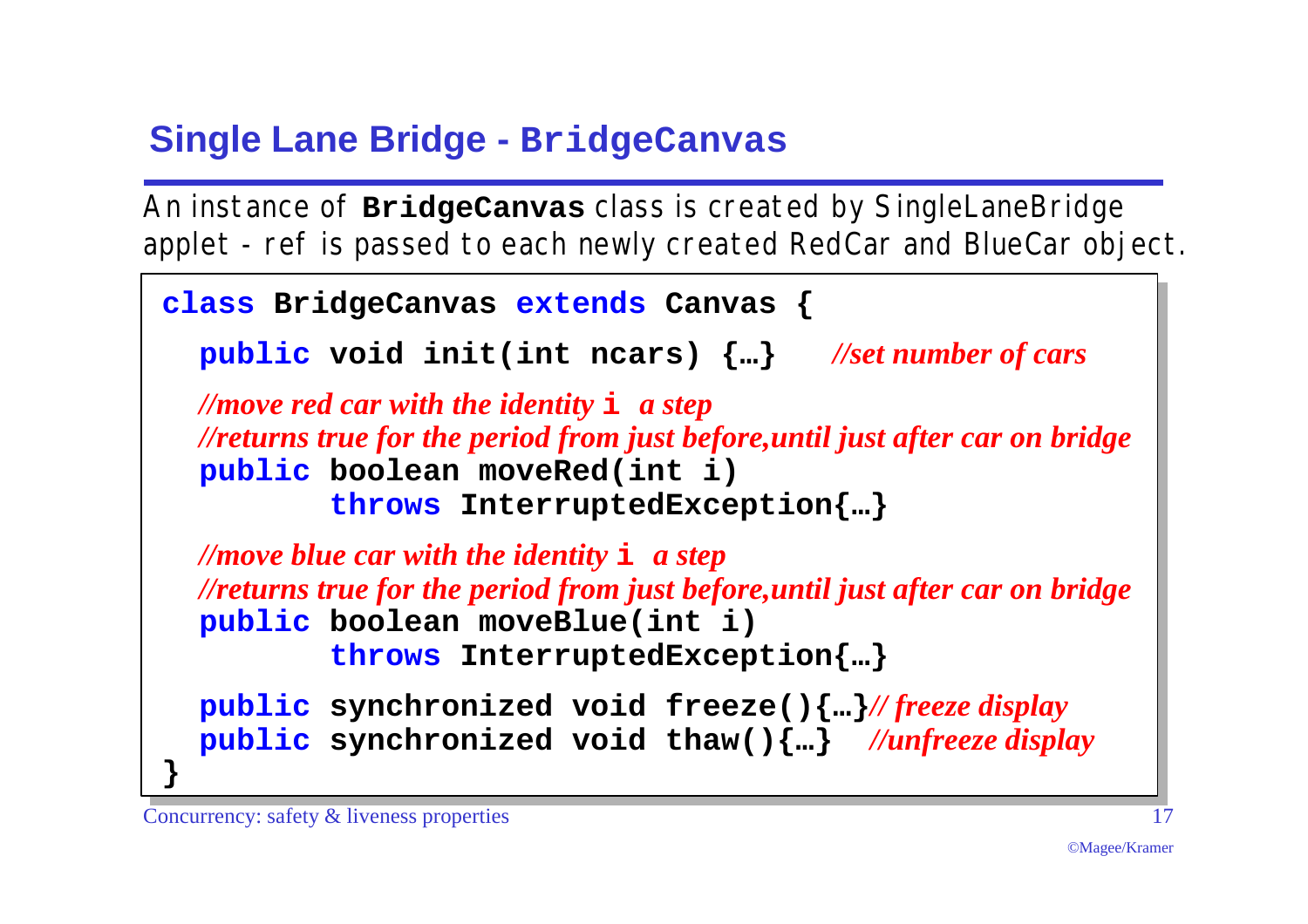# **Single Lane Bridge - RedCar**

```
class RedCar implements Runnable {
   BridgeCanvas display; Bridge control; int id;
   RedCar(Bridge b, BridgeCanvas d, int id) {
     display = d; this.id = id; control = b;
 }
   public void run() {
     try {
       while(true) {
         while (!display.moveRed(id)); // not on bridge
         control.redEnter(); // request access to bridge
         while (display.moveRed(id)); // move over bridge
         control.redExit(); // release access to bridge
 }
     } catch (InterruptedException e) {}
 }
}
                              Similarly for the BlueCar
```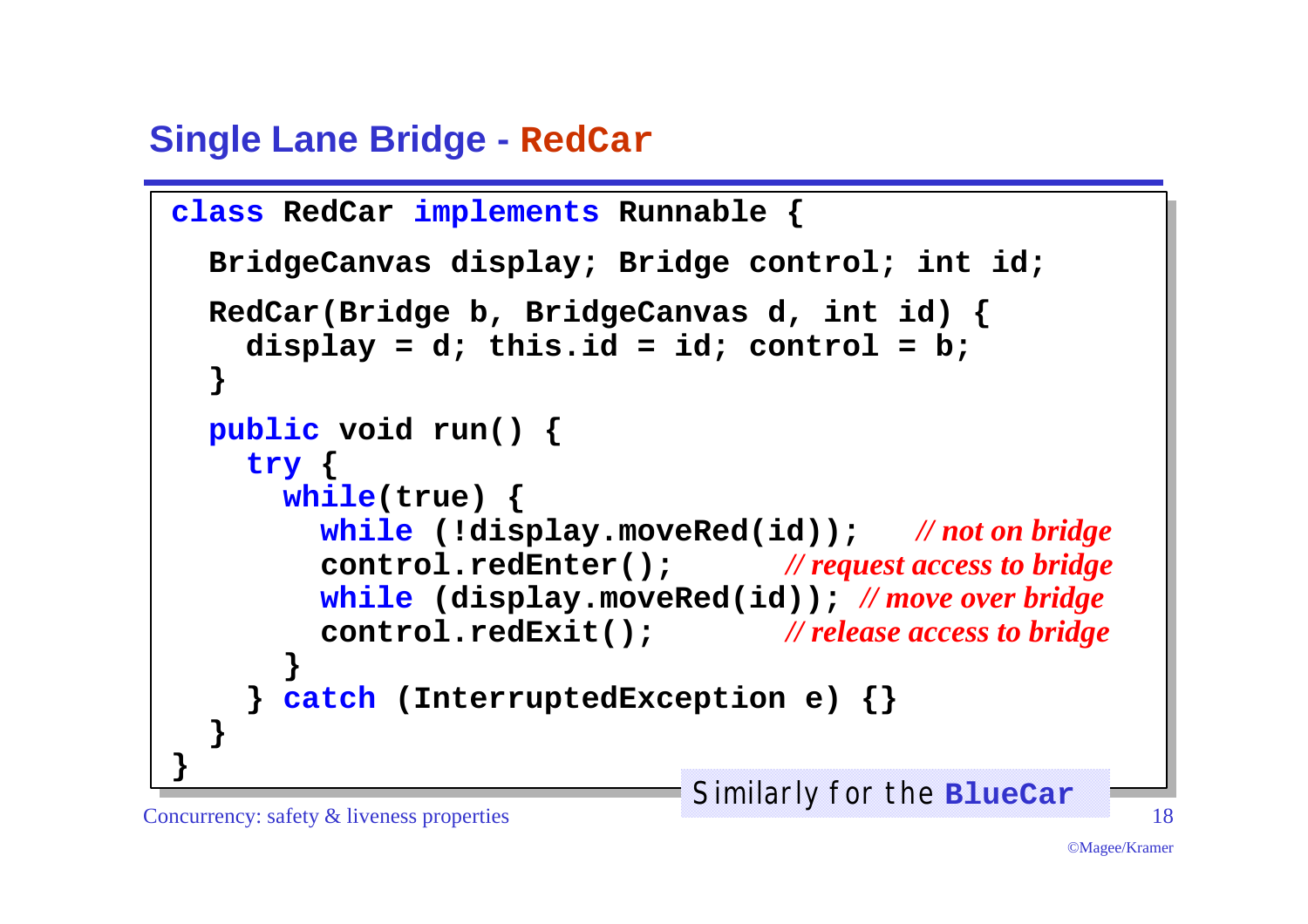#### **Single Lane Bridge - class Bridge**

```
class Bridge {
   synchronized void redEnter()
      throws InterruptedException {}
   synchronized void redExit() {}
   synchronized void blueEnter()
      throws InterruptedException {}
   synchronized void blueExit() {}
}
```
Class **Bridge** provides a null implementation of the access methods i.e. no constraints on the access to the bridge.

*Result………… ?*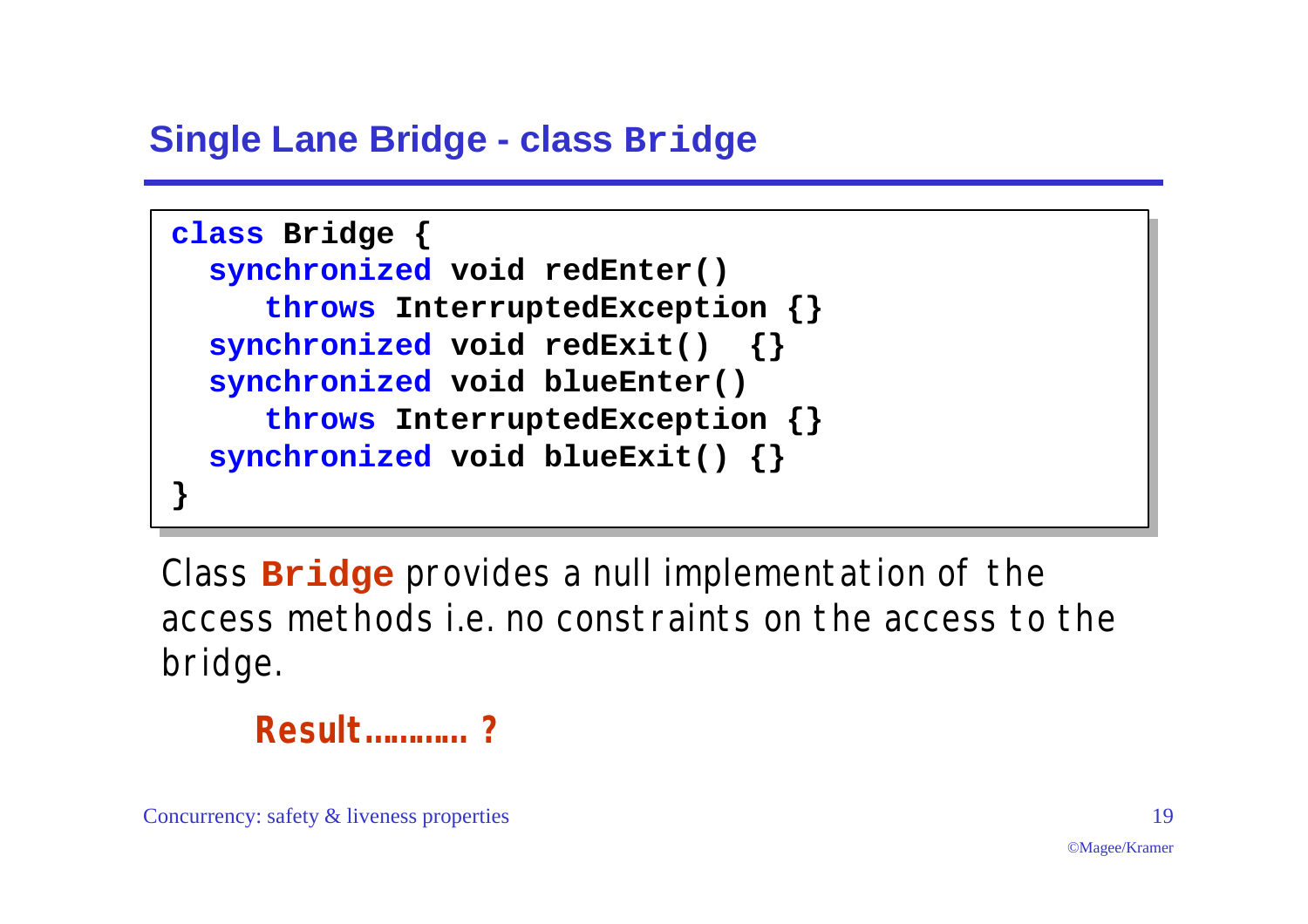# **Single Lane Bridge**



To ensure safety, the "safe" check box must be chosen in order to select the **SafeBridge** implementation.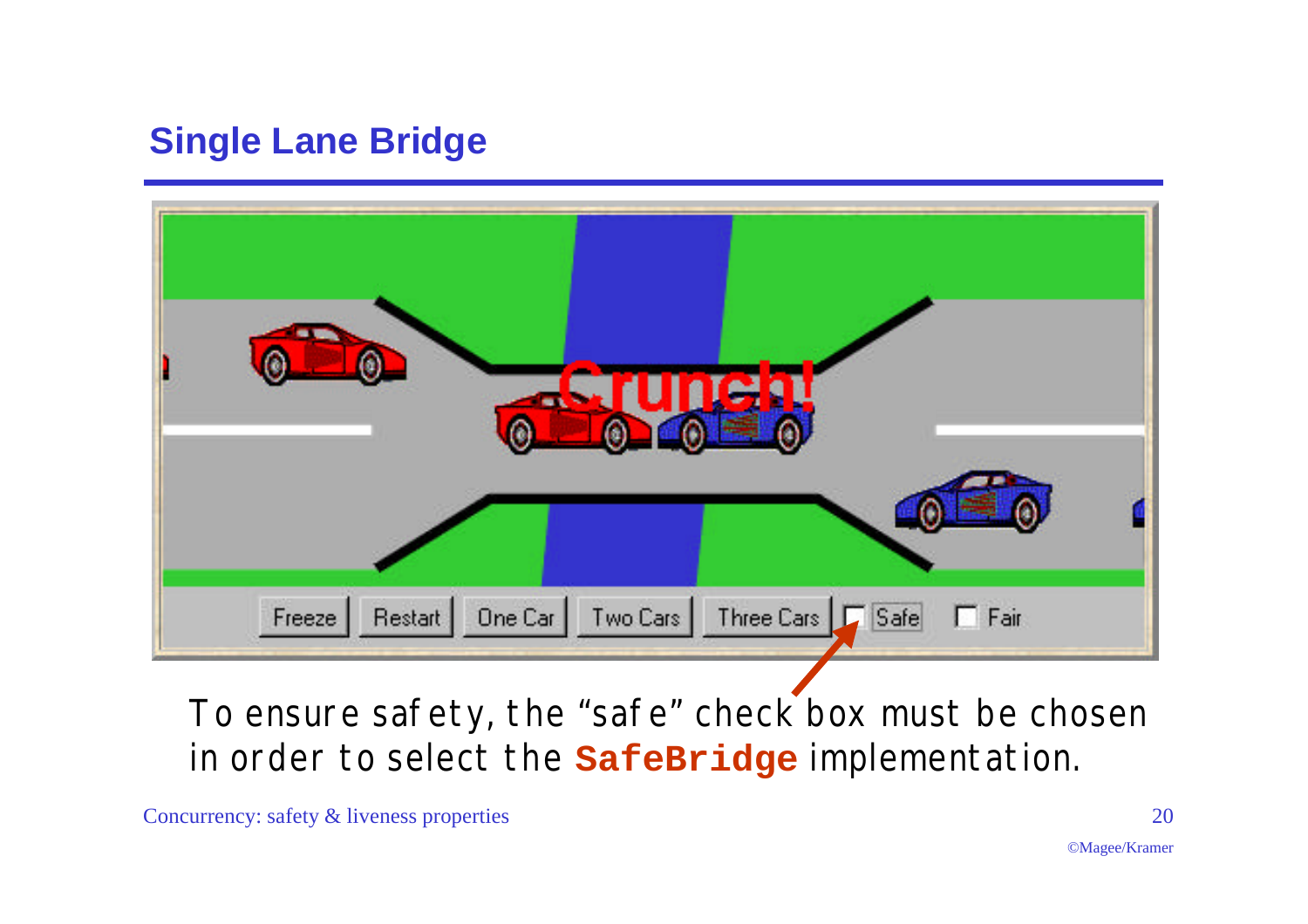## **Single Lane Bridge - SafeBridge**

```
class SafeBridge extends Bridge {
   private int nred = 0; //number of red cars on bridge
   private int nblue = 0; //number of blue cars on bridge
  // Monitor Invariant: nred≥0 and nblue≥0 and
  // not (nred>0 and nblue>0)
 synchronized void redEnter()
       throws InterruptedException {
     while (nblue>0) wait();
     ++nred;
 }
 synchronized void redExit(){
      --nred;
     if (nred==0)notifyAll();
 }
                                           This is a direct
                                           translation from
                                           the BRIDGE
                                           model.
```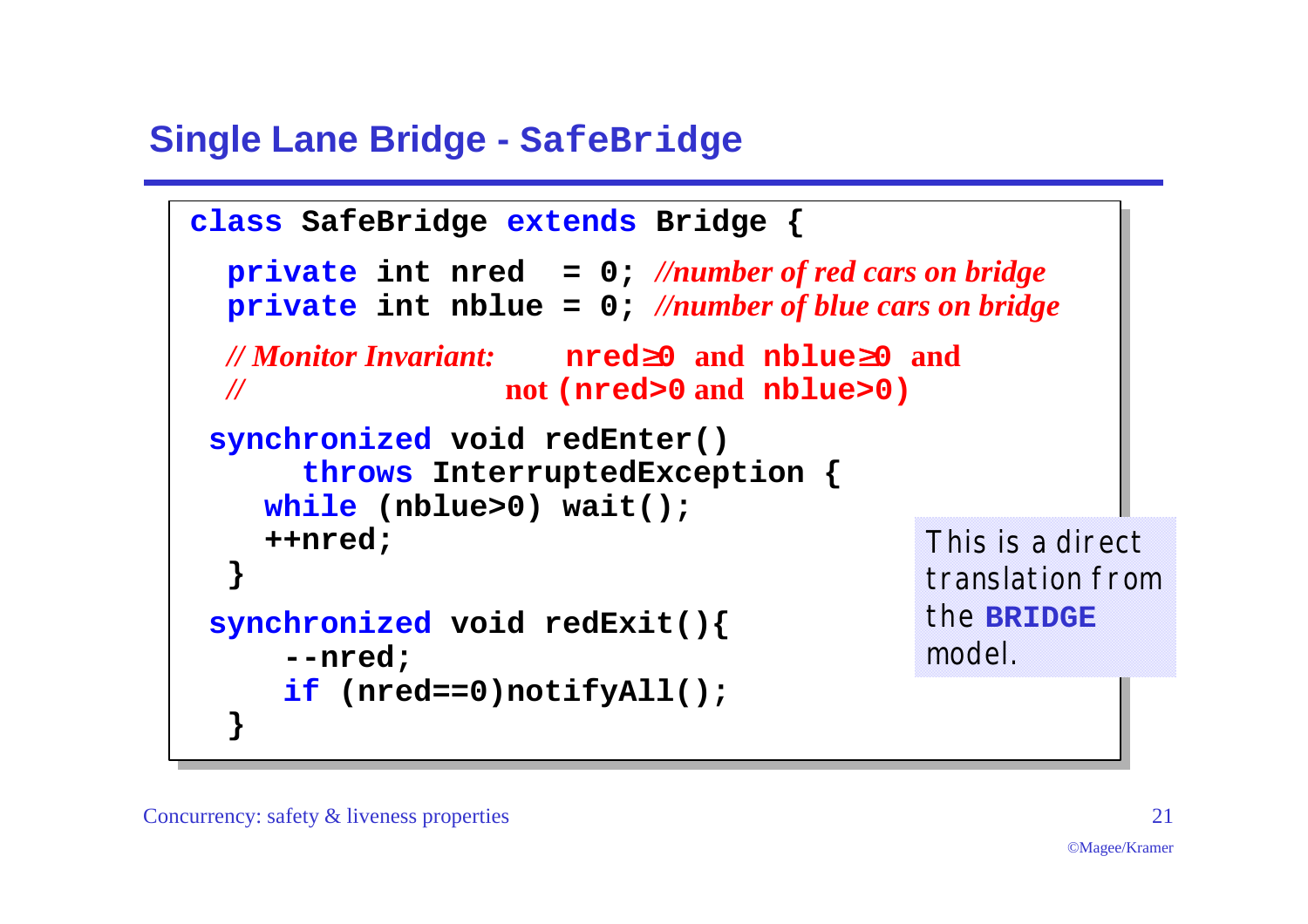## **Single Lane Bridge - SafeBridge**



To avoid unnecessary thread switches, we use *conditional notification* to wake up waiting threads only when the number of cars on the bridge is zero i.e. when the last car leaves the bridge.

Concurrency: safety & liveness properties 22 *But does every car eventually get an opportunity to cross the bridge? This is a liveness property.*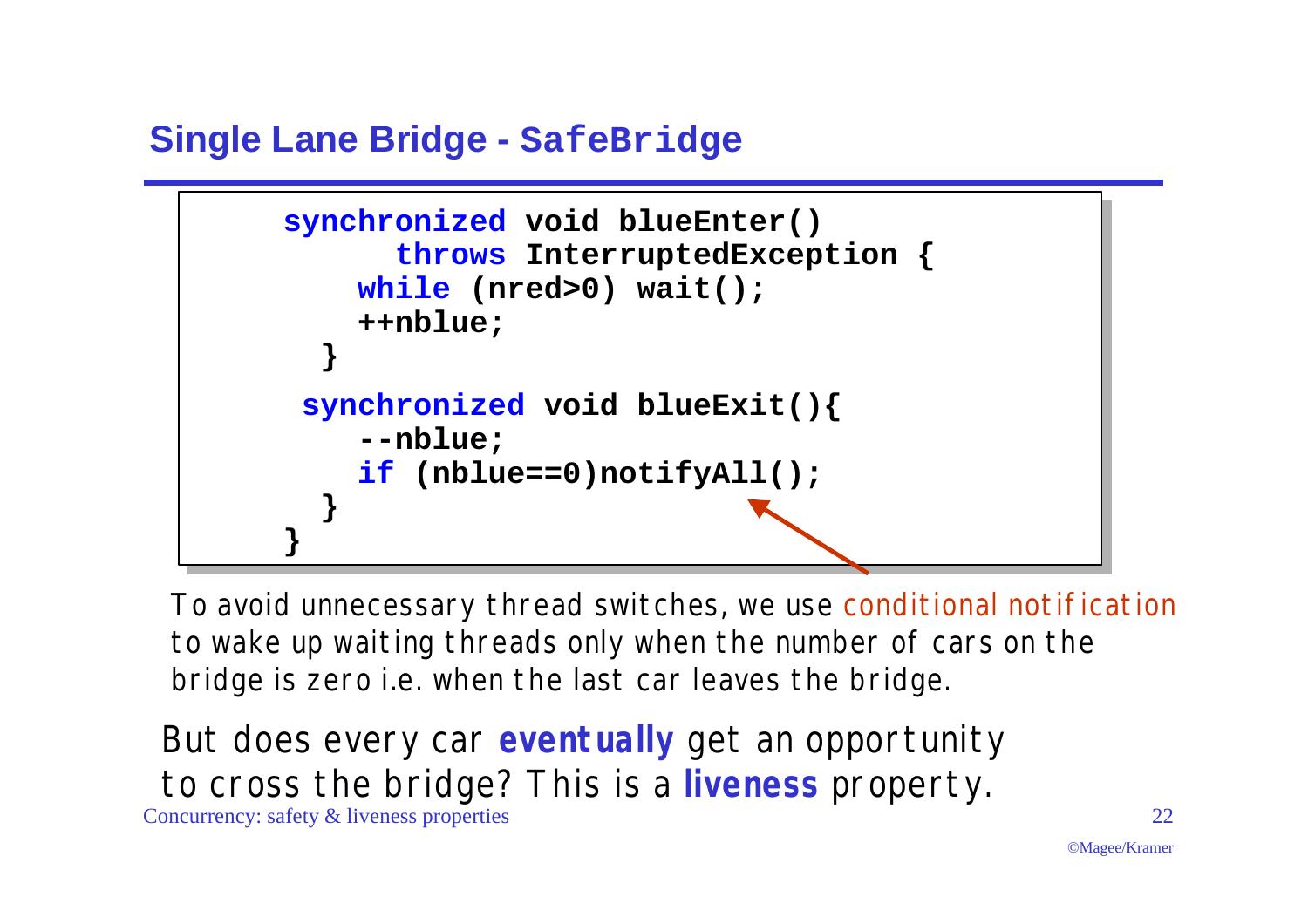# **7.3 Liveness**

A **safety** property asserts that nothing bad happens.

A **liveness** property asserts that something good *eventually* happens.

Single Land Bridge: *Does every car eventually get an opportunity to cross the bridge?*

# ie. make **PROGRESS?**

A progress property asserts that it is *always* the case that an action is *eventually* executed. Progress is the opposite of *starvation*, the name given to a concurrent programming situation in which an action is never executed.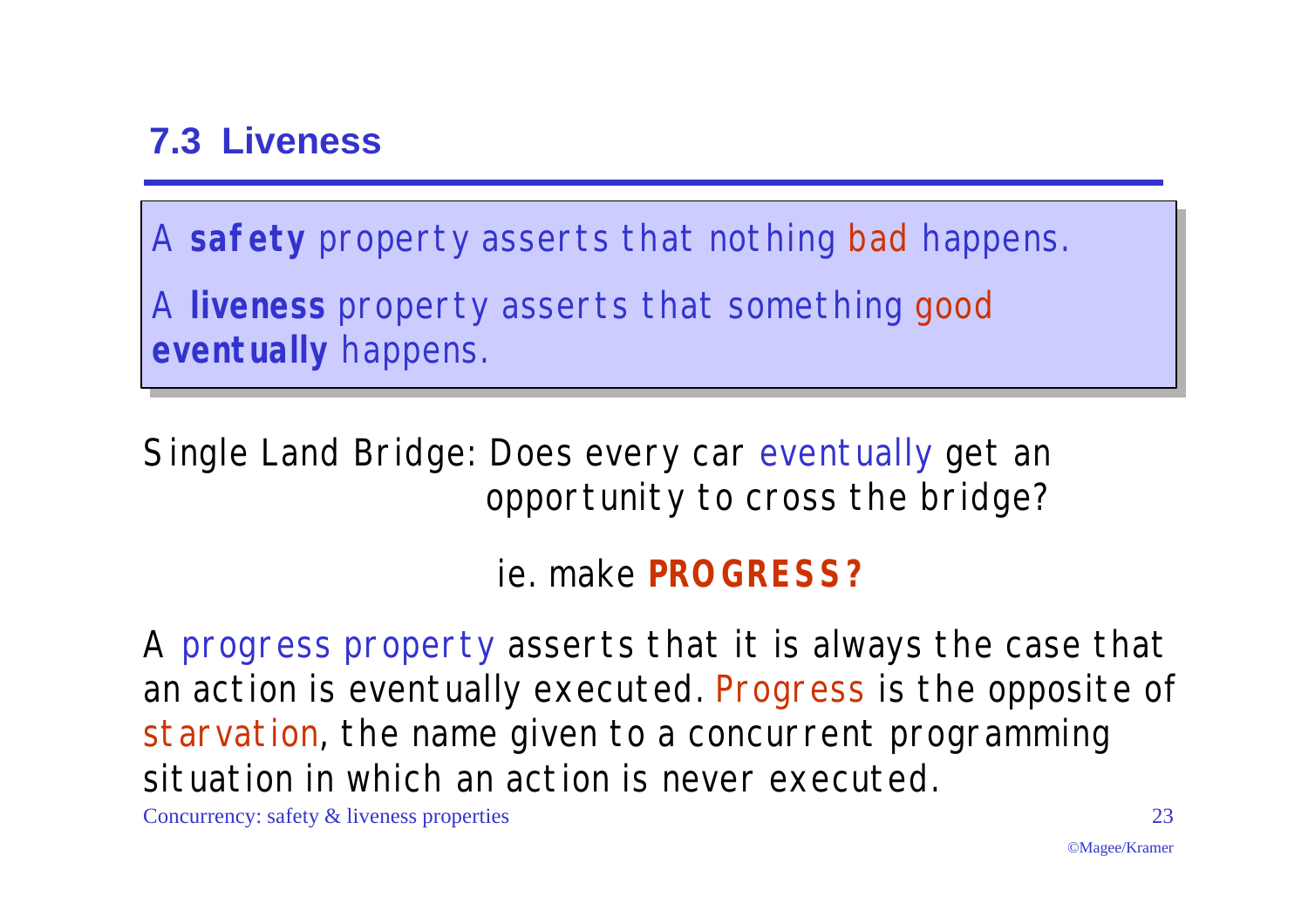## **Progress properties - fair choice**

**Fair Choice:** If a choice over a set of transitions is executed infinitely often, then every transition in the set will be executed infinitely often.

If a coin were tossed an infinite number of times, we would expect that heads would be chosen infinitely often and that tails would be chosen infinitely often.

This requires **Fair Choice** !

$$
C O IN = (toss-)heads - >C O IN
$$

$$
|\texttt{toss-}>\texttt{tails-}>\texttt{COIN}|.
$$

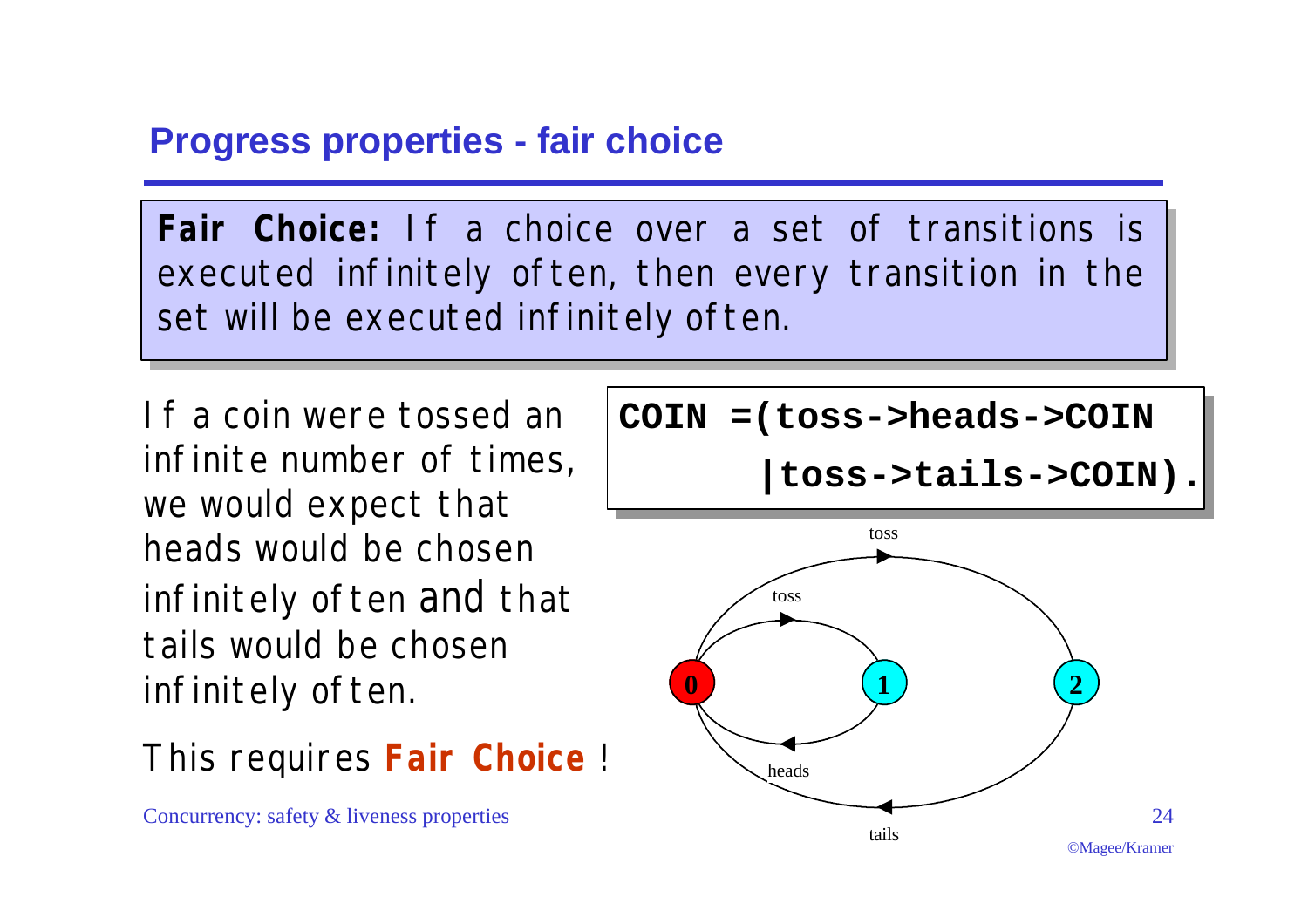#### **Progress properties**

**progress P = {a1,a2..an}** defines a progress property **P** which asserts that in an infinite execution of a target system, at least **one** of the actions **a1,a2..an** will be executed infinitely often.

$$
\begin{array}{c}\n\hline\n\text{CON system: progress HEADS = {heads} & \\\n\end{array}
$$
\nForogress TALLS = {tails}  $\blacksquare$ 

\nLTSA check progress:  $\begin{array}{|l|}\n\hline\n\text{No progress violations detected.}\n\end{array}$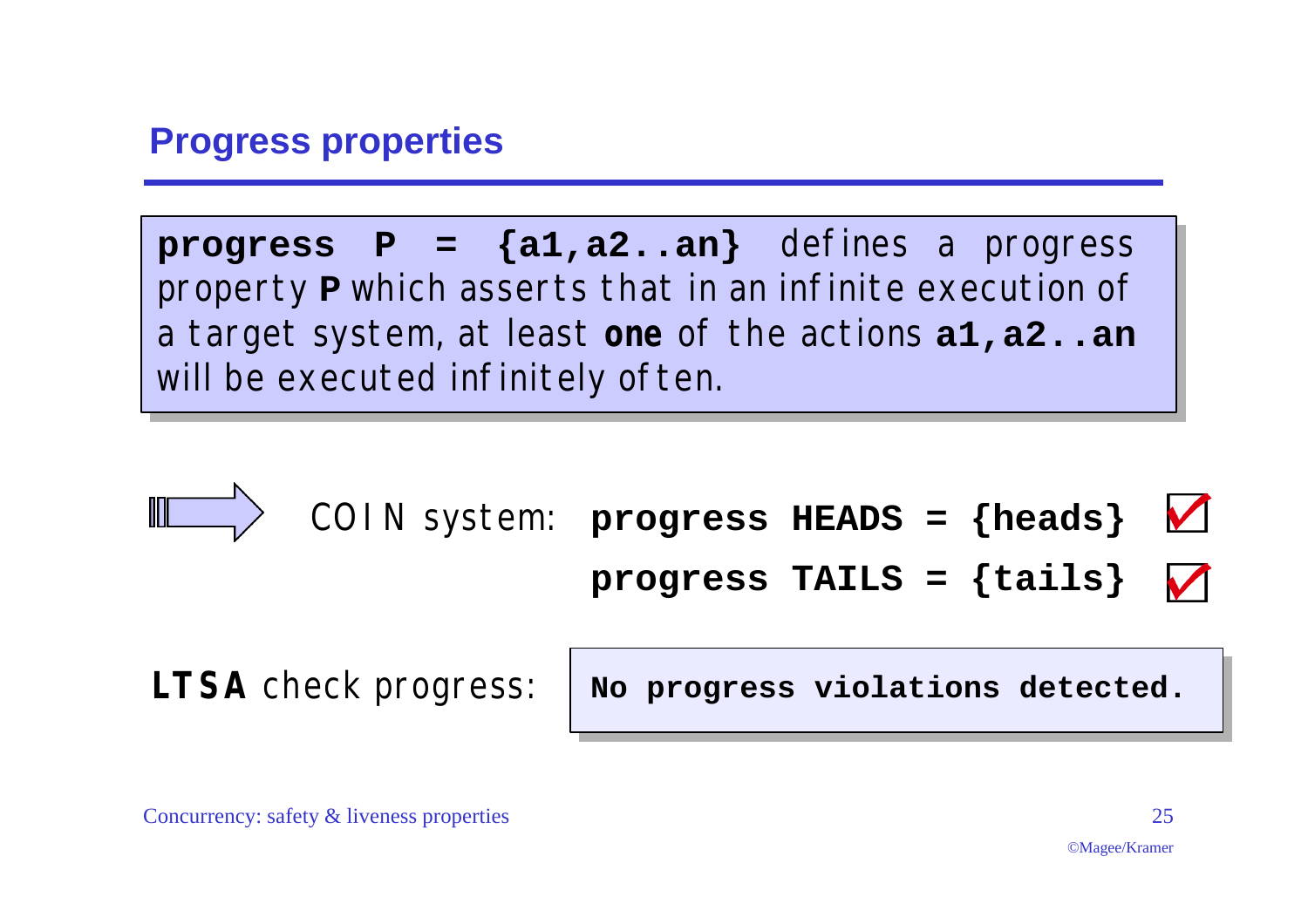# **Progress properties**

**pick** Suppose that there were two possible coins that could be picked up:

a trick coin and a regular coin……



- **TWOCOIN = (pick->COIN|pick->TRICK),**
- **TRICK = (toss->heads->TRICK),**
- **COIN = (toss->heads->COIN|toss->tails->COIN).**

$$
\begin{array}{ccc}\n\hline\n\end{array}\n\qquad \qquad \text{TWOCOIN:} \qquad \text{progress HEADS} = \{heads\} \qquad \text{Y}\n\qquad \text{progress TAILS} = \{tails\} \qquad \text{Y}\n\qquad \qquad \text{Cone process represents a specific value of the following properties.}
$$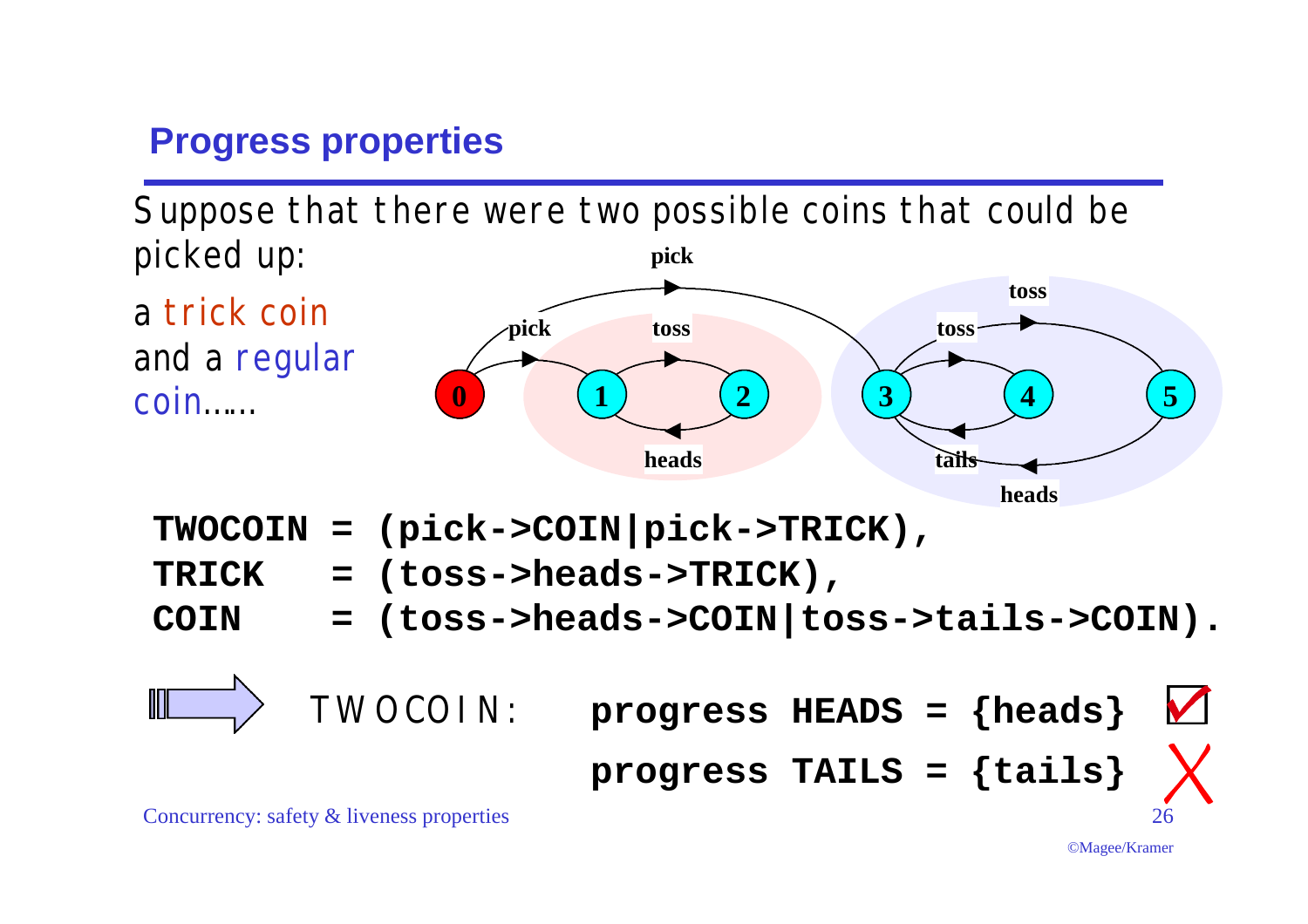## **Progress properties**



**progress HEADSorTails = {heads,tails} ?**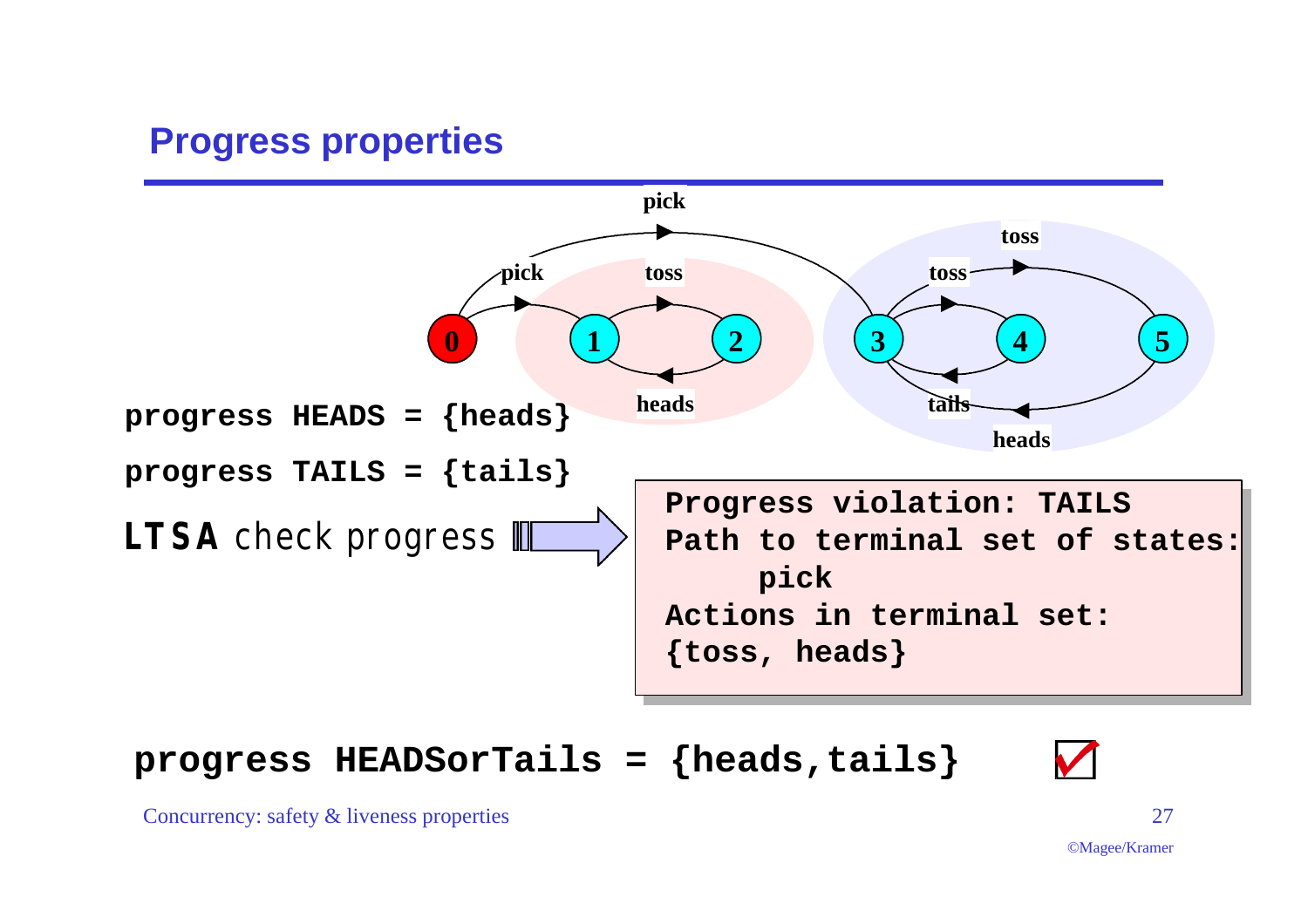## **Progress analysis**

A terminal set of states is one in which every state is reachable from every other state in the set via one or more transitions, and there is no transition from within the set to any state outside the set.



Given fair choice, each terminal set represents an execution in which each action used in a transition in the set is executed infinitely often.

system - and hence represents a potential progress violation! Since there is no transition out of a terminal set, any action that is not used in the set cannot occur infinitely often in all executions of the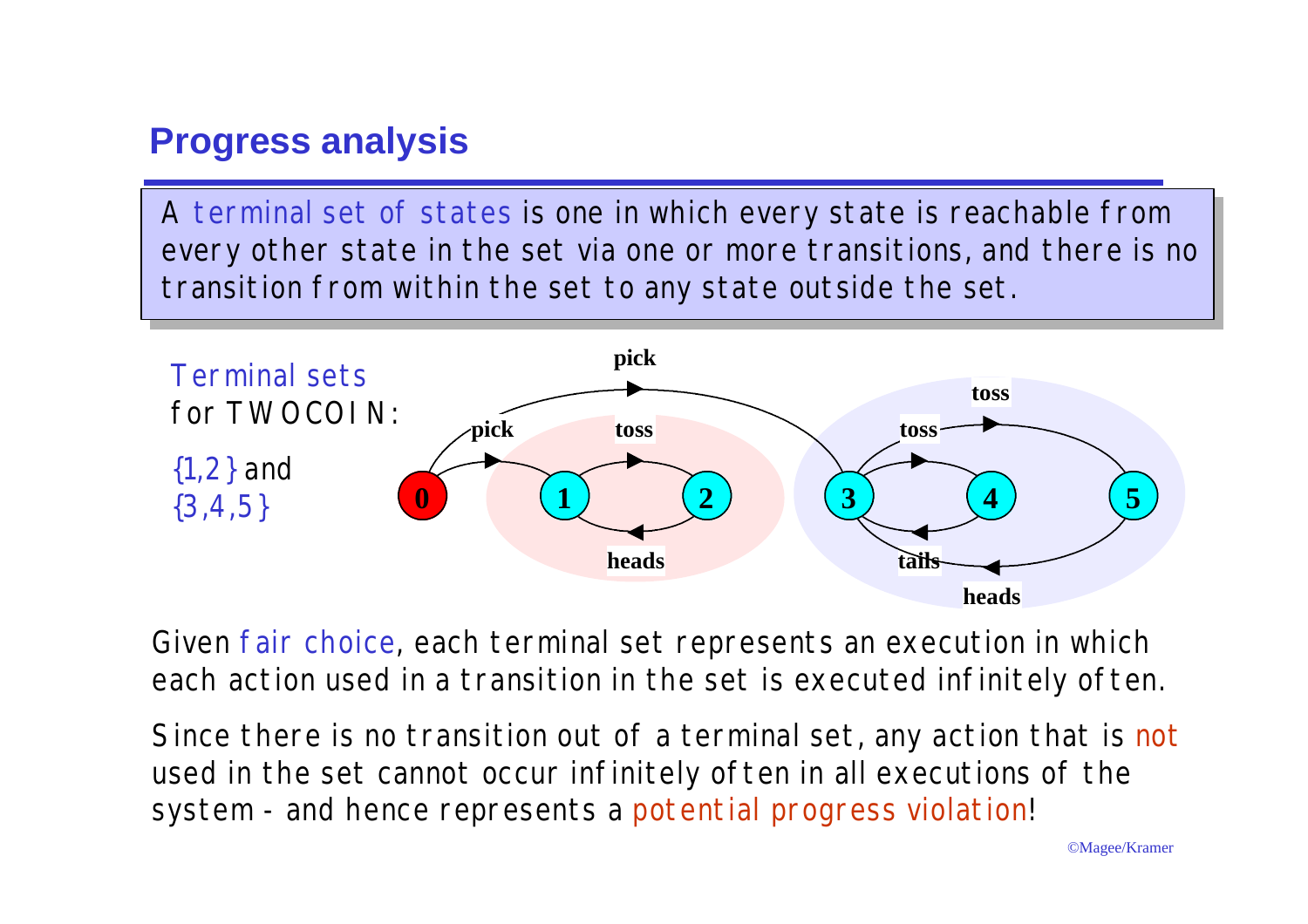#### **Progress analysis**

A progress property is violated if analysis finds a terminal set of states in which **none** of the progress set actions appear.

$$
\longrightarrow
$$
 progress TALS = {tails} in {1,2}

**Default:** given fair choice, for *every* action in the alphabet of the target system, that action will be executed infinitely often. This is equivalent to specifying a separate progress property for every action.

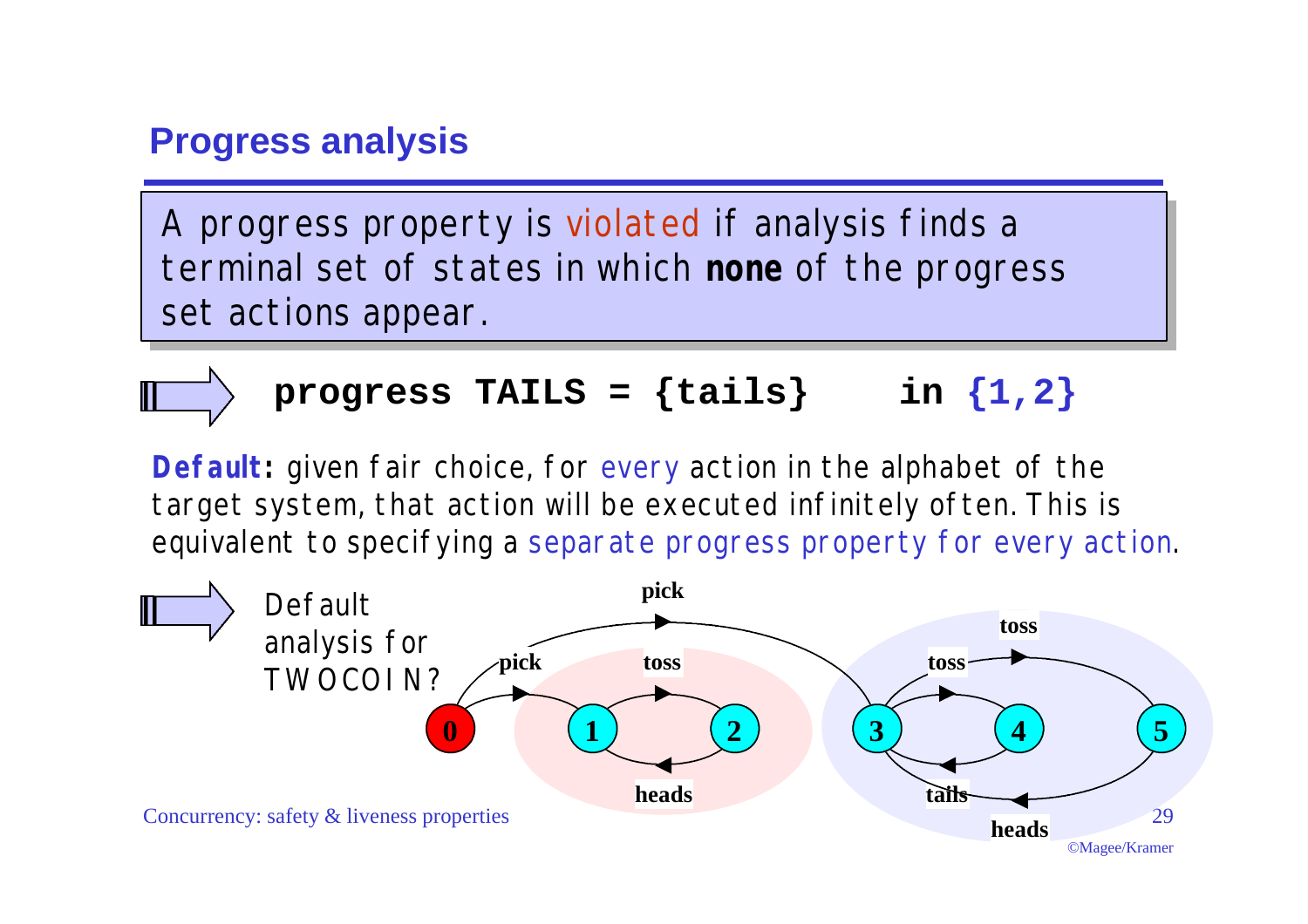# **Progress analysis**



*If the default holds, then every other progress property holds i.e. every action is executed infinitely often and system consists of a single terminal set of states.*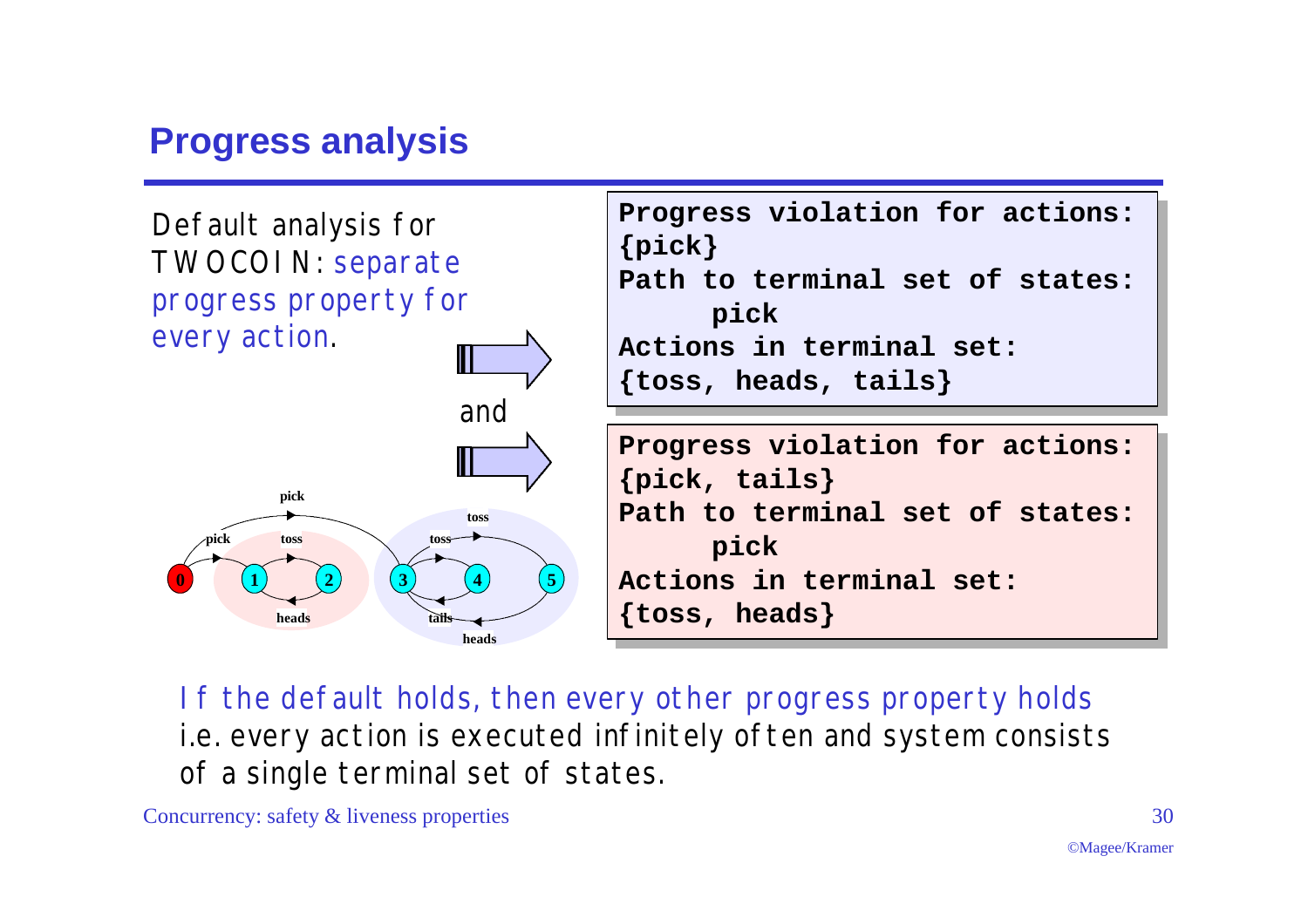## **Progress - single lane bridge**



which models the situation in which the bridge is congested. Fair choice means that eventually every possible execution occurs, including those in which cars do not starve. To detect progress problems we must superimpose some scheduling policy for actions,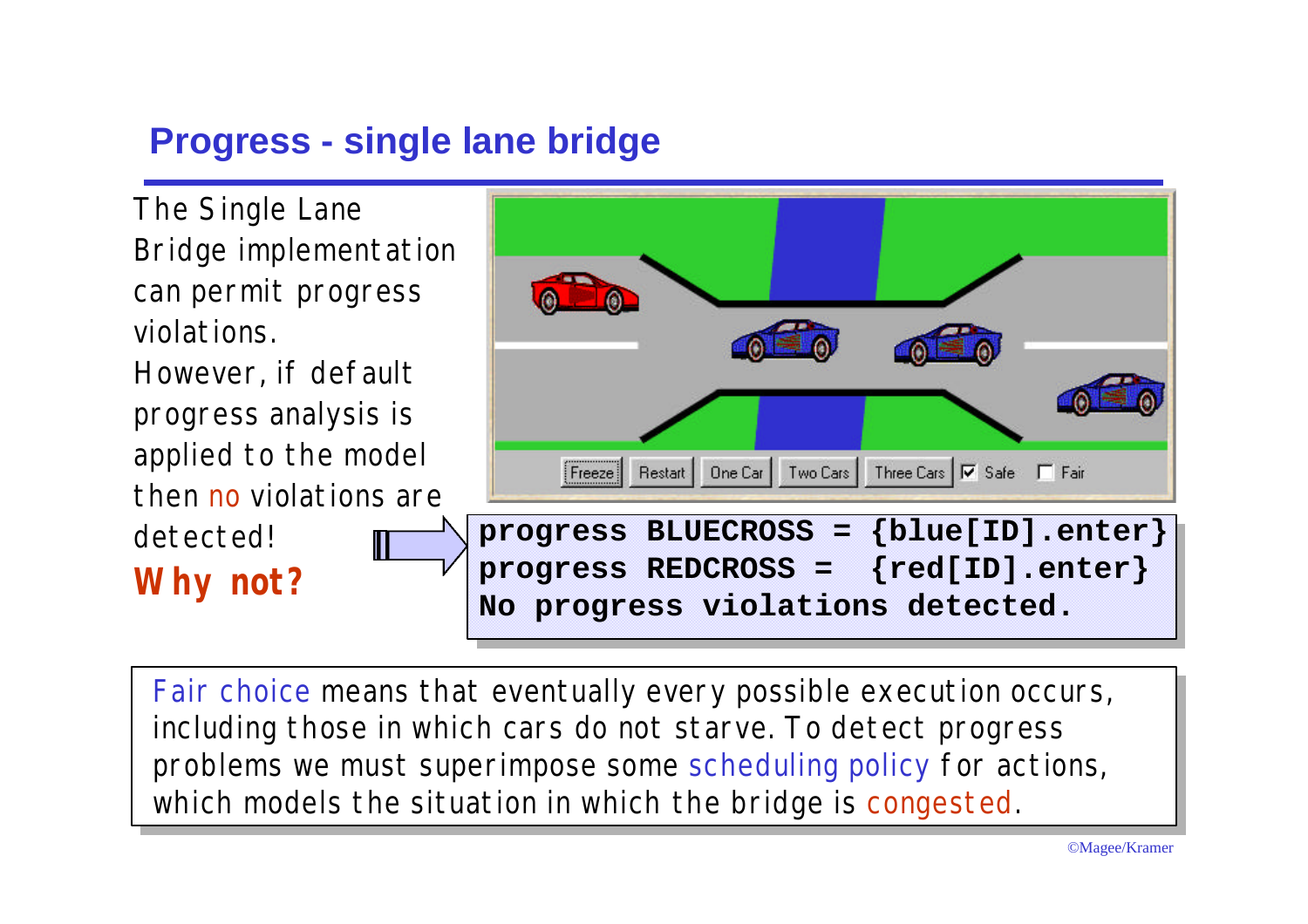# **Progress - action priority**

Action priority expressions describe scheduling properties:

**High** Priority ("**<<**")

 $|C = (P||Q) \ll \{a1, ..., an\}$  specifies a composition in which the actions  $a_1, \ldots, a_n$  have higher priority than any other action in the alphabet of **P||Q** including the silent action **tau**. *In any choice in this system which has one or more of the actions a1,..,an labeling a transition, the transitions labeled with lower priority actions are discarded.*

Low Priority ("**>>**")

**||C = (P||Q)>>{a1,…,an}** specifies a composition in which the actions  $a1, \ldots, a$ n have lower priority than any other action in the alphabet of **P||Q** including the silent action **tau**. *In any choice in this system which has one or more transitions not labeled by a1,..,an, the transitions labeled by a1,..,an are discarded.*

Concurrency: safety  $\&$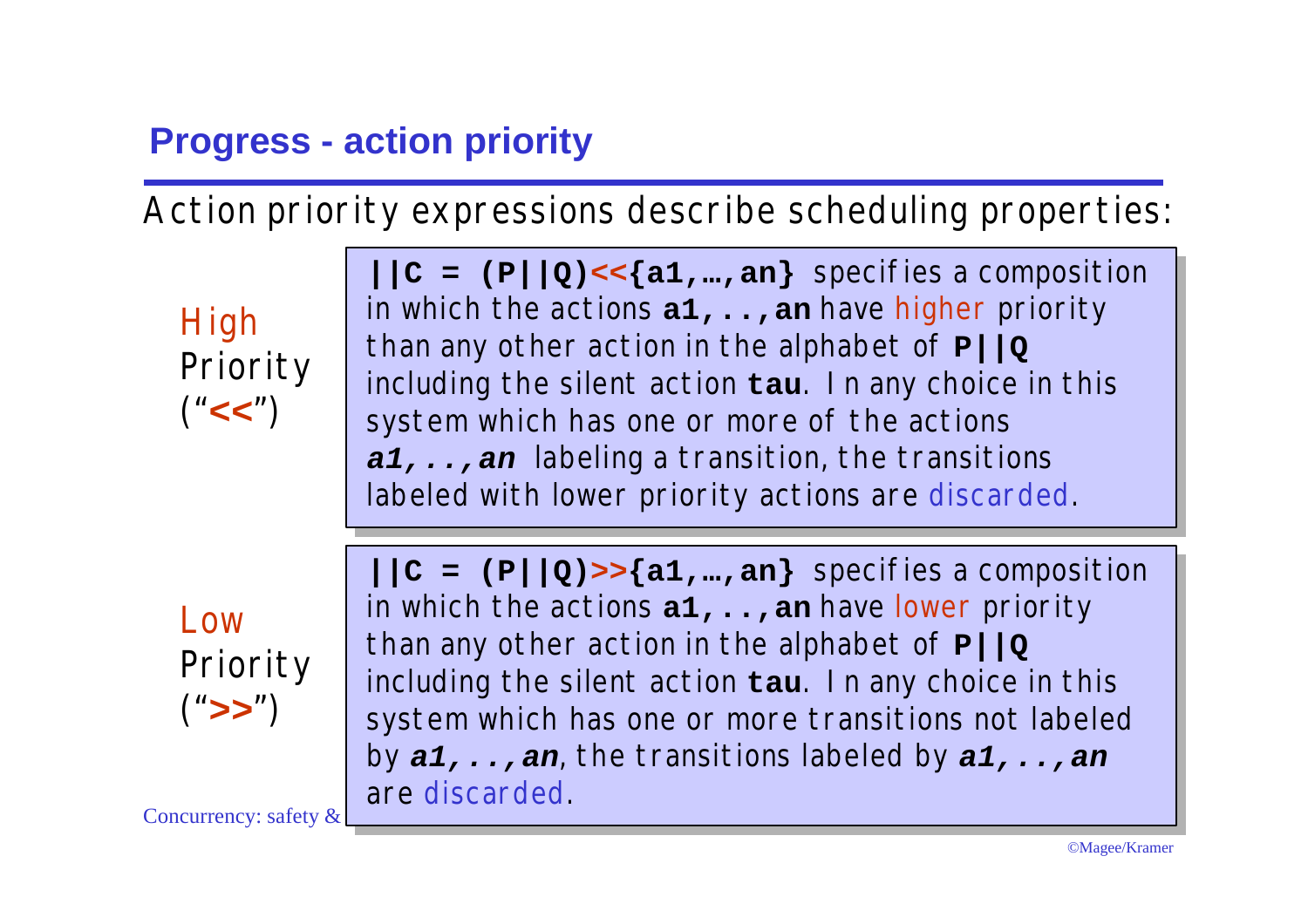

©Magee/Kramer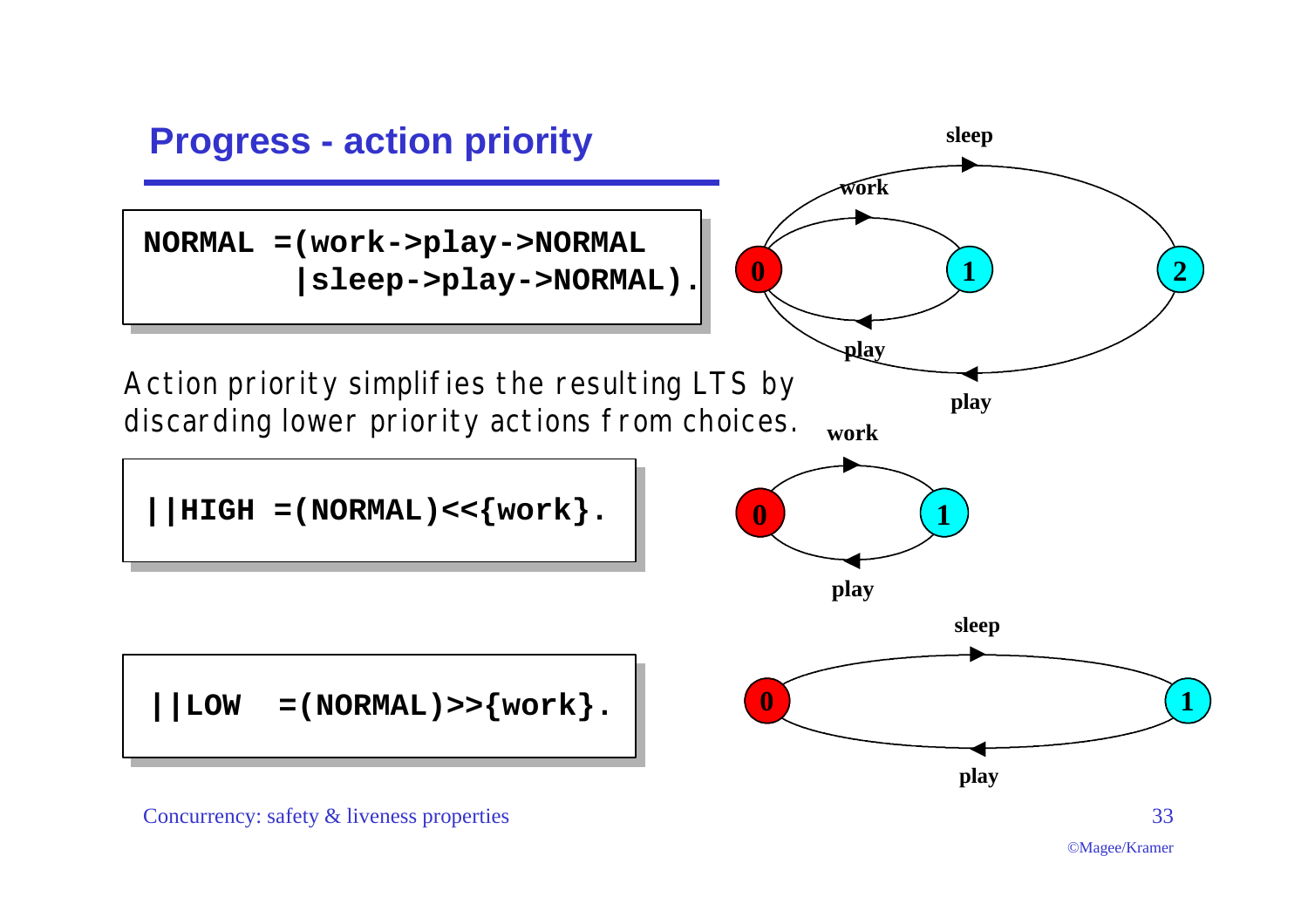# **7.4 Congested single lane bridge**

**progress BLUECROSS = {blue[ID].enter} progress REDCROSS = {red[ID].enter}**

**BLUECROSS** - eventually one of the blue cars will be able to enter

**REDCROSS -** eventually one of the red cars will be able to enter

# *Congestion using action priority***?**

Could give red cars priority over blue (or vice versa) ? In practice neither has priority over the other.

Instead we merely encourage congestion by *lowering the priority of the exit actions of both cars from the bridge*.

```
||CongestedBridge = (SingleLaneBridge)
                   >>{red[ID].exit,blue[ID].exit}.
```


# *Progress Analysis* **?** *LTS?*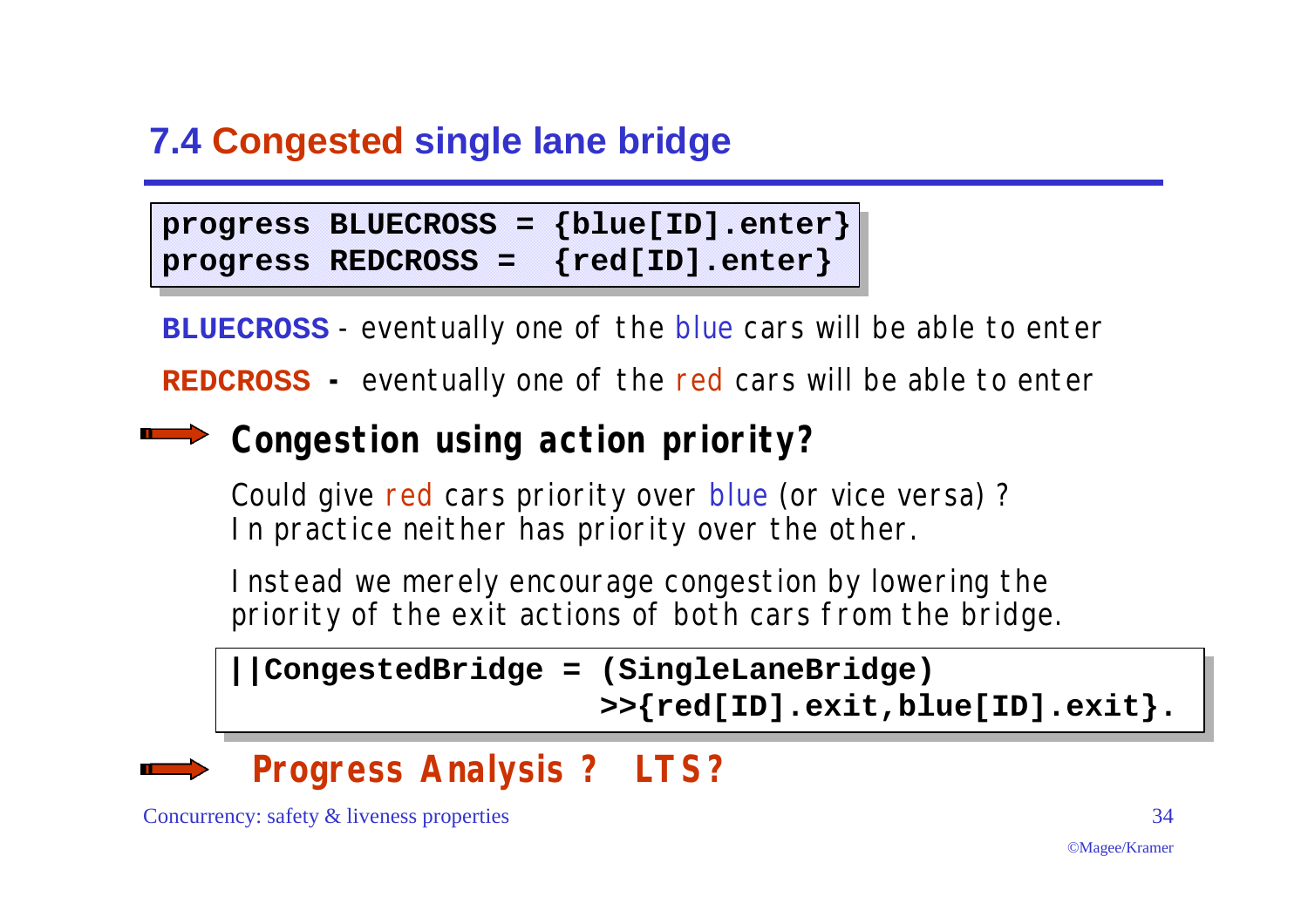## **congested single lane bridge model**

```
Progress violation: BLUECROSS
Path to terminal set of states:
     red.1.enter
     red.2.enter
Actions in terminal set:
{red.1.enter, red.1.exit, red.2.enter,
red.2.exit, red.3.enter, red.3.exit}
Progress violation: REDCROSS
Path to terminal set of states:
     blue.1.enter
     blue.2.enter
Actions in terminal set:
{blue.1.enter, blue.1.exit, blue.2.enter,
blue.2.exit, blue.3.enter, blue.3.exit}
```
This corresponds with the observation that, with *more than one car*, it is possible that whichever color car enters the bridge first will continuously occupy the bridge preventing the other color from ever crossing.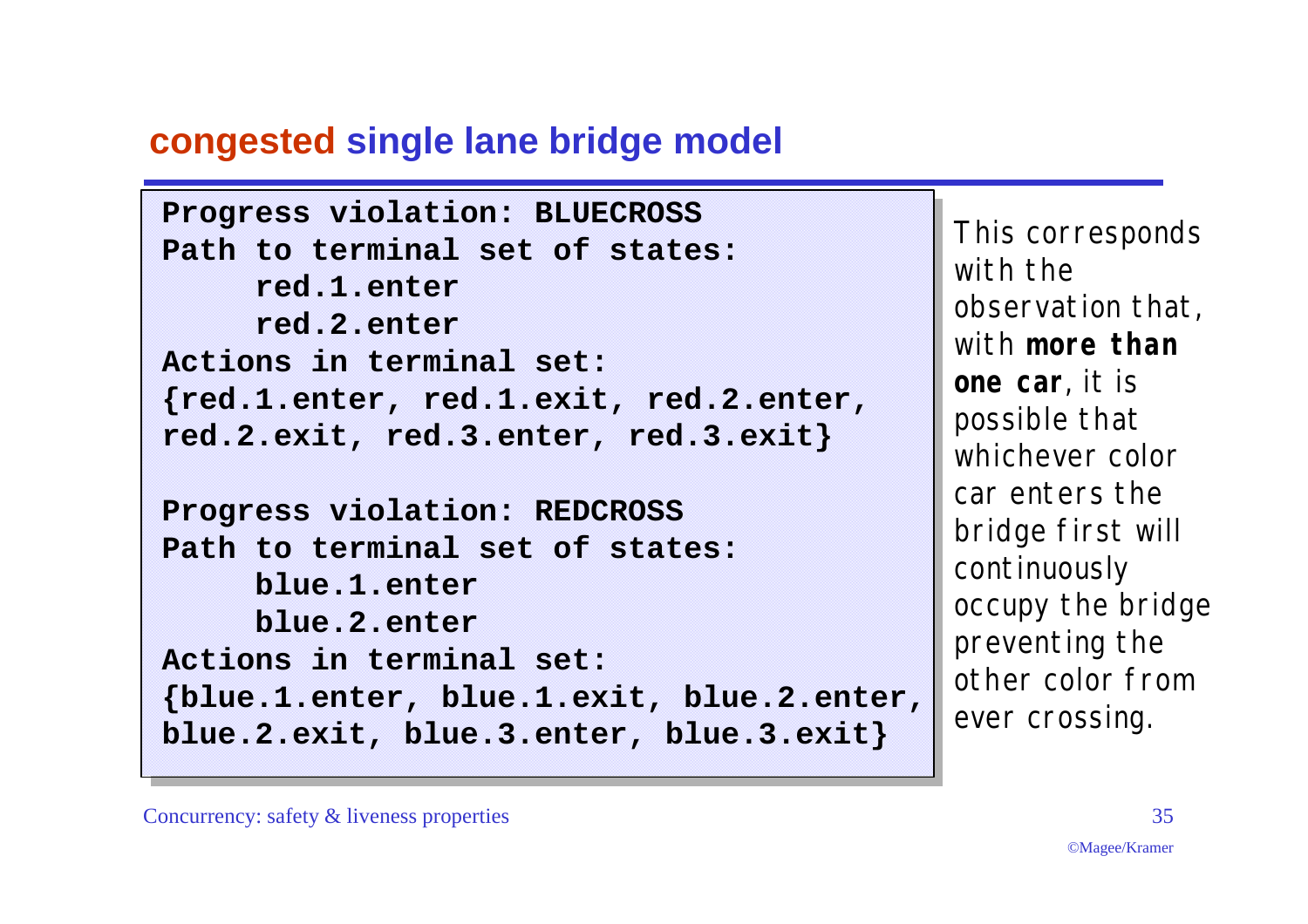## **congested single lane bridge model**



*Will the results be the same if we model congestion by giving car entry to the bridge high priority?*

*Can congestion occur if there is only one car moving in each direction?*

Concurrency: safety & liveness properties 36

©Magee/Kramer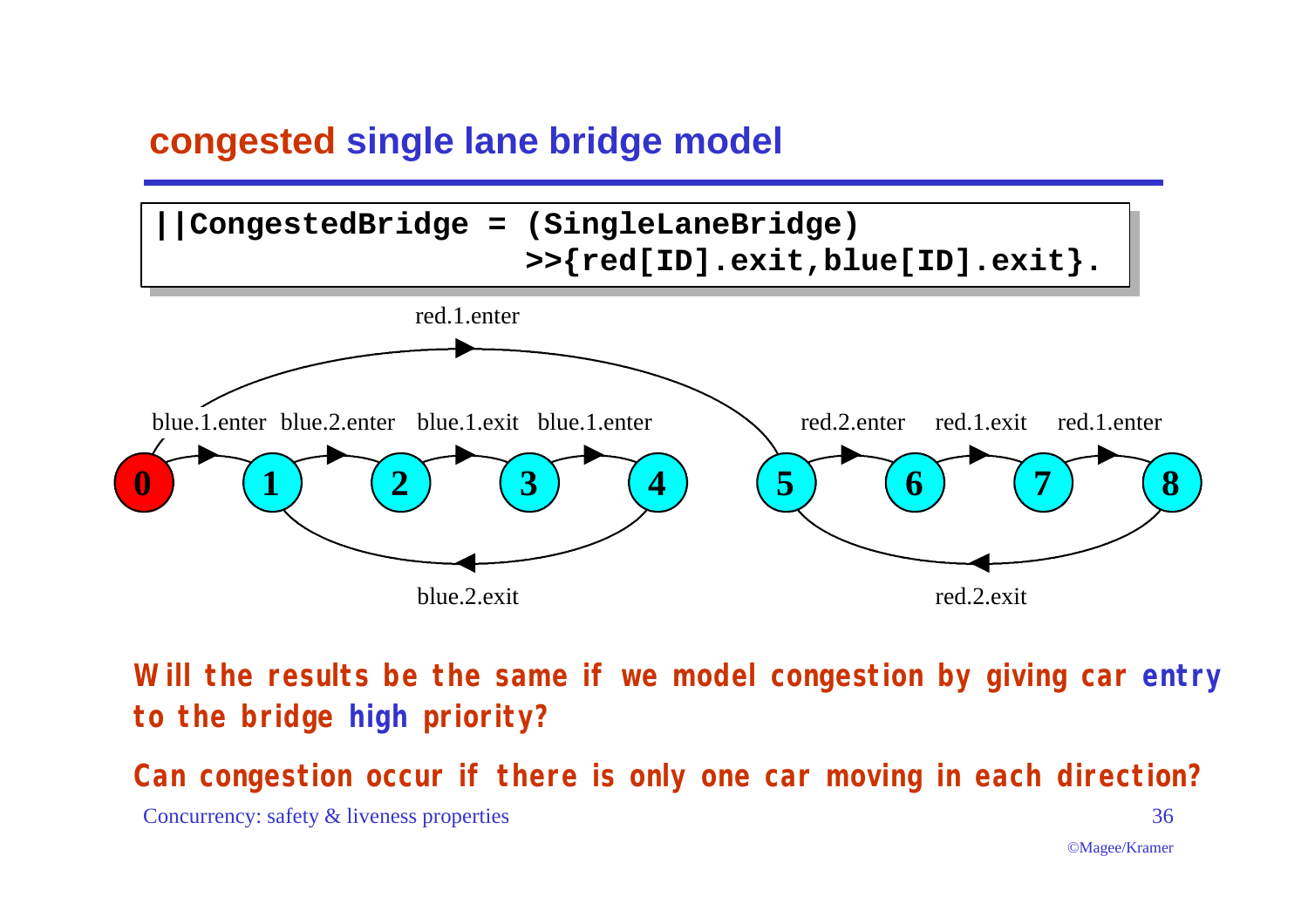# **Progress - revised single lane bridge model**

The bridge needs to know whether or not cars are **waiting** to cross.

Modify **CAR**:

```
CAR = (request->enter->exit->CAR).
```
Modify **BRIDGE**:

Red cars are only allowed to enter the bridge if there are no blue cars on the bridge **and** there are *no blue cars waiting* to enter the bridge.

Blue cars are only allowed to enter the bridge if there are no red cars on the bridge **and** there are *no red cars waiting* to enter the bridge.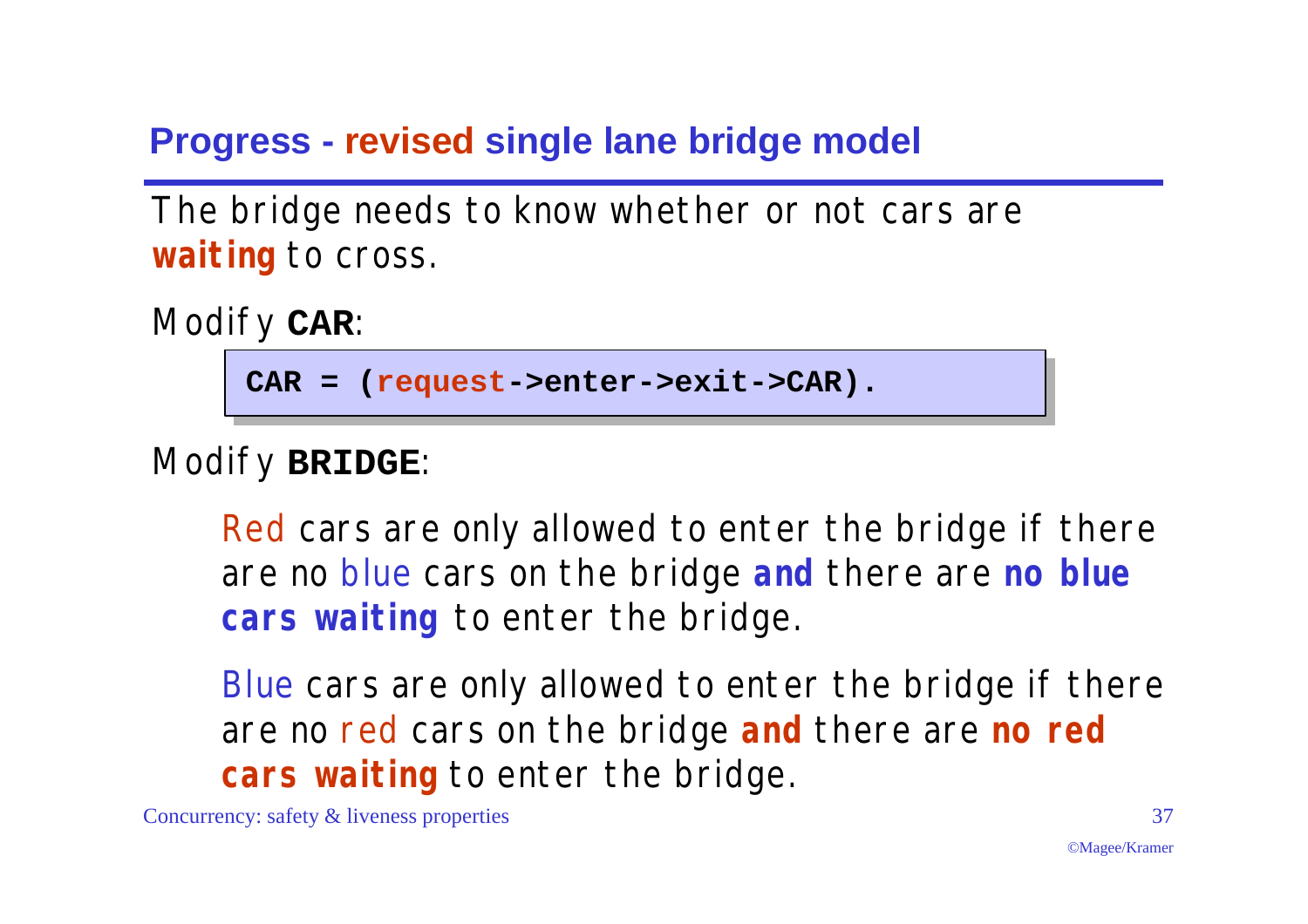## **Progress - revised single lane bridge model**

```
/* nr– number of red cars on the bridge wr – number of red cars waiting to enter
   nb– number of blue cars on the bridge wb – number of blue cars waiting to enter
*/
BRIDGE = BRIDGE[0][0][0][0],
BRIDGE[nr:T][nb:T][wr:T][wb:T] =
   (red[ID].request -> BRIDGE[nr][nb][wr+1][wb]
   |when (nb==0 && wb==0)
      red[ID].enter -> BRIDGE[nr+1][nb][wr-1][wb]
   |red[ID].exit -> BRIDGE[nr-1][nb][wr][wb]
   |blue[ID].request -> BRIDGE[nr][nb][wr][wb+1]
    |when (nr==0 && wr==0)
      blue[ID].enter -> BRIDGE[nr][nb+1][wr][wb-1]
   |blue[ID].exit -> BRIDGE[nr][nb-1][wr][wb]
 ).
                                                OK now?
```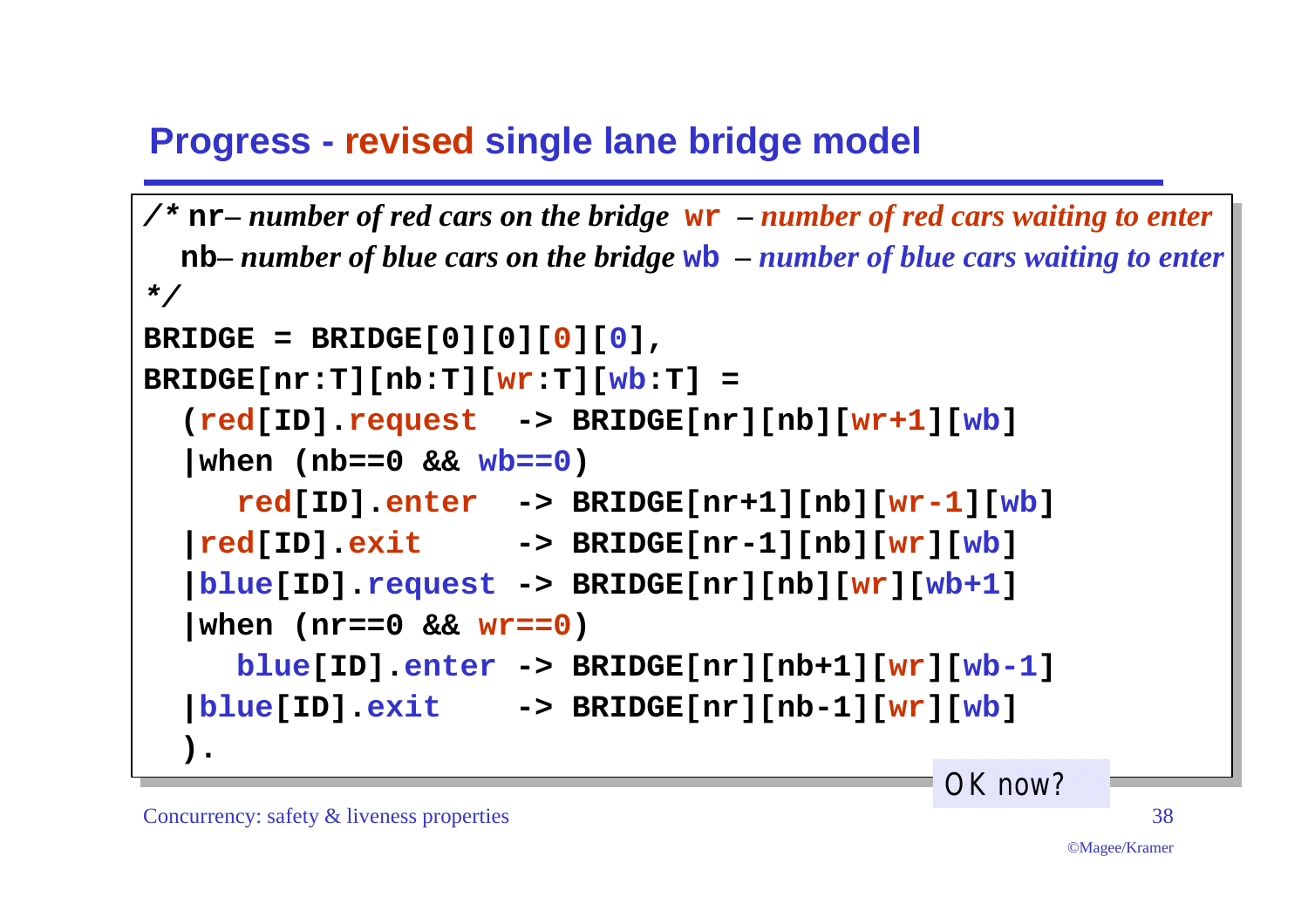## **Progress - analysis of revised single lane bridge model**

**Trace to DEADLOCK: red.1.request red.2.request red.3.request blue.1.request blue.2.request blue.3.request**

The trace is the scenario in which there are cars waiting at both ends, and consequently, the bridge does not allow either red or blue cars to enter.

## *Solution?*

Introduce some asymmetry in the problem (cf. Dining philosophers).

This takes the form of a boolean variable (**bt**) which breaks the deadlock by indicating whether it is the turn of blue cars or red cars to enter the bridge.

Arbitrarily set **bt** to true initially giving blue initial precedence.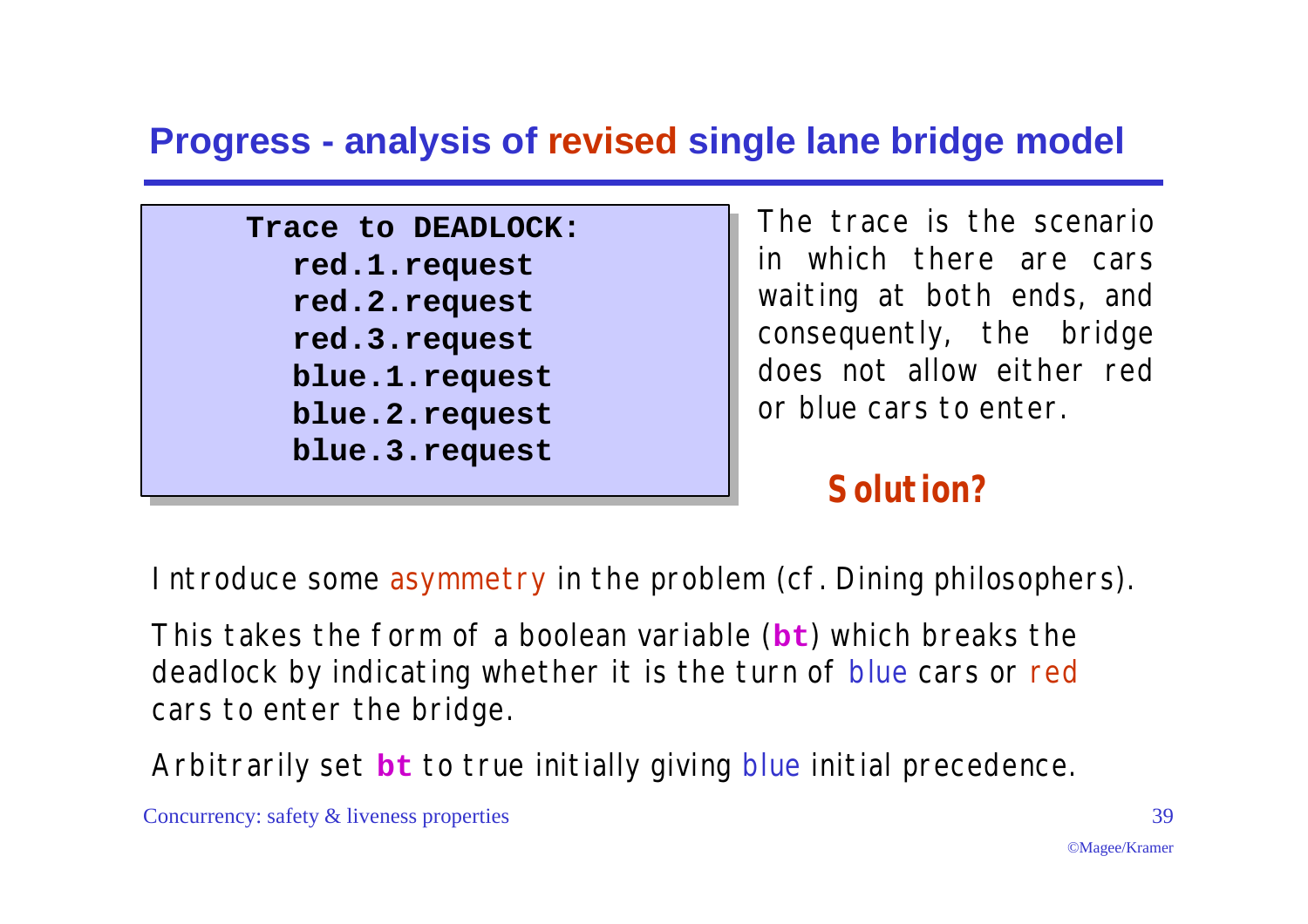#### **Progress - 2 nd revision of single lane bridge model**

```
Concurrency: safety & liveness properties 40
const True = 1
const False = 0
range B = False..True
/* bt - true indicates blue turn, false indicates red turn */
BRIDGE = BRIDGE[0][0][0][0][True],
BRIDGE[nr:T][nb:T][wr:T][wb:T][bt:B] =
    (red[ID].request -> BRIDGE[nr][nb][wr+1][wb][bt]
    |when (nb==0 && (wb==0||!bt))
      red[ID].enter -> BRIDGE[nr+1][nb][wr-1][wb][bt]
    |red[ID].exit -> BRIDGE[nr-1][nb][wr][wb][True]
    |blue[ID].request -> BRIDGE[nr][nb][wr][wb+1][bt]
   |when (nr==0 & & (wr==0||bt)) blue[ID].enter -> BRIDGE[nr][nb+1][wr][wb-1][bt]
    |blue[ID].exit -> BRIDGE[nr][nb-1][wr][wb][False]
    ).
                                        Analysis ?
```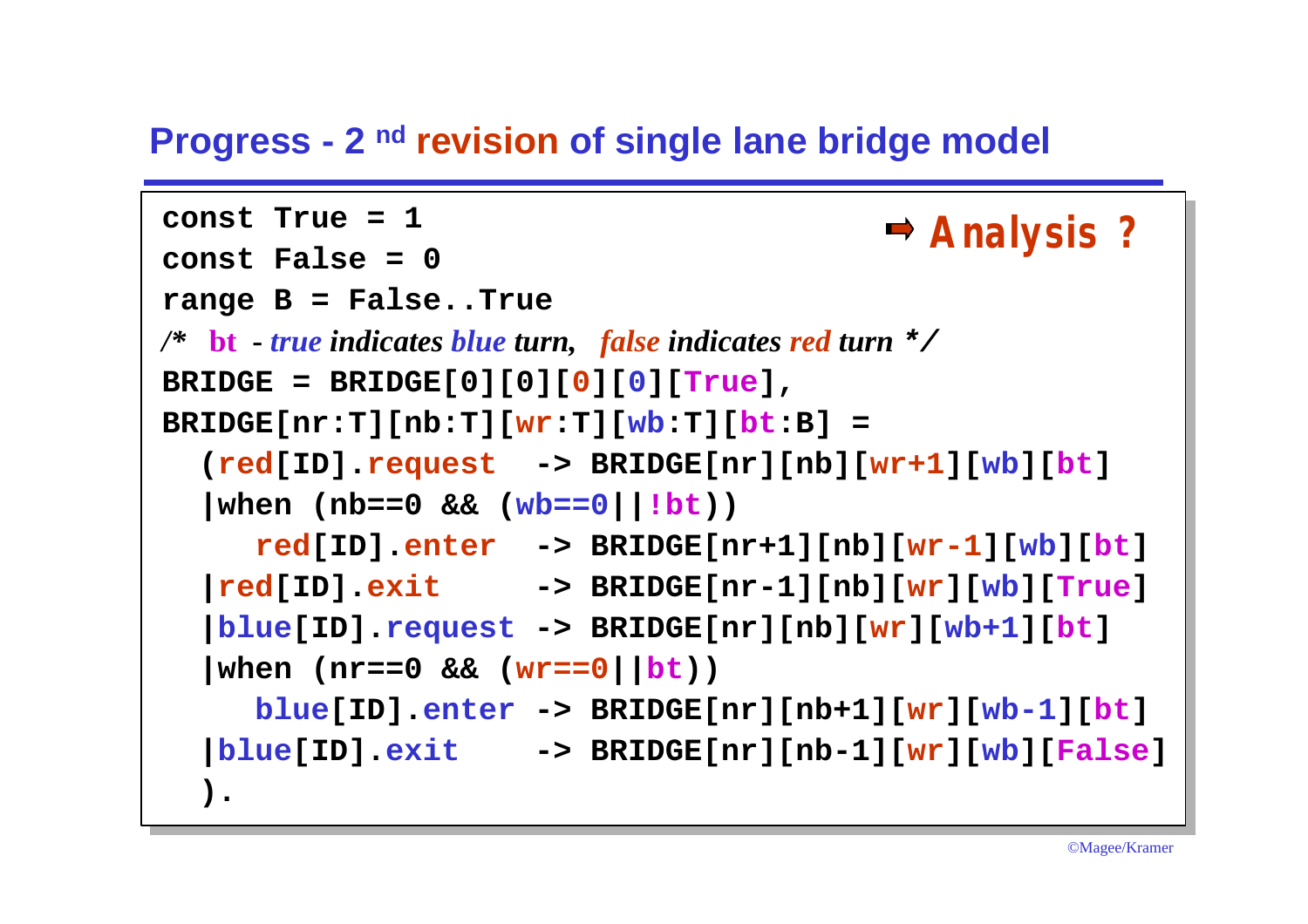#### **Revised single lane bridge implementation - FairBridge**

```
\mathcal{C}class FairBridge extends Bridge {
   private int nred = 0; //count of red cars on the bridge
   private int nblue = 0; //count of blue cars on the bridge
   private int waitblue = 0; //count of waiting blue cars
   private int waitred = 0; //count of waiting red cars
   private boolean blueturn = true;
   synchronized void redEnter()
        throws InterruptedException {
      ++waitred;
     while (nblue>0||(waitblue>0 && blueturn)) wait();
      --waitred;
      ++nred;
  }
    synchronized void redExit(){
      --nred;
     blueturn = true;
      if (nred==0)notifyAll();
  }
                                              This is a direct
                                              translation from
                                              the model.
```
©Magee/Kramer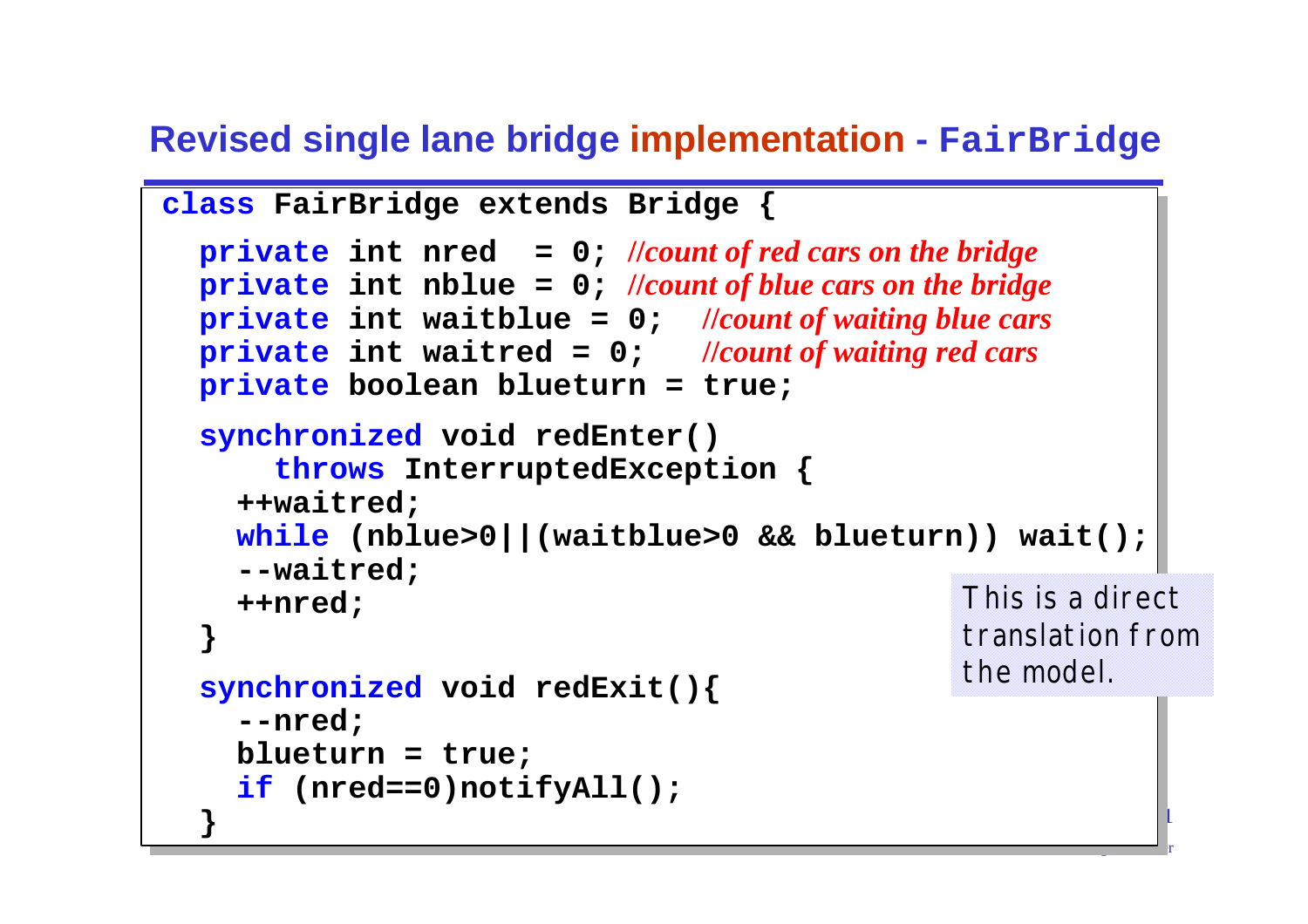# **Revised single lane bridge implementation - FairBridge**

```
 synchronized void blueEnter(){
       throws InterruptedException {
     ++waitblue;
     while (nred>0||(waitred>0 && !blueturn)) wait();
     --waitblue;
     ++nblue;
 }
   synchronized void blueExit(){
     --nblue;
     blueturn = false;
     if (nblue==0) notifyAll();
 }
}
                                                 The "fair" check
                                                 box must be
                                                 chosen in order to
                                                 select the
                                                 FairBridge
                                                 implementation.
```
Note that we did not need to introduce a new request monitor method. The existing enter methods can be modified to increment a wait count before testing whether or not the caller can access the bridge.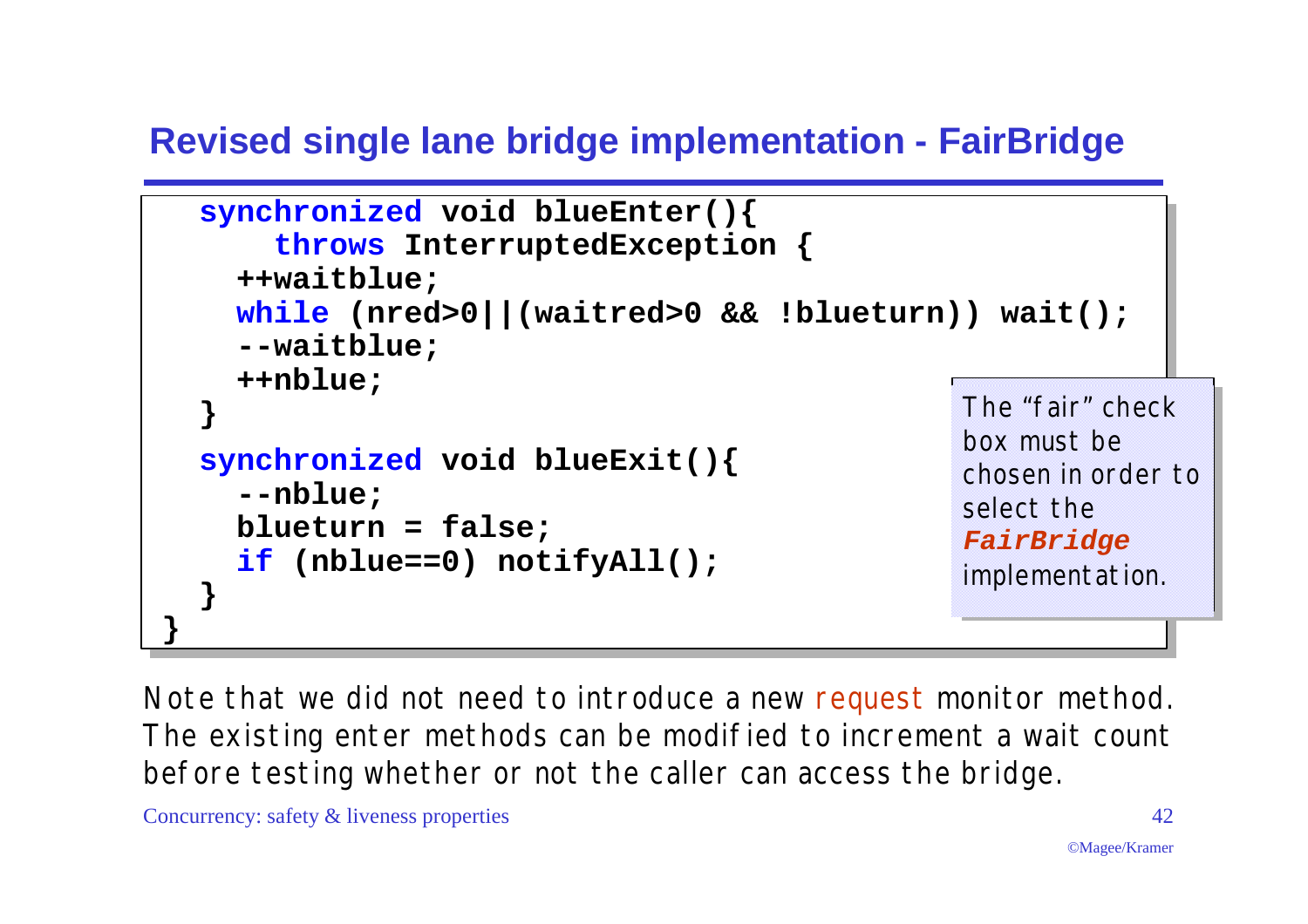# **7.5 Readers and Writers**



A shared database is accessed by two kinds of processes. **Readers** execute transactions that examine the database while **Writers** both examine and update the database. A Writer must have exclusive access to the database; any number of Readers may concurrently access it.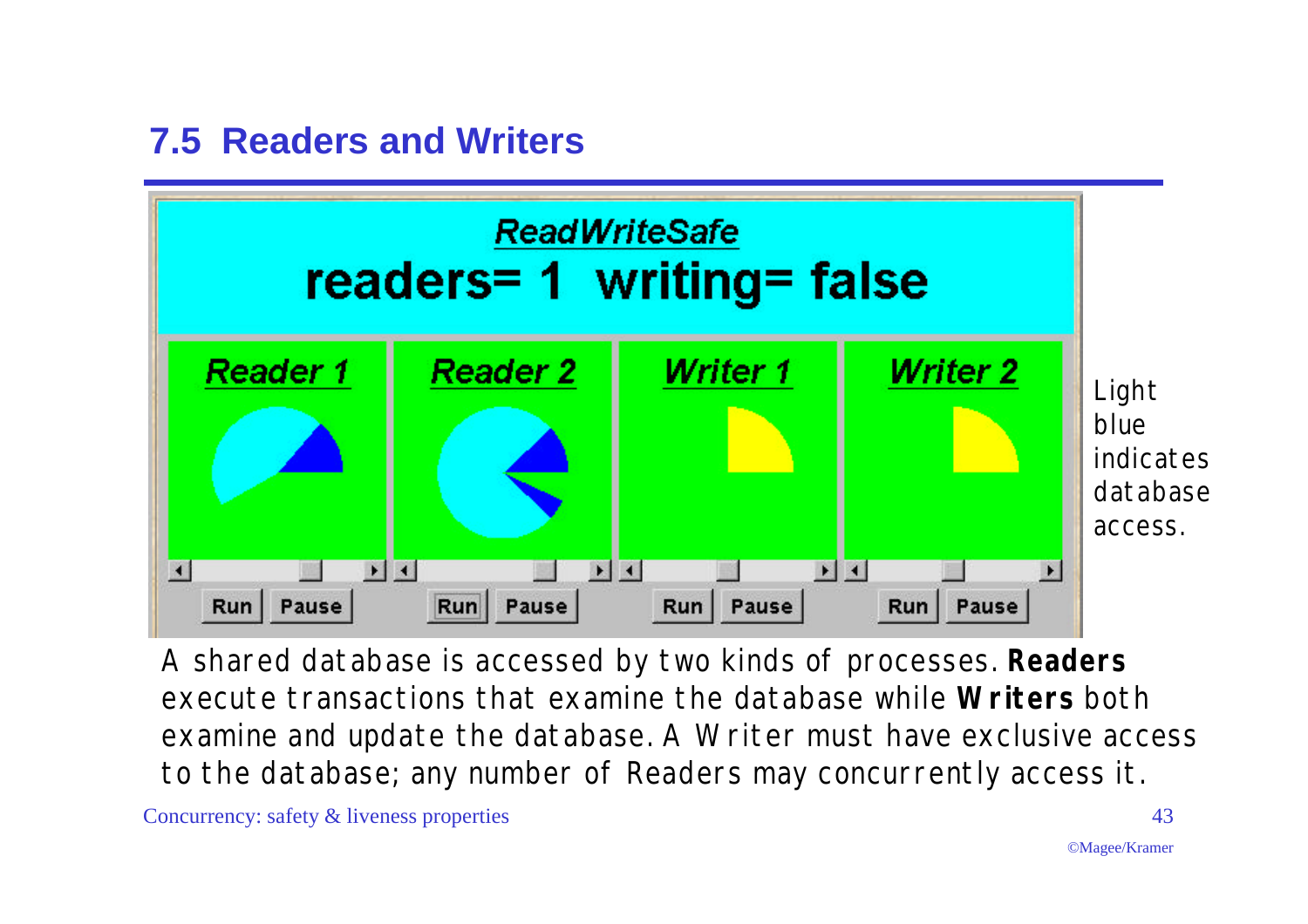#### **readers/writers model**

♦ Events or actions of interest?

acquireRead, releaseRead, acquireWrite, releaseWrite

♦ Identify processes.

Readers, Writers & the RW\_Lock

 $\bullet$  I dentify properties. RW\_Safe RW\_Progress ◆Define each process and interactions (structure).

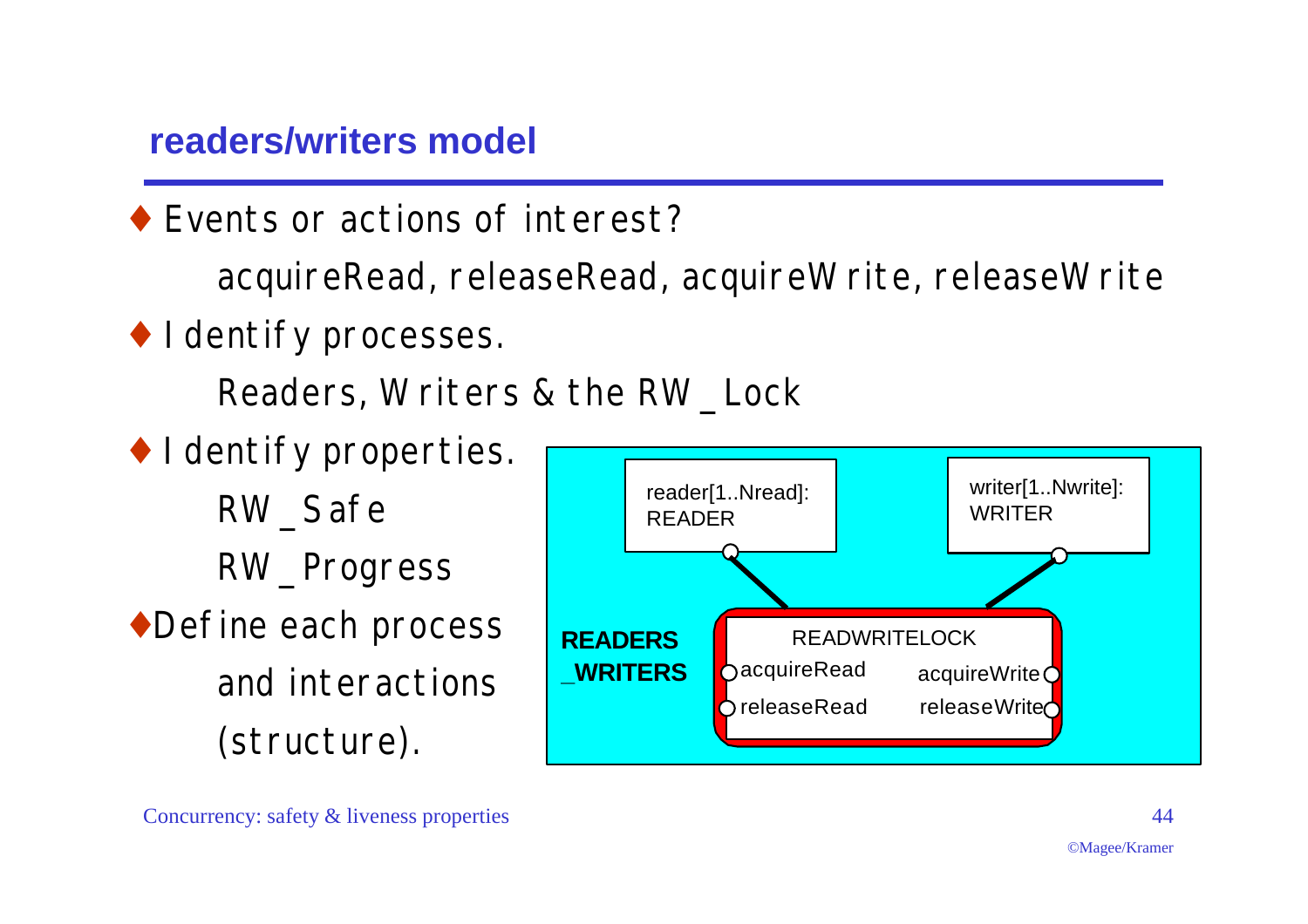#### **readers/writers model - READER & WRITER**

```
set Actions =
  {acquireRead,releaseRead,acquireWrite,releaseWrite}
READER = (acquireRead->examine->releaseRead->READER)
   + Actions
   \ {examine}.
WRITER = (acquireWrite->modify->releaseWrite->WRITER)
   + Actions
   \ {modify}.
```
Alphabet extension is used to ensure that the other access actions cannot occur freely for any prefixed instance of the process (as before).

Action hiding is used as actions **examine** and **modify** are not relevant for access synchronisation.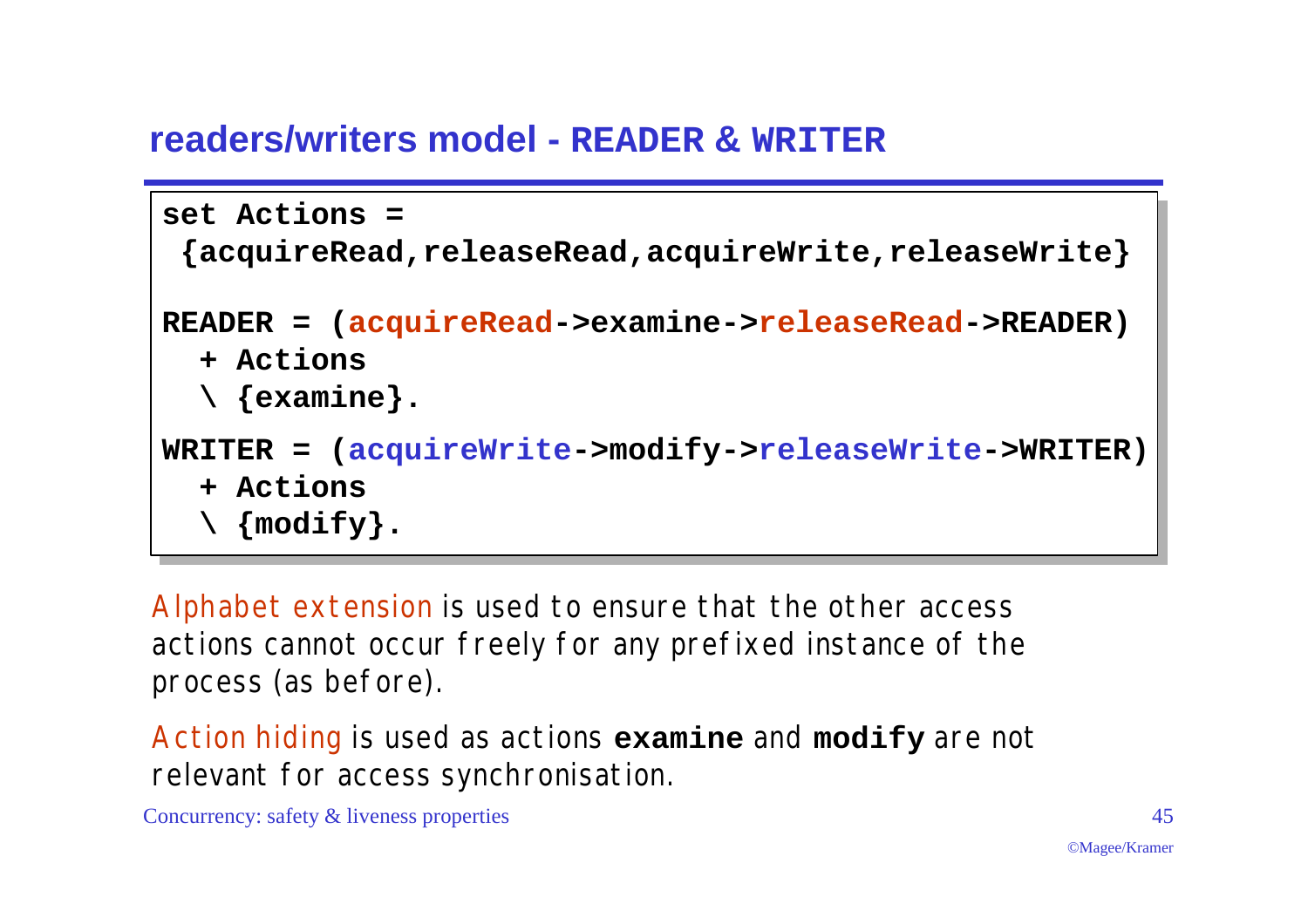#### **readers/writers model - RW\_LOCK**

```
const False = 0 const True = 1
range Bool = False..True
const Nread = 2 // Maximum readers
const Nwrite= 2 // Maximum writers
RW_LOCK = RW[0][False],
RW[readers:0..Nread][writing:Bool] =
     (when (!writing)
          acquireRead -> RW[readers+1][writing]
     |releaseRead -> RW[readers-1][writing]
     |when (readers==0 && !writing)
           acquireWrite -> RW[readers][True]
     |releaseWrite -> RW[readers][False]
     ).
                                             The lock
                                             maintains a
                                             count of the
                                             number of
                                             readers, and
                                             a Boolean for
                                             the writers.
```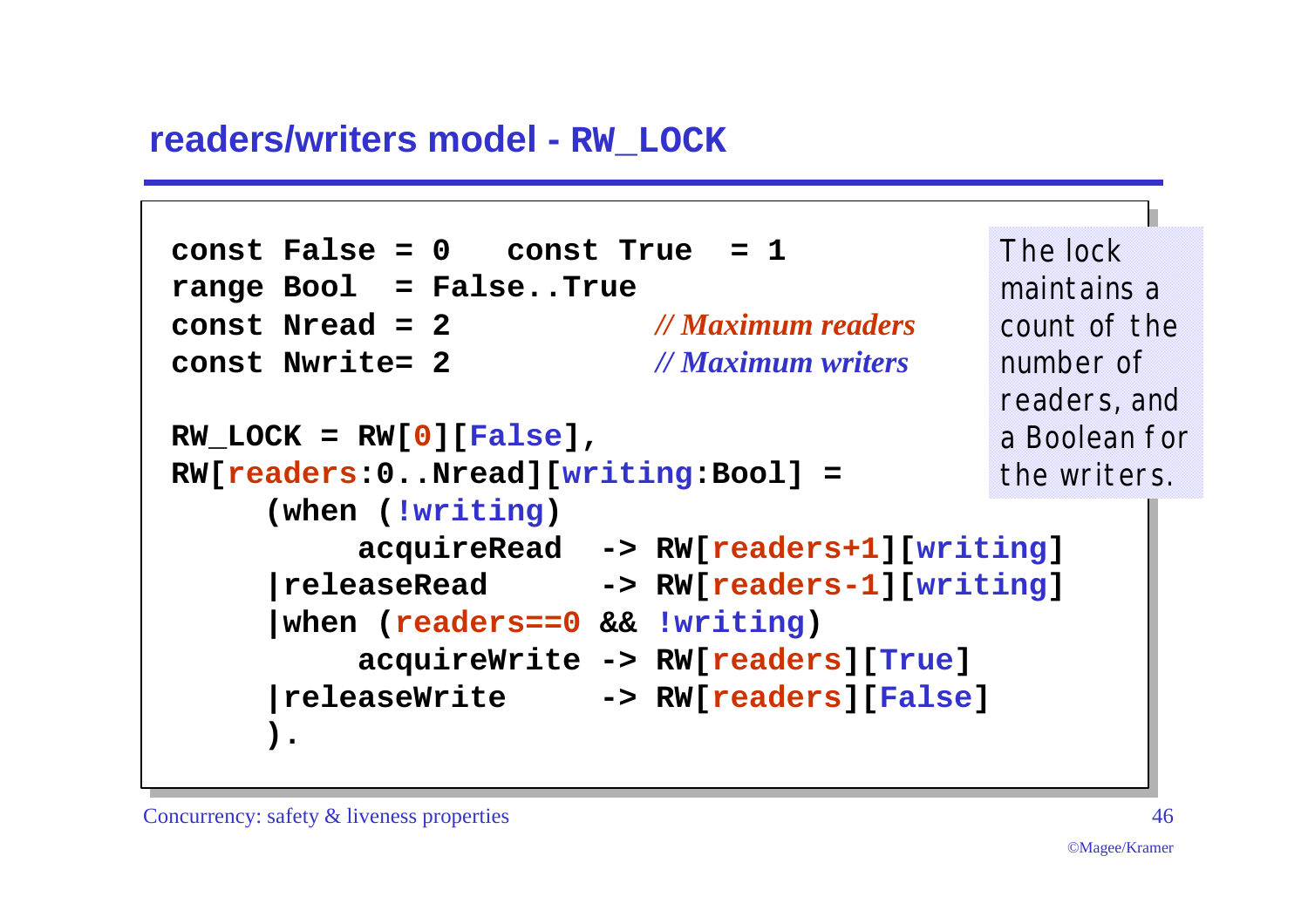#### **readers/writers model - safety**

```
property SAFE_RW
   = (acquireRead -> READING[1]
     |acquireWrite -> WRITING
     ),
READING[i:1..Nread]
   = (acquireRead -> READING[i+1]
      |when(i>1) releaseRead -> READING[i-1]
      |when(i==1) releaseRead -> SAFE_RW
 ),
WRITING = (releaseWrite -> SAFE_RW).
```
We can check that RW\_LOCK satisfies the safety property......



*Safety Analysis* **?** *LTS?*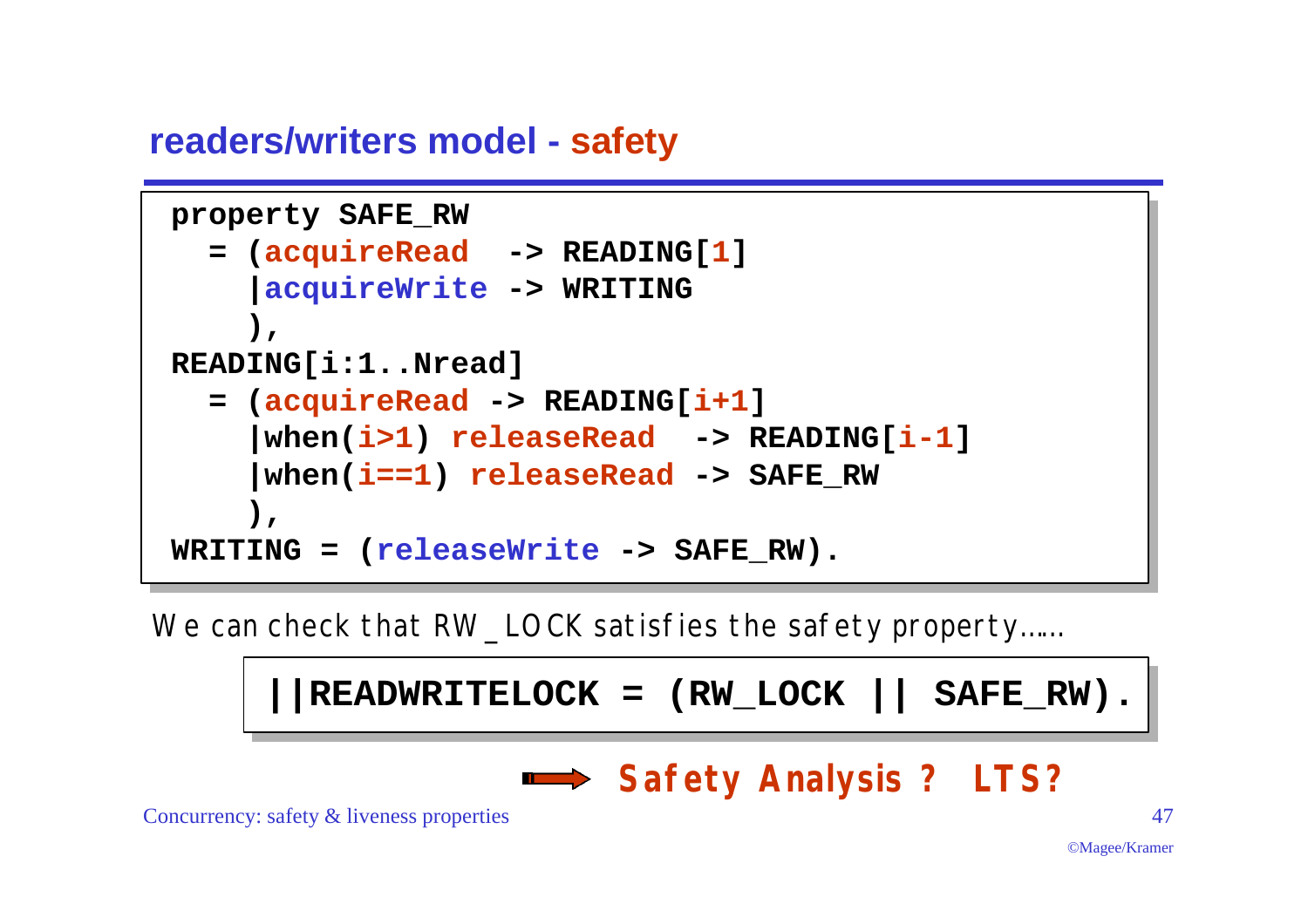#### **readers/writers model**



An **ERROR** occurs if a reader or writer is badly behaved (**release** before **acquire** or more than two readers).

We can now compose the **READWRITELOCK** with **READER** and **WRITER** processes according to our structure… …

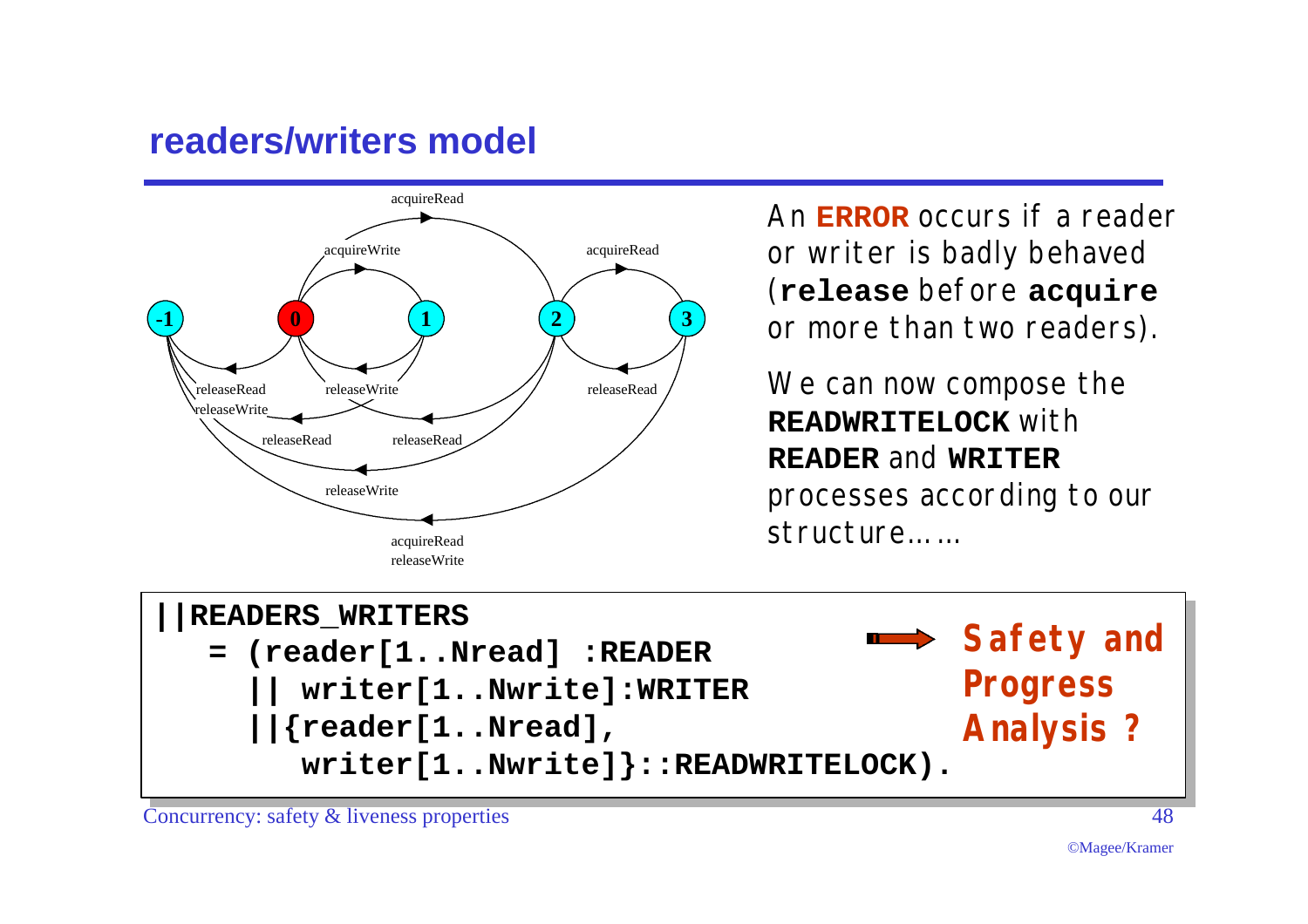#### **readers/writers - progress**

|  | progress WRITE = $\{written[1Nwrite].acquireWrite\}$ |
|--|------------------------------------------------------|
|  | progress READ = ${rec1Nread}.acquireRead}$           |

**WRITE** - eventually one of the writers will acquireWrite

**READ -** eventually one of the readers will acquireRead

## *Adverse conditions using action priority***?**

we lower the priority of the release actions for both readers and writers.

```
||RW_PROGRESS = READERS_WRITERS
                >>{reader[1..Nread].releaseRead,
                   writer[1..Nread].releaseWrite}.
```
# *Progress Analysis* **?** *LTS?*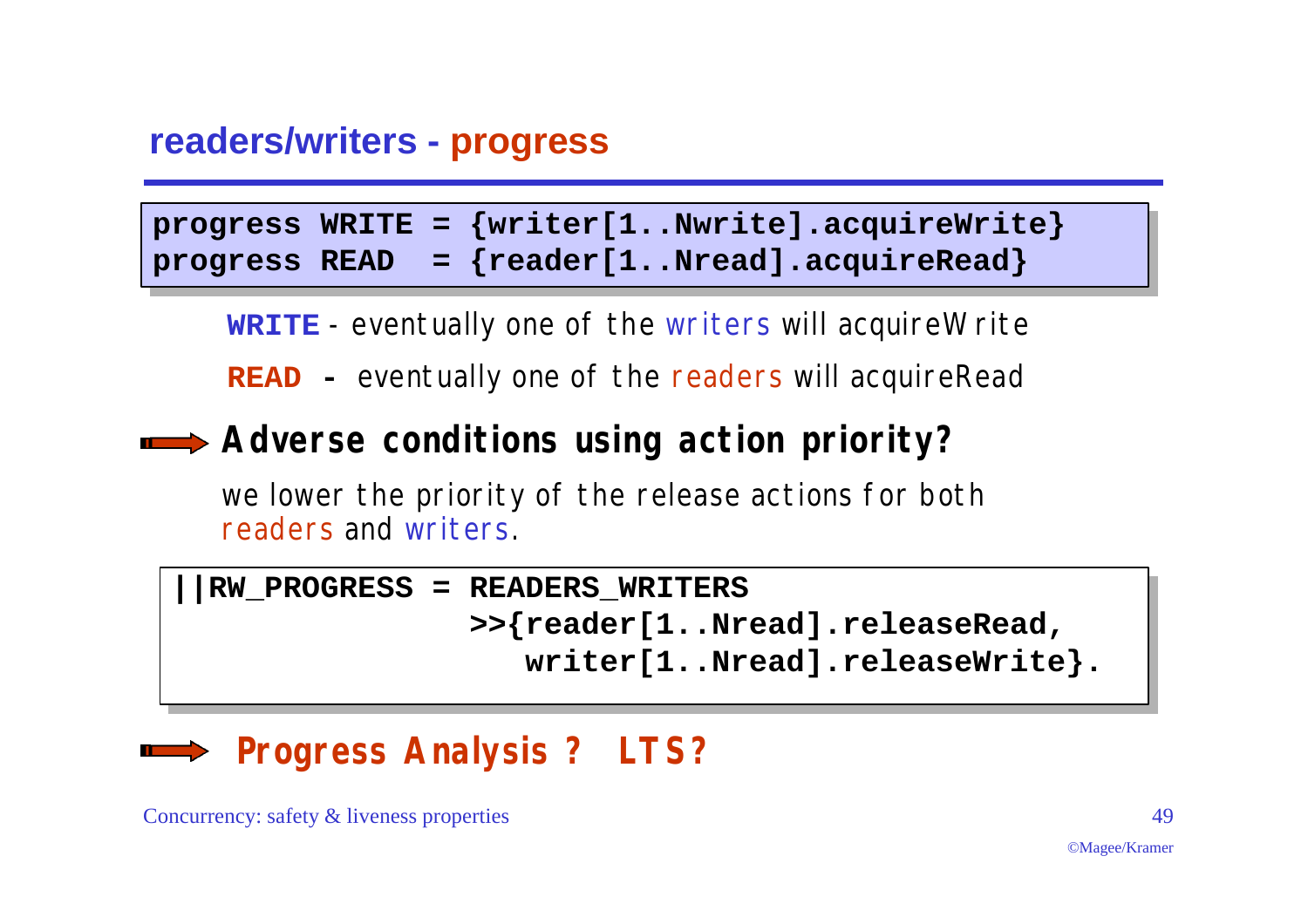#### **readers/writers model - progress**





©Magee/Kramer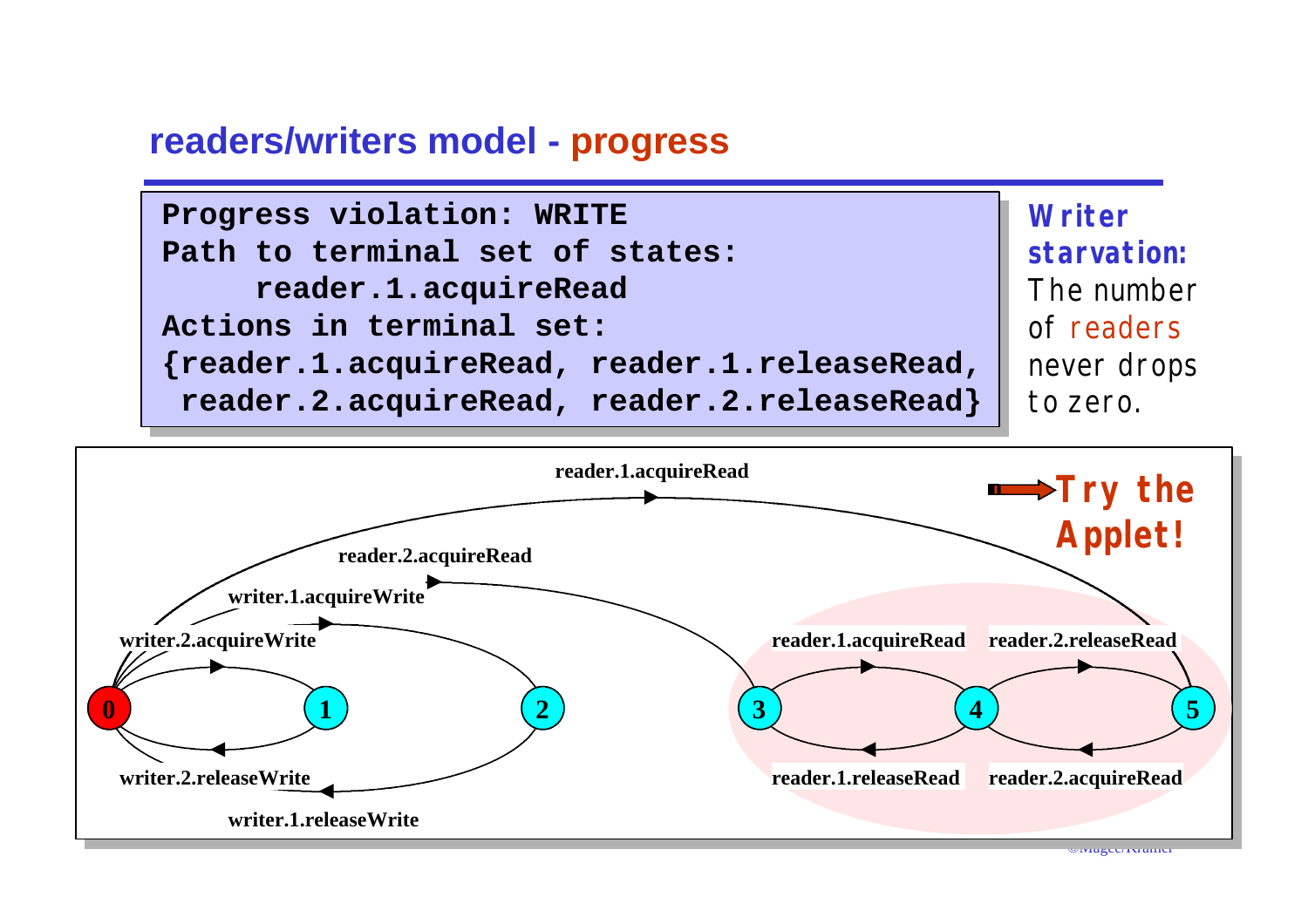# **readers/writers implementation - monitor interface**

We concentrate on the monitor implementation:

```
interface ReadWrite {
      public void acquireRead()
          throws InterruptedException;
      public void releaseRead();
      public void acquireWrite()
          throws InterruptedException;
      public void releaseWrite();
}
```
We define an interface that identifies the monitor methods that must be implemented, and develop a number of alternative implementations of this interface.

*Firstly, the safe* **READWRITELOCK***.*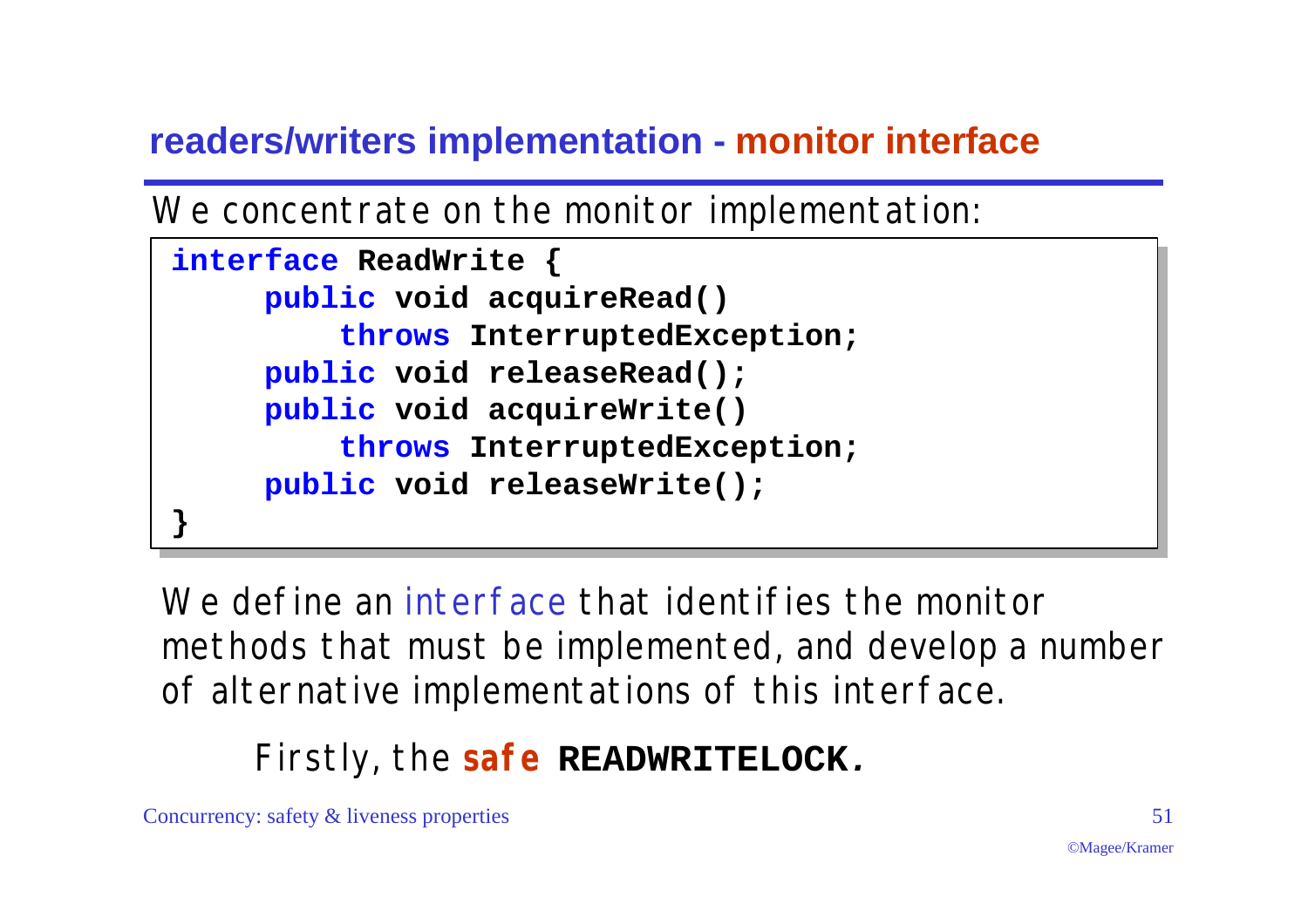#### **readers/writers implementation - ReadWriteSafe**

```
class ReadWriteSafe implements ReadWrite {
  private int readers =0;
   private boolean writing = false;
   public synchronized void acquireRead()
              throws InterruptedException {
     while (writing) wait();
     ++readers;
 }
   public synchronized void releaseRead() {
     --readers;
     if(readers==0) notify();
 }
```
Unblock a single writer *when no more readers.*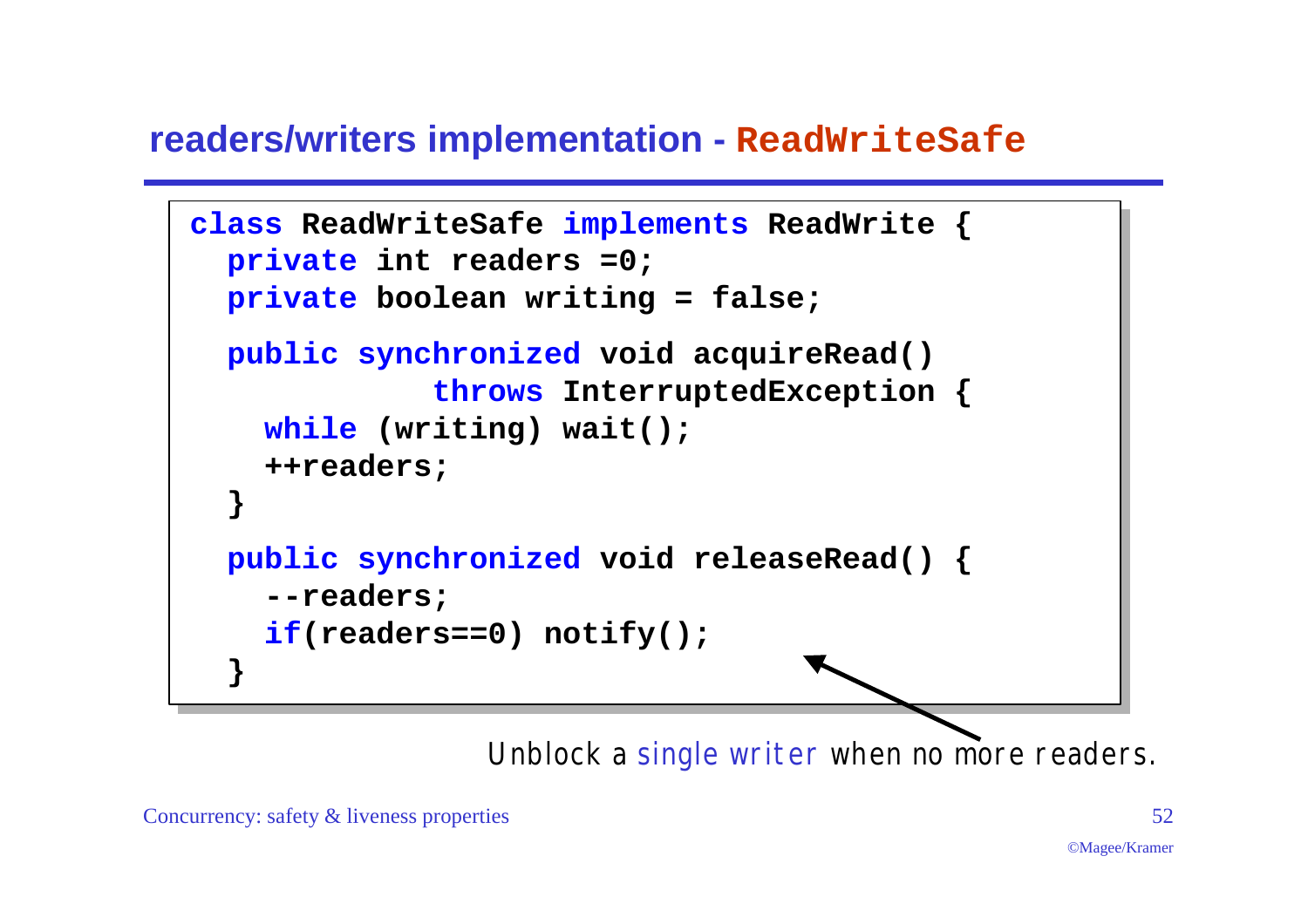#### **readers/writers implementation - ReadWriteSafe**



Unblock **all** readers

Concurrency: safety & liveness properties  $53$ However, this monitor implementation suffers from the WRITE progress problem: possible *writer starvation* if the number of readers never drops to zero.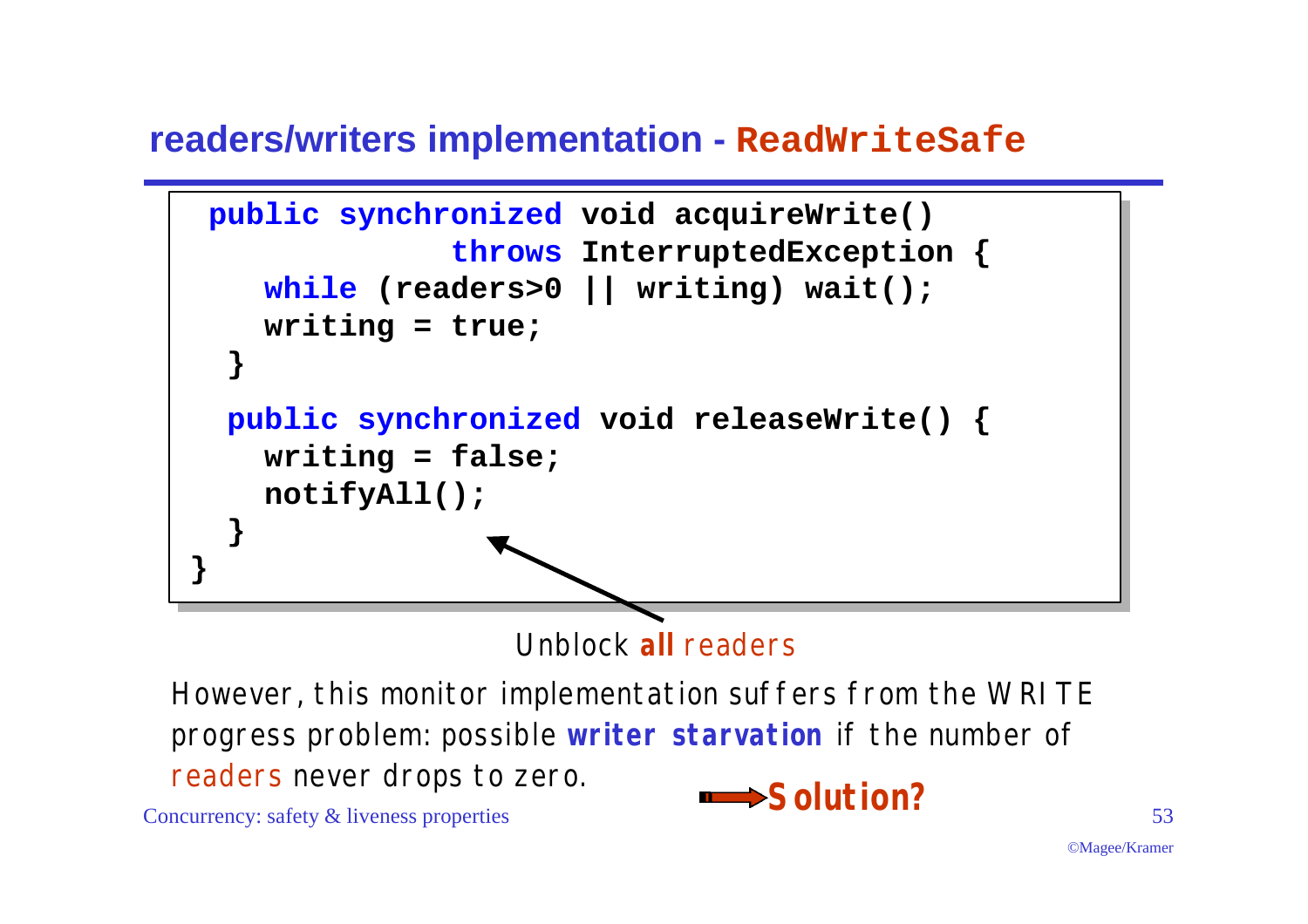# **readers/writers - writer priority**



*Strategy: Block readers if there is a writer waiting.*

**set Actions = {acquireRead,releaseRead,acquireWrite, releaseWrite,requestWrite} WRITER =(requestWrite->acquireWrite->modify ->releaseWrite->WRITER )+Actions\{modify}.**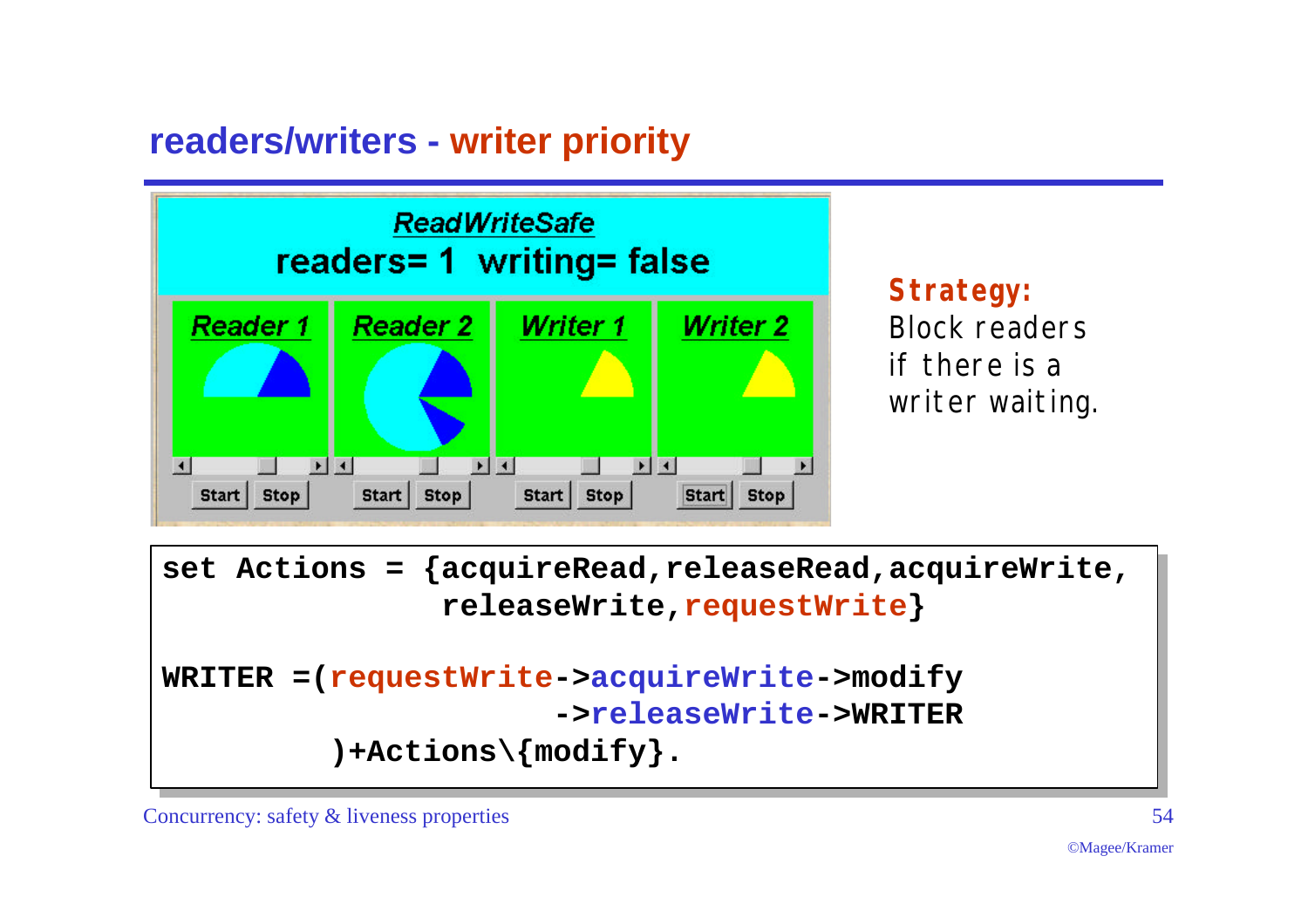#### **readers/writers model - writer priority**

```
RW LOCK = RW[0][False][0],
RW[readers:0..Nread][writing:Bool][waitingW:0..Nwrite]
= (when (!writing && waitingW==0)
      acquireRead -> RW[readers+1][writing][waitingW]
   |releaseRead -> RW[readers-1][writing][waitingW]
   |when (readers==0 && !writing)
      acquireWrite-> RW[readers][True][waitingW-1]
   |releaseWrite-> RW[readers][False][waitingW]
   |requestWrite-> RW[readers][writing][waitingW+1]
 ).
```
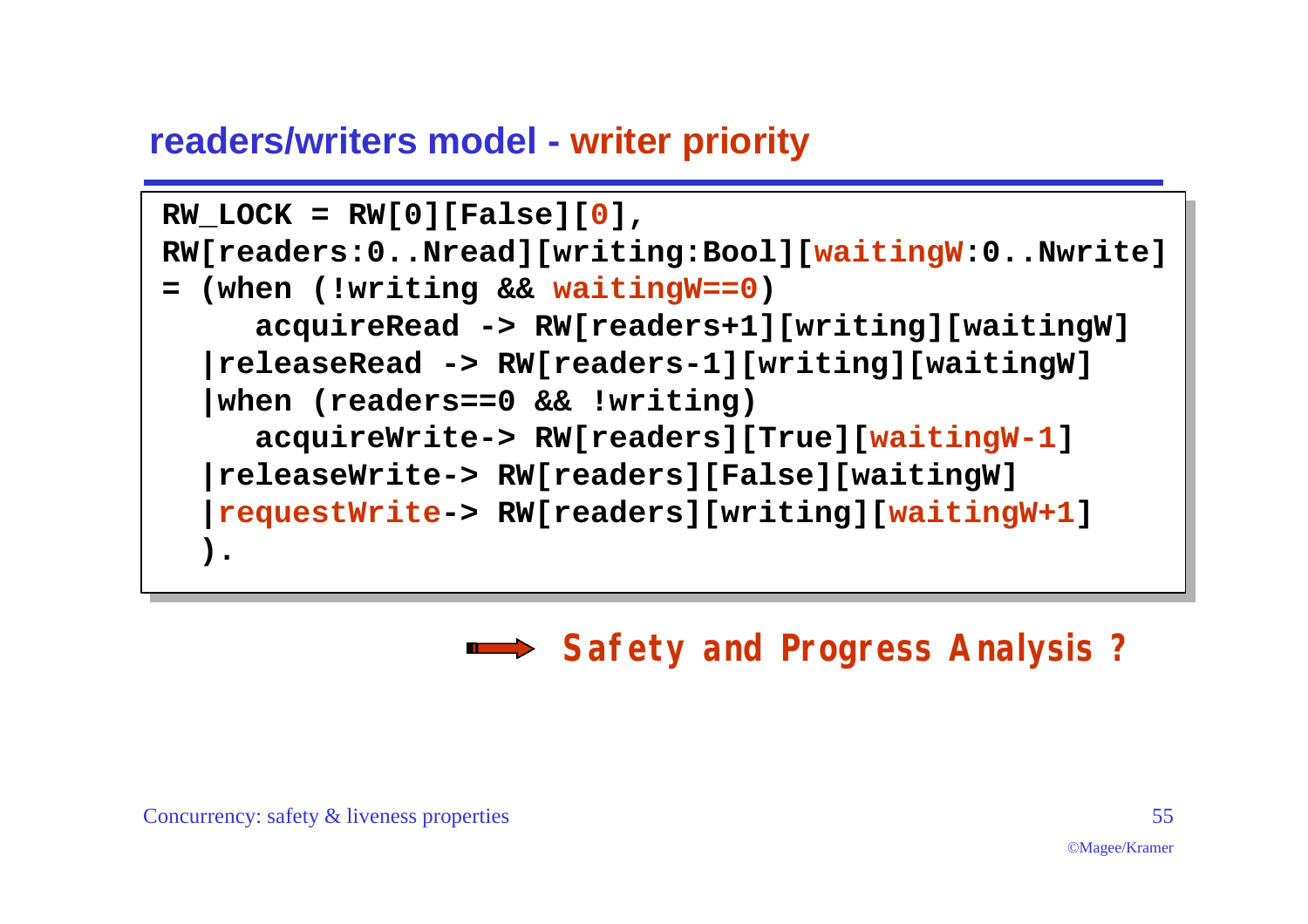#### **readers/writers model - writer priority**

```
property RW_SAFE:
```
**No deadlocks/errors**

**progress READ and WRITE:**

```
Progress violation: READ
Path to terminal set of states:
     writer.1.requestWrite
     writer.2.requestWrite
Actions in terminal set:
{writer.1.requestWrite, writer.1.acquireWrite,
 writer.1.releaseWrite, writer.2.requestWrite,
 writer.2.acquireWrite, writer.2.releaseWrite}
```
*Reader starvation: if* always a writer waiting.

Concurrency: safety & liveness properties 56 *In practice, this may be satisfactory as is usually more read access than write, and readers generally want the most up to date information.*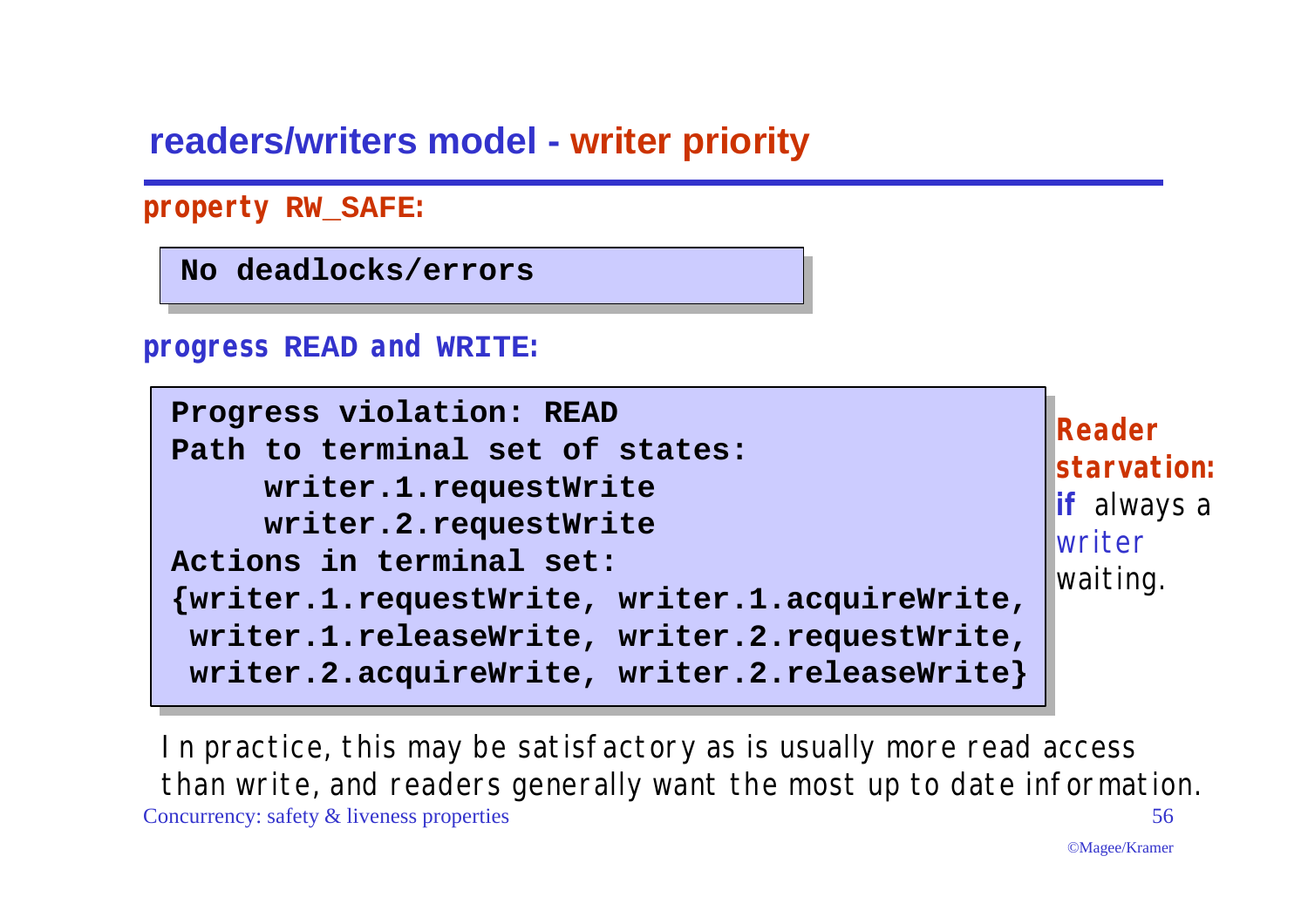#### **readers/writers implementation - ReadWritePriority**

```
class ReadWritePriority implements ReadWrite{
   private int readers =0;
   private boolean writing = false;
  private int waitingW = 0; // no of waiting Writers.
   public synchronized void acquireRead()
              throws InterruptedException {
     while (writing || waitingW>0) wait();
      ++readers;
 }
   public synchronized void releaseRead() {
     --readers;
     if (readers==0) notify();
 }
```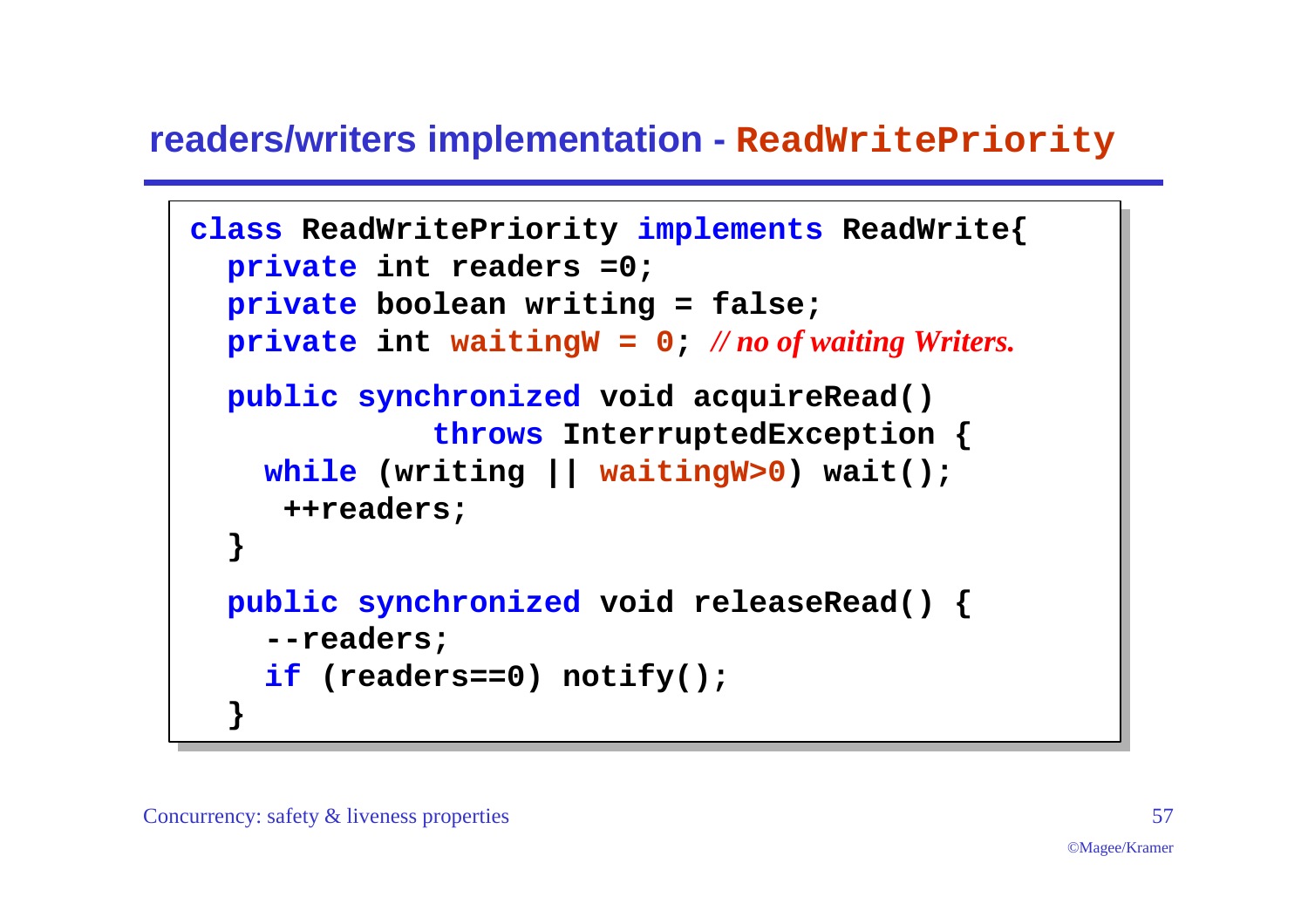## **readers/writers implementation - ReadWritePriority**

```
synchronized public void acquireWrite() {
     ++waitingW;
     while (readers>0 || writing) try{ wait();}
           catch(InterruptedException e){}
     --waitingW;
     writing = true;
 }
   synchronized public void releaseWrite() {
     writing = false;
     notifyAll();
 }
}
```
*Both READ and WRITE progress properties can be satisfied by introducing a turn variable as in the Single Lane Bridge.*